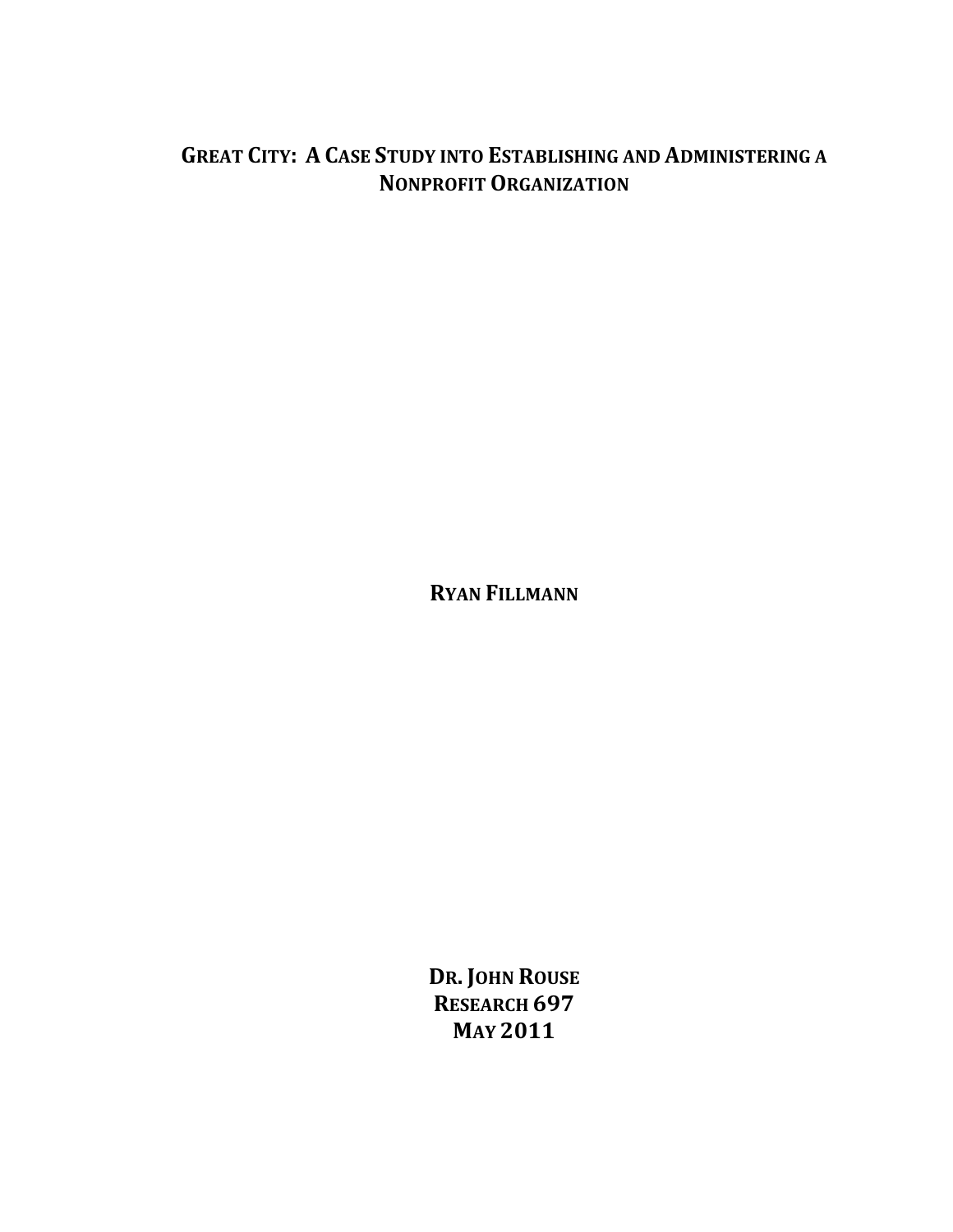# **OUTLINE**

# **"GREAT CITY": A CASE STUDY INTO ESTABLISHING AND ORGANIZING A NONPROFIT ORGANIZATION**

# **1. INTRODUCTION**

# **2. OUTLINE OF REVIEW OF LITERATURE**

# **a. Non-Profit – What is a Non-profit?**

- i. Definition
- ii. Public vs. Private
- iii. For-Profit vs. Non-Profit
- iv. Types of Nonprofits

# **b. Establishing a Nonprofit Organization**

- i. Establishing the organizations raison d'être (Basis of Organization)
	- 1. Creating Public Value
	- 2. Why is this organization not for profit?
	- 3. Four Categories
		- a. Purpose
			- i. What do nonprofits do?
			- b. Process
			- c. Place
			- d. Clientele
	- 4. Client not profit based
- ii. Legal Requirements and Considerations
	- 1. Organizational Requirements
		- a. Articles of Incorporation
		- b. Bylaws
		- c. 501c3 Tax Exempt Status
		- d. Membership Structure
		- e. Officers and Directors
	- 2. Records and Reporting Requirements
		- a. Minutes
		- b. Annual Reports
		- c. Tax Returns
		- d. Public Disclosure
	- 3. Tax Exemptions and Postal Rates
		- a. Sales Tax
		- b. Property Tax
		- c. Postal Rates

# **c. Organizing a Nonprofit Organization**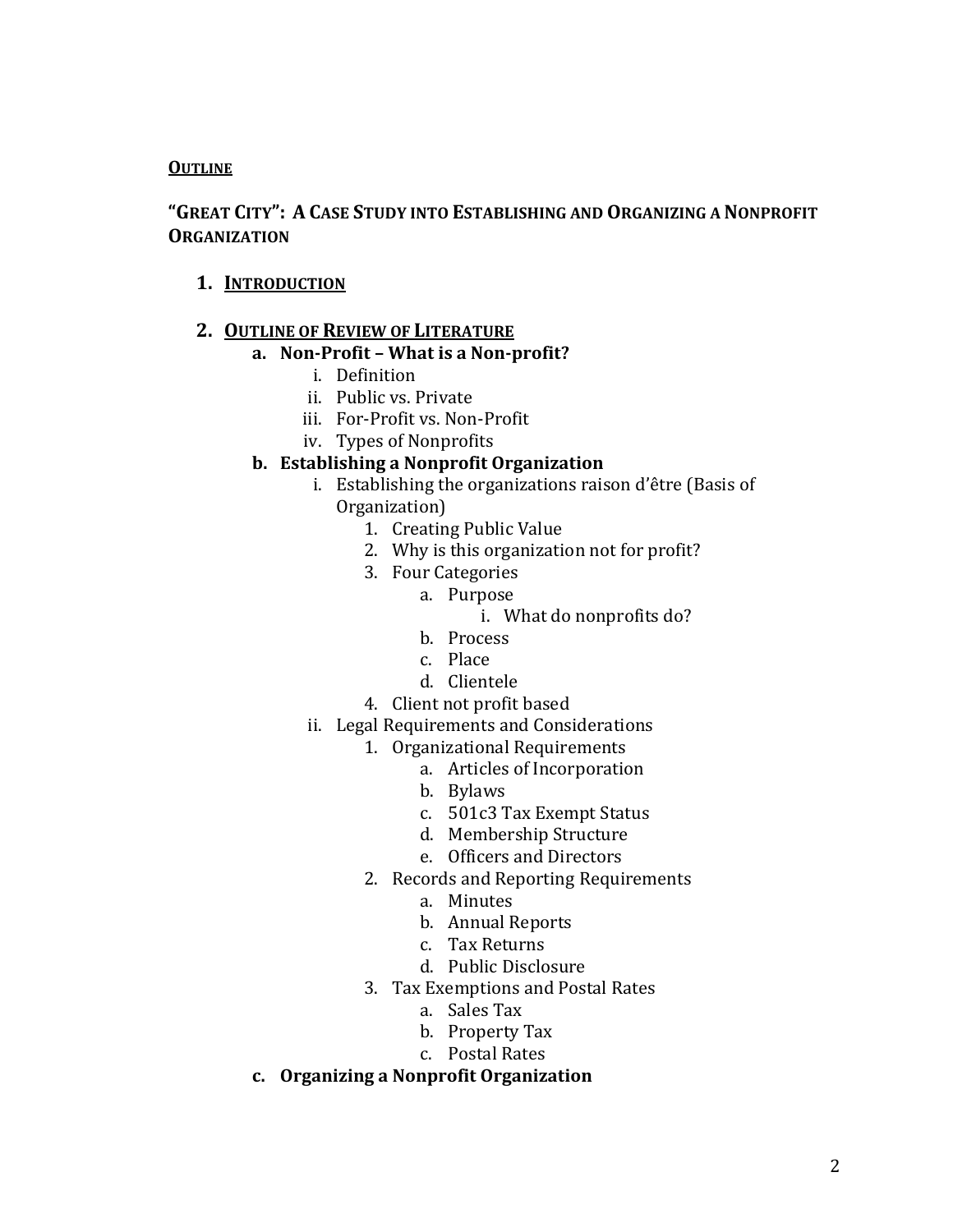- i. Organizational Theory
	- 1. Bureaucracy
		- a. Definition
		- b. Features
		- c. Advantages
		- d. Limitations
	- 2. Stages of Nonprofit Lifecycle
		- a. McNamara (Structure)
			- i. Birth
				- ii. Adolescence
				- iii. Childhood
				- iv. Young Adult
				- v. Mature
- ii. Organizational Structure
	- 1. Organizational Structure
		- a. Traditional Structures
			- i. Line Structure
			- ii. Line and Staff Structure
			- iii. Functional Structure
		- b. Divisional Structures
			- i. Product Structure
			- ii. Market Structure
			- iii. Geographic Structure
		- c. Matrix Structures
			- i. Combination of Functional and Produce
		- d. Lifecycle of Organizations in relation to Structure and Focus
		- e. Nonprofit Considerations
			- i. Board Only
				- 1. President, Vice President,
					- Treasurer, and Secretary
			- ii. Membership
- iii. Organizational Personnel
	- 1. Recruiting and Attracting Employees and Volunteers
		- a. Importance
		- b. Methods
	- 2. Hiring Methods
		- a. Types
			- i. Subjective
			- ii. Scientific
	- 3. Volunteer Considerations
		- a. Definition
		- b. Paid Staff vs. Unpaid Volunteers
- iv. Nonprofit Organizational Culture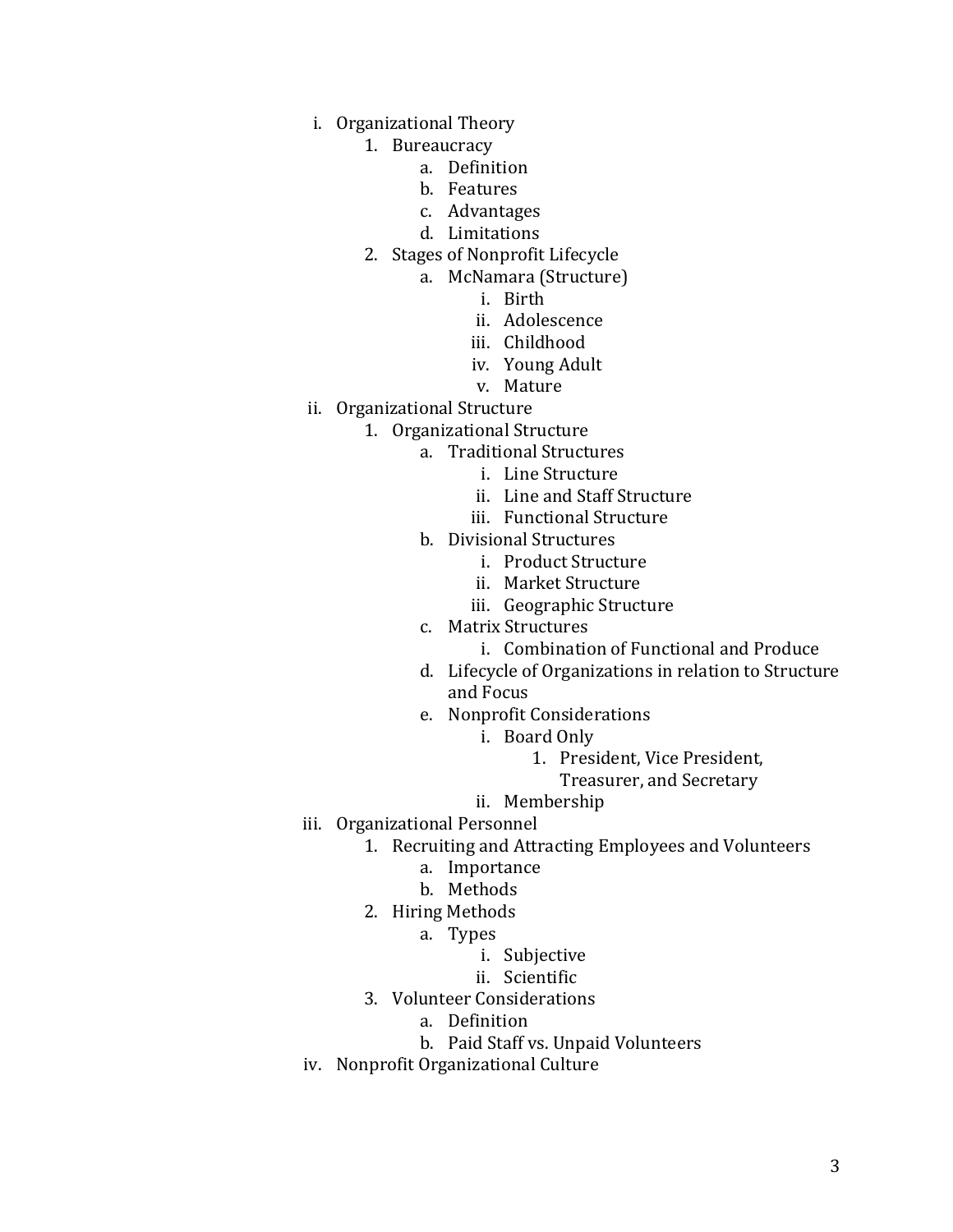- 1. Types of Culture
	- a. Power Culture
	- b. Role Culture
	- c. Task Culture
	- d. Person Culture
- 2. Divisions of Culture
	- a. Technology
	- b. Economics
	- c. Social Organization
	- d. Religion
	- e. Symbolism
- v. Organizational Communication
	- 1. Types
		- a. Formal
		- b. Informal
	- 2. Direction
		- a. Downward Communication
		- b. Upward Communication
		- c. Horizontal Communication

## **d. Strategic Planning for a Nonprofit Organization**

- i. What is a strategic plan?
- ii. ABC's of Strategic Planning
	- 1. A Figuring out who your are
	- 2. B Figuring out where you want to go
	- 3. C Figuring out how to get there
- iii. Simon (Vision)
	- 1. Stage 1: Imagine and Inspire
	- 2. Stage 2: Found and Frame
	- 3. Stage 3: Ground and Grow
	- 4. Stage 4: Produce and Sustain
	- 5. Stage 5: Review and Renew
- iv. Elements of a Strategic Plan
	- 1. Visions and Mission Statement
	- 2. Values
	- 3. Goals
	- 4. Objectives
	- 5. Tasks
	- 6. Implementation Strategy
	- 7. Monitoring Strategy
- v. Why have a plan?
	- 1. Establish Priorities
	- 2. Allocate Resources to accomplish activities
	- 3. Establish means to evaluate programs, staff, and resources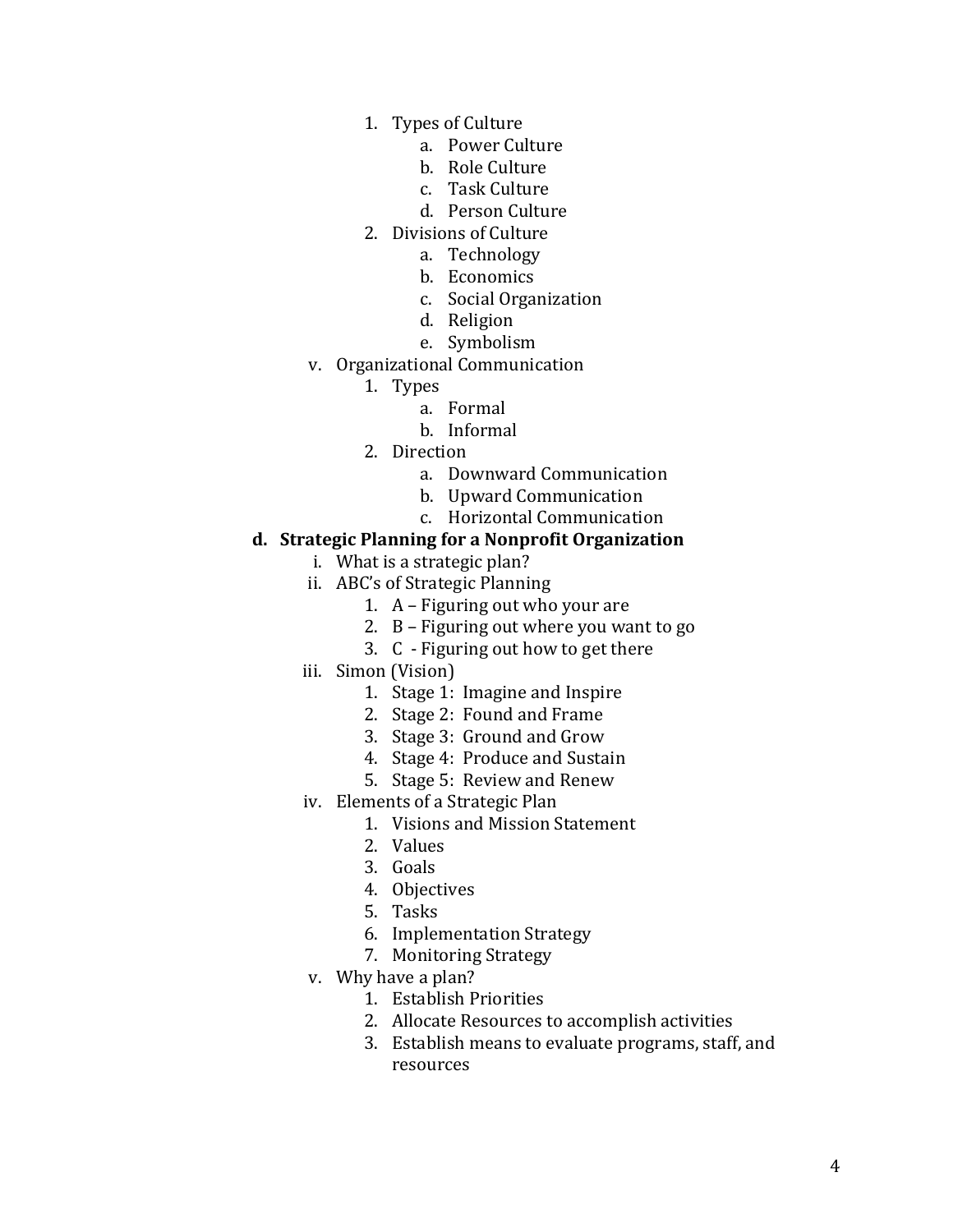- 4. Potential benefits of the plan
	- a. Promotion of strategic thinking, acting, and learning
	- b. Improved decision making
	- c. Enhanced organizational effectiveness"
	- d. Enhanced effectiveness of broader societal systems"
	- e. Benefit the people involved"
- vi. Developing a Strategic Plan
	- 1. Before beginning
		- a. Establish leadership buy-in
		- b. Preliminary research
		- c. Questions to ask
			- i. What is the organization?
			- ii. What are the core values and beliefs?
			- iii. What is its mission?
			- iv. Who is served?
			- v. What are the keys to success?
			- vi. What are the strengths and weaknesses?
			- vii. How can the organization make a difference?
			- viii. What activities are worth doing over the next 3-5 years?
				- ix. How will they be done?
	- 2. 10-step Strategic Planning Process
		- a. Initiate and agree on a strategic planning process
		- b. Identify Organizational Mandates
		- c. Clarify organizational missions and values
		- d. Assess the external and internal environments to identify strengths, weaknesses, opportunities, and threats
		- e. Identify the strategic issues facing the organization
		- f. Formulate strategies to manage the issues
		- g. Review and adopt the strategies or strategic plan
		- h. Establish an effective organizational vision
		- i. Develop an effective implementation process
		- j. Reassess the strategies and strategic planning process

# **e. Managing a Nonprofit Organization**

- i. Organizational Leadership
	- 1. Roles of Leadership
		- a. Organizational Leadership Roles
		- b. Nonprofit Leadership Roles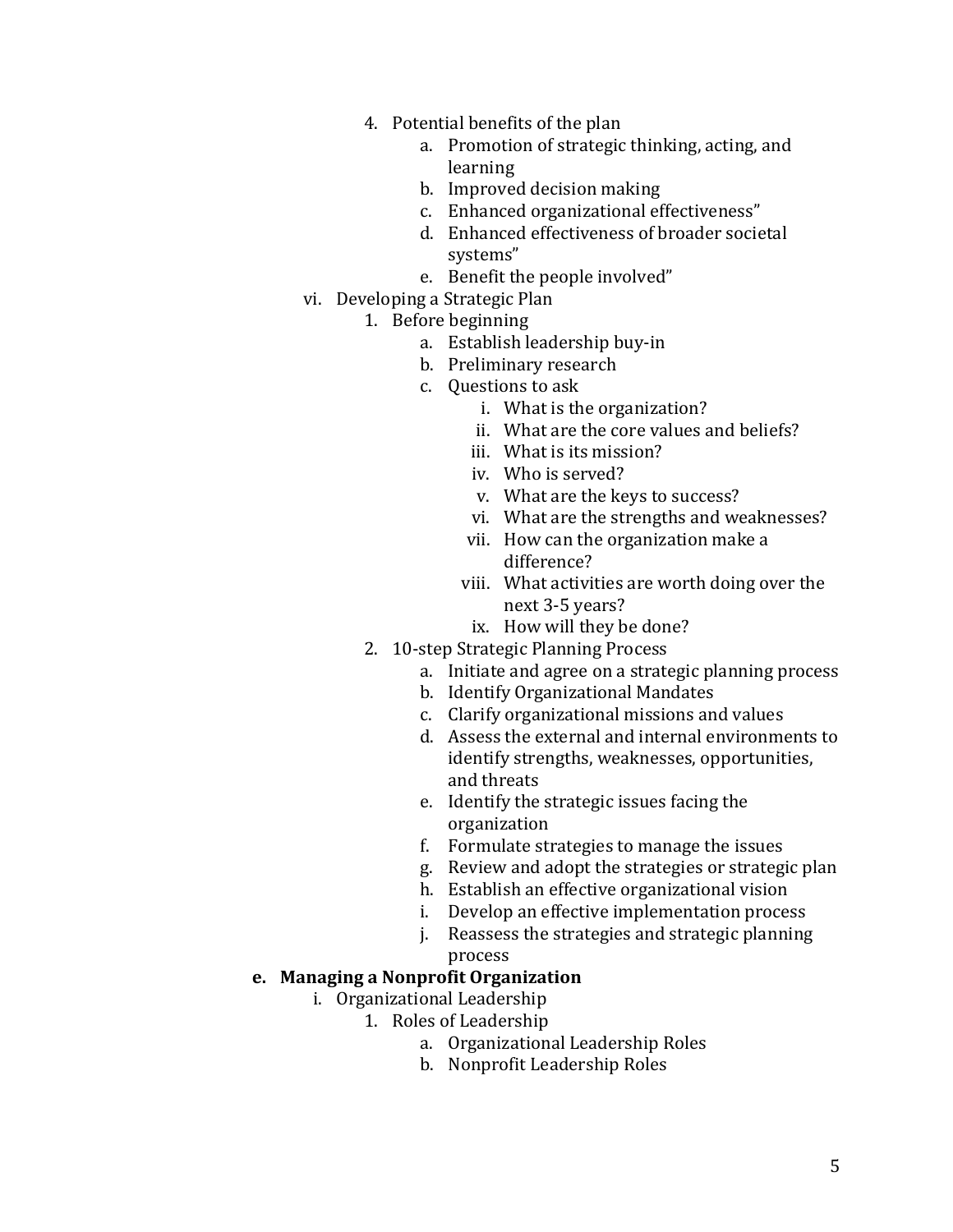- 2. Traits
- 3. Skills
- 4. Leadership Styles
- 5. Limitations of Leadership
- ii. Motivation
	- 1. Definition
	- 2. Purpose
	- 3. Types
		- a. Intrinsic
			- i. Public Service Motive
			- b. Extrinsic
	- 4. Private vs. Nonprofit Sectors
	- 5. Theories
		- a. Need Theory
		- b. Two-factor Theory
		- c. Expectancy Theory
- iii. Training
	- 1. Development
	- 2. Implementation
	- 3. Nonprofit challenges
- iv. Performance Appraisals
	- 1. Purpose of Performance Appraisals
	- 2. Types
		- a. Graphic Rating Scale
		- b. Critical Incident Technique
		- c. Behavioral Anchored Rating Scale
		- d. Behavioral Observation Scale
		- e. Management by Objectives
		- f. Assessment Centers
	- 3. Challenges experienced by nonprofits
		- a. Informal Appraisal
- v. Rewards
	- 1. Purpose
	- 2. Types
		- a. Extrinsic
			- b. Intrinsic
- vi. Discipline
	- 1. Importance
	- 2. Progressive Discipline

# **f. Funding a Nonprofit Organization**

- i. Nonprofit Funding
	- 1. Fundraising
		- a. Developing a case for support
			- i. Justification for support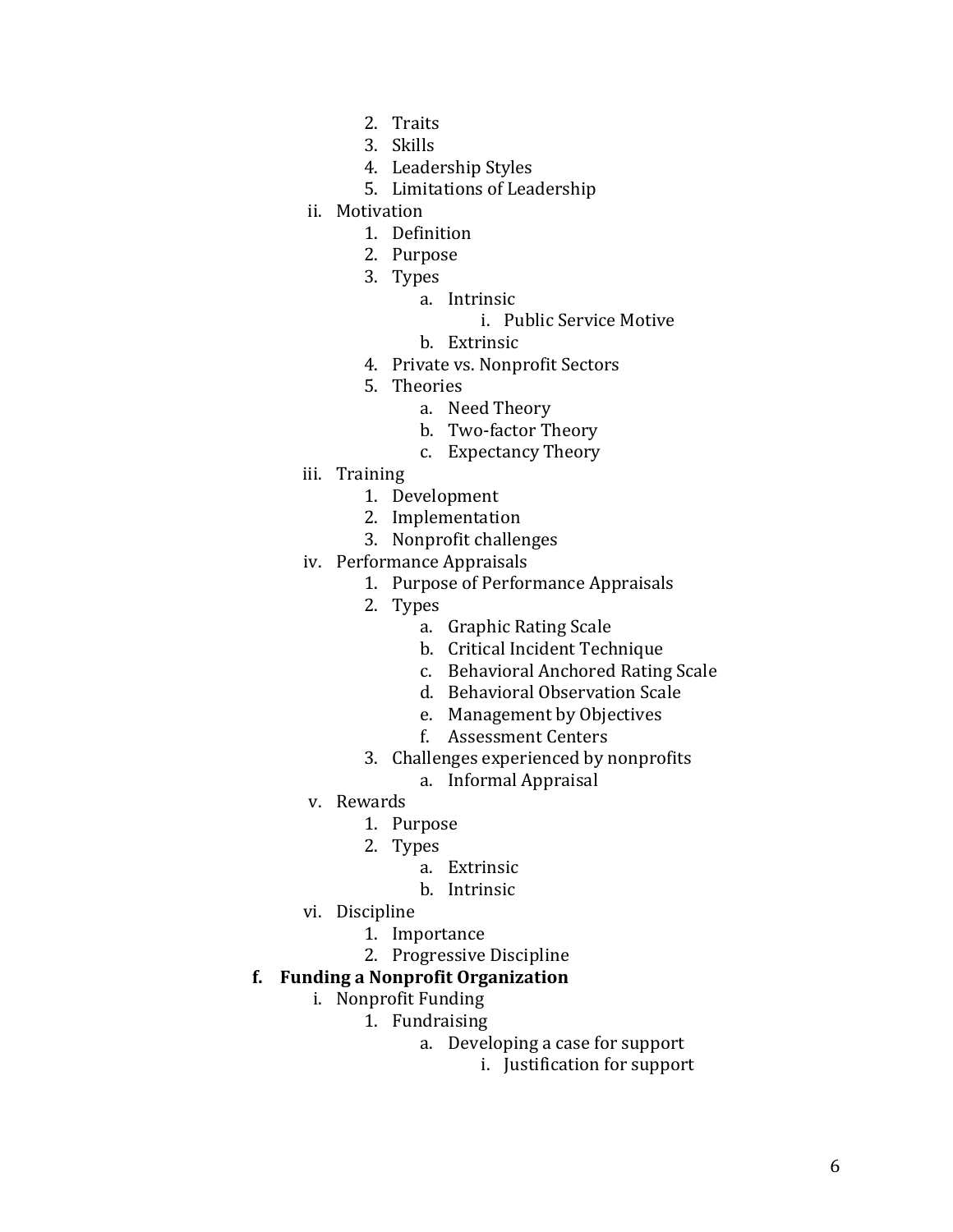- b. Identifying Sources
- c. Methods of Fundraising
	- i. Membership Solicitations
		- 1. Dues
		- 2. Contributions above dues
		- 3. Special Appeals
	- ii. Donations
		- 1. Corporate
		- 2. Individual
	- iii. Special Events
	- iv. Capital Campaigns
	- v. Planned Giving
	- vi. Programs
	- vii. Services
	- viii. Product Sales
	- ix. Governmental Grants
- d. Follow-up
	- i. Relationships are key

## 3. **WORKS CITED IN REVIEW OF LITERATURE**

- Anheier, Helmut K. Nonprofit Organizations: Theory, Management, Policy. New York: Routledge, 2005.
- Berkley, George and John Rouse. The Craft of Public Administration. 9th Ed. New York: McGraw-Hill, 2004.
- Birkland, Thomas A. An Introduction to the Policy Process: Theories, Concepts, and Models of Policy Making*.* New York: M.E. Sharp, 2005.
- Bright, Leonard. "Does Public Service Motivation Really Make a Difference on the Job Satisfaction and Turnover Intention of Public Employees?" *American Review of Public Administration*, 2008.
- Brudney, Jeffrey L. Fostering Volunteer Programs in the Public Sector: Planning, Initiating, and Managing Volunteer Activities. San Francisco: Jossey-Bass, 1990.
- Bryson, John M. Strategic Planning For Public and Nonprofit Organizations: A Guide to Strengthening and Sustaining Organizational Achievement. 3rd Ed. San Francisco: Jossey-Bass, 2004.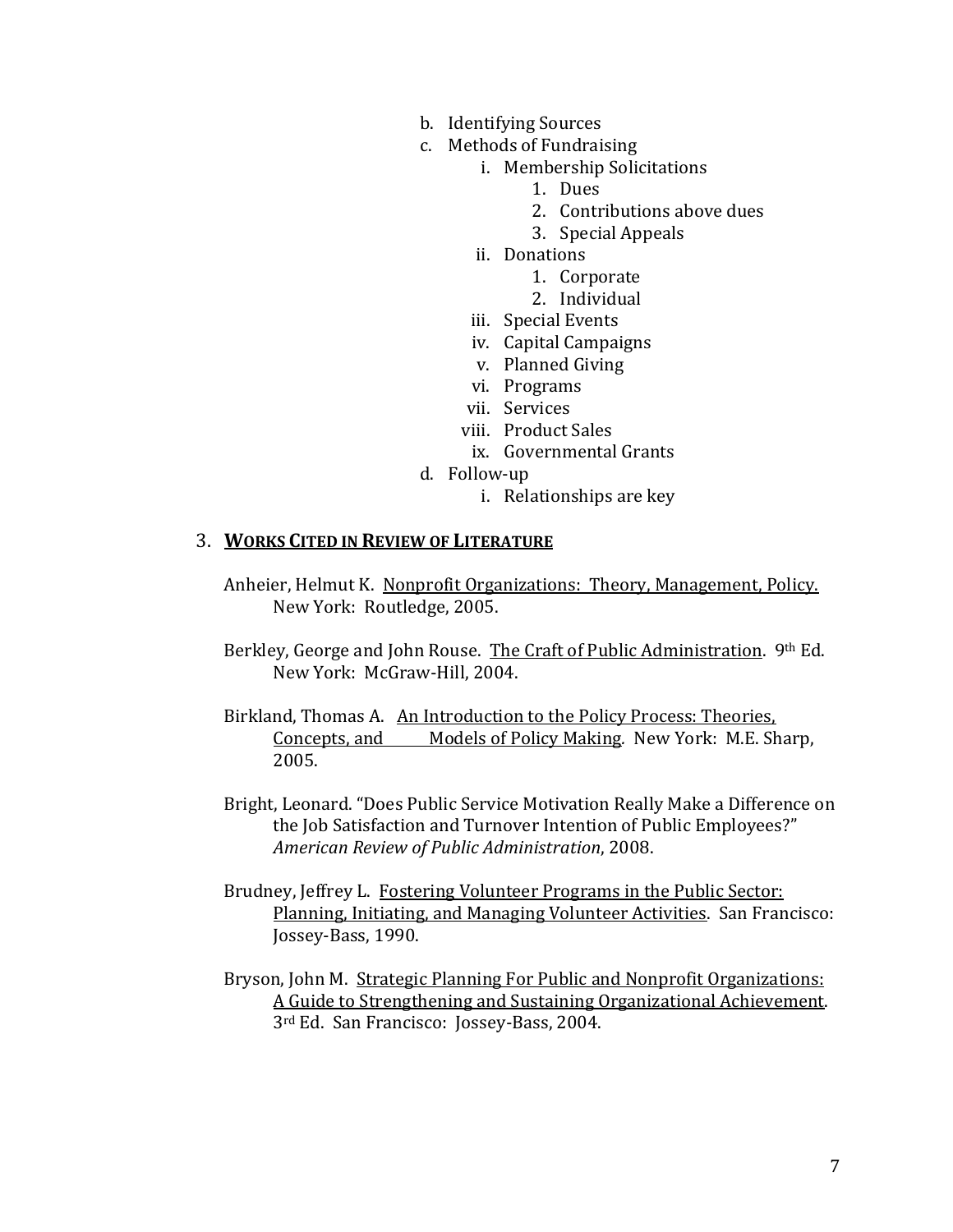- Bushman, Melissa. "Functional, Divisional, and Matrix Organizational Structures." Associated Content.com. 18 January 2007. 1 Feb 2011. http://www.associatedcontent.com/article/120970/functional\_divisio nal\_and\_matrix\_organizational\_pg2.html?cat=3
- Cohen, Allan R. The Portable MBA in Management.  $2<sup>nd</sup> Ed$ . New York: John Wiley and Sons, Inc., 2002.
- Daft, Richard L. and Richard M. Steers. Organizations: A Micro/Macro Approach. Glenview: Scott, Foresman and Company, 1986.
- DelPo, Amy. The Performance Appraisal Handbook: Legal and Practical Rules for Managers. Berkeley: Nolo, 2005.
- Elazar, Daniel J. American Federalism: A View from the States. New York: Haper & Row, 1984.
- Graham Jr., Cole Blease and Steven W. Hays. Managing the Public Organization. Washington D.C.: Congressional Quarterly Press, 1993.
- Handy, Charles B. Understanding Organizations*.* Harmondsworth: Penguin Books, 1985.
- Herzberg, F., Mausner, B., and B.B. Snyderman. The Motivation to Work. New York: John Wiley & Sons, 1959.
- Hughes, Owen E. Public Management and Administration*.* New York: St. Martin's Press, Inc.
- Irani, Krushnuma. "Types of Organizational Structures." Buzzle.com. 27 December 2007. 1 February 2011. http://www.buzzle.com/articles/type-of-organizationalstructures.html.
- Johnston, Kenneth. Busting Bureaucracy: How to Conquer Your Organization's Worst Enemy*.* Chicago: R.R. Donnelley & Sons Company, 1993.
- Kaplan, Avi. "Intrinsic and Extrinsic Motivation." Psychology of Classroom Learning, 2009.
- Klingner, Donald E. and John Nalbandian. Public Personnel Management: Contexts and Strategies*,* 5th ED. Upper Saddle River, NJ: Prentice Hall, 2003.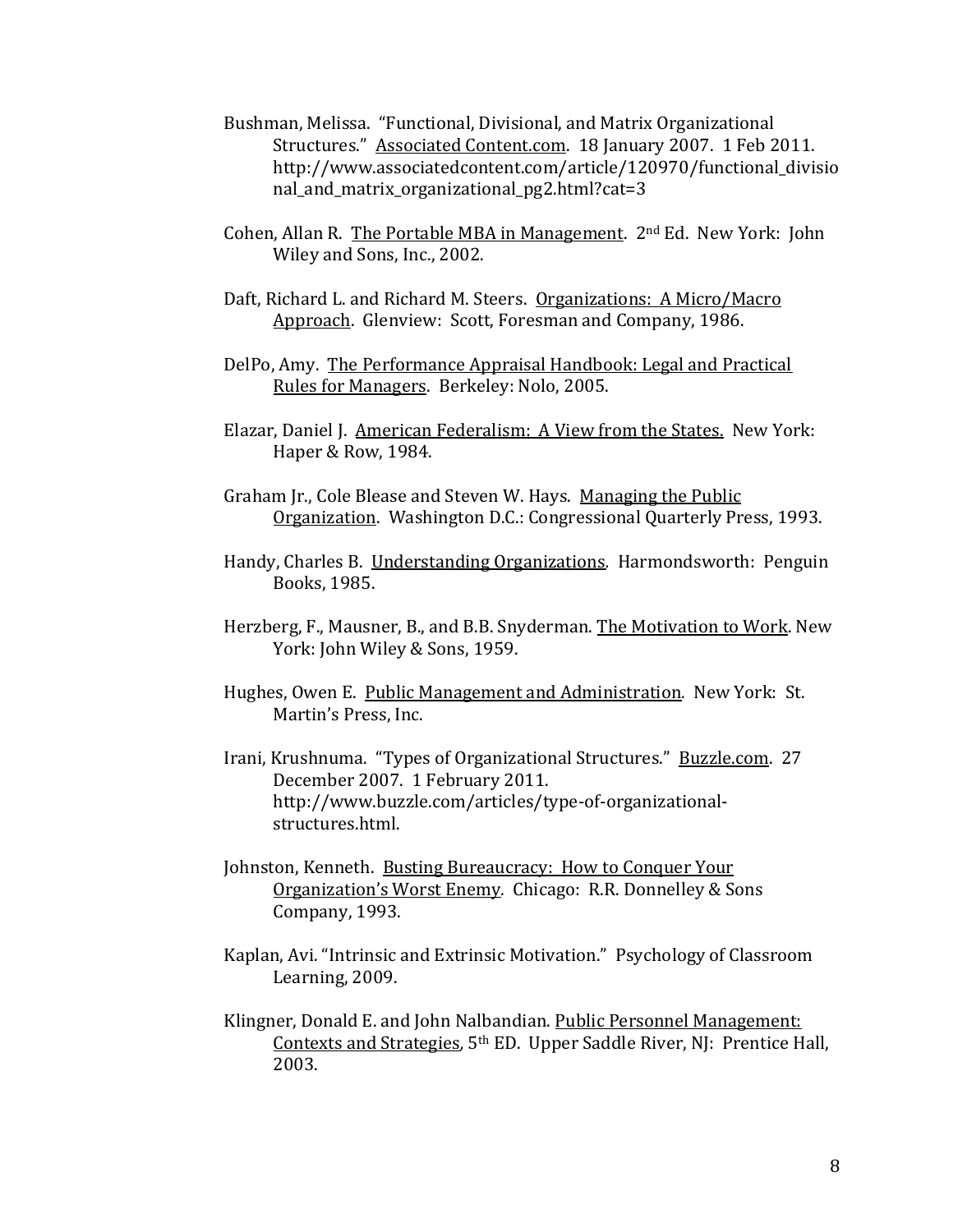- Koteen, Jack. Strategic Management in Public and Nonprofit Organizations: Managing Public Concerns in an Era of Limits. 2nd Ed. Wesport: Praeger, 1997.
- Lindner, James. "Understanding Employee Motivation." The Journal of Extension, June 1998.
- Lysakowski, Linda. Nonprofit Essentials: The Development Plan. Hoboken: Wiley & Sons, Inc. 2007..
- "Material Culture." Dictionary.com. Dictionary.com, LLC. 1 Feb. 2011. http://dictionary.reference.com/browse/material culture
- McNamara, Carter. "Organizational Culture." Managementhelp.org. 2000. 1 Feb. 2011. http://managementhelp.org/org\_thry/culture/culture.htm
- Newman, Derek. Organization Design: An analytical approach to the structuring of organizations*.* London: Edward Arnold, 1973.
- "Nonmaterial Culture." Dictionary.com. Random House, Inc. 1 Feb. 2011. http://dictionary.reference.com/browse/nonmaterial culture.
- Olberding, John C. and Lisa Barnwell Williams. Building Strong Nonprofits: New Strategies for Growth and Sustainability. Hobeken: Wiley & Sons, Inc. 2010.
- Perrow C. "Complex Organizations: A Critical Essay." New York: Random House Peterson Commission, 1986.
- Rainey, Hal G. Understanding and Managing Public Organizations. 4th Ed. San Francisco: Jossey-Ross, 2009.
- Ryan, M. Richard and Edward L. Deci. "Intrinsic and Extrinsic Motivations: Classic Definitions and New Directions." Contemporary Educational Psychology, 25, 2000.
- Selden, Sally Colemen. Human Capital: Tools and Strategies for the Public Sector.Washington, D.C.: CQ Press, 2009.
- Spector, Paul E. Industrial and Organizational Psychology: Research and Practice. 2nd Ed. New York: John Wiley and Sons, Inc, 2000.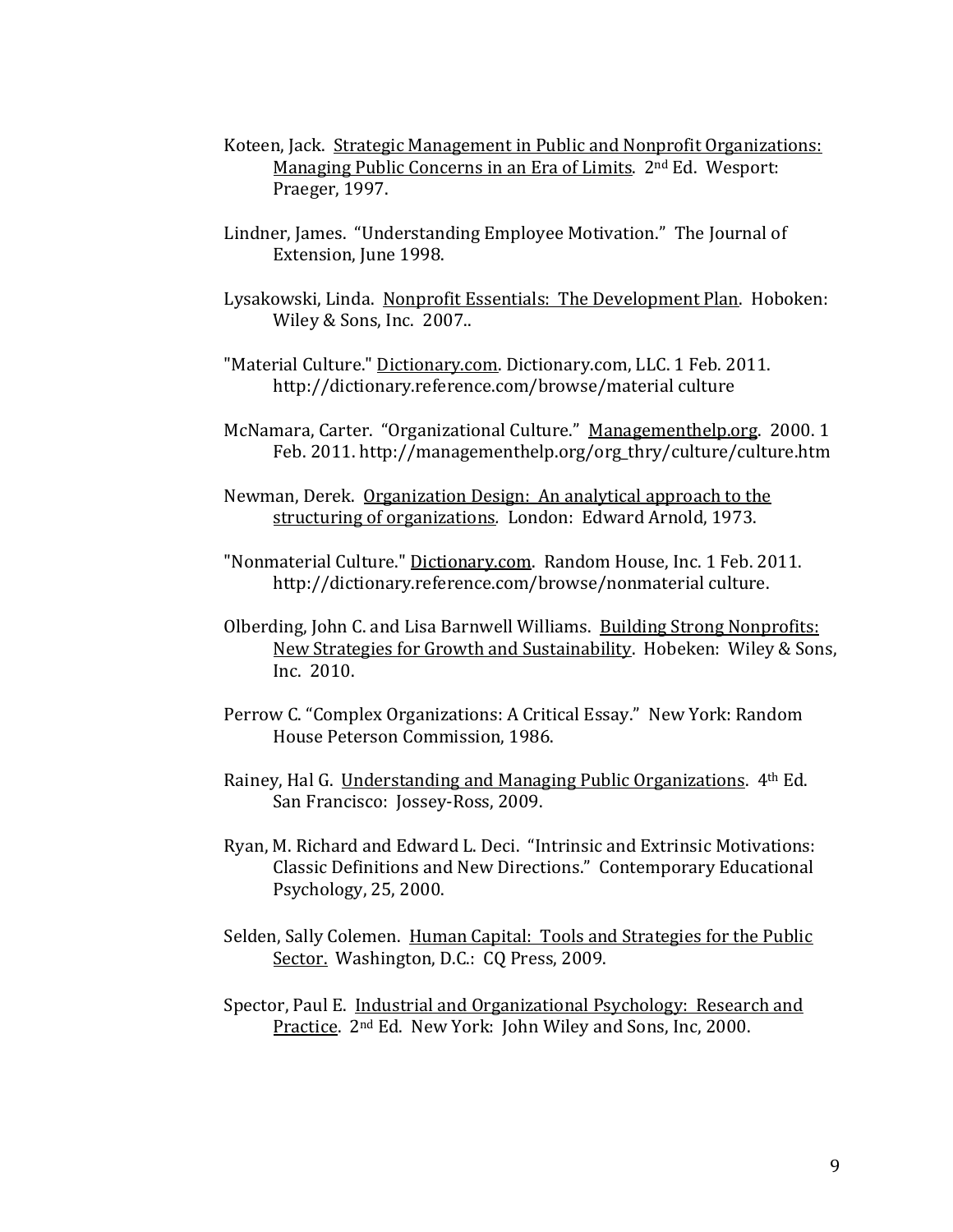- Straussman, Jeffrey D. Public Administration*.* 2nd Ed*.* New York: Longman, 1990.
- Vroom, V. H. Work and Motivation*.* New York: Wiley, 1964.
- Wilbur, Robert H. The Complete Guide to Nonprofit Management. 2<sup>nd</sup> Ed. New York: Wiley and Sons, 2000.
- Wilcox, Pamela J. Exposing the Elephants: Creating Exceptional Nonprofits. Hoboken: Wiley & Sons, Inc. 2006.
- Young, D. R. and Steinberg, R. S. Economics for Nonprofit Managers, New York: Foundation Center, 1995.

# **4. CASE STUDY**

- a. About Great City
	- i. What does Great City do?
	- ii. Goals
- b. Vision
- c. Mission Statement
- d. Core Values
- e. History

# 5. **FINDINGS AND DESCRIPTIVE OBSERVATIONS**

# **a. Non-Profit – What is a Non-profit?**

- **i.** Does "Great City" follow the definition of a nonprofit?
- ii. Public vs. Private
- iii. For-Profit vs. Non-Profit
- iv. What Type of Nonprofit is "Great City?"

# **b. Establishing "Great City"**

- **i.** What is "Great City's" purpose?
- **ii.** How and why was it established?
- **iii.** What laws and legal requirements must "Great City" follow?

# **c. Organization in "Great City"**

- i. Organizational Theory
	- 1. Bureaucracy
		- a. Is "Great City" bureaucratic?
	- 2. Stages of Nonprofit Lifecycle
		- a. What stage of life is "Great City" in?
- ii. Organizational Structure
	- 1. The organizational structure of "Great City"
- iii. Organizational Personnel
	- 1. What personnel does "Great City" use?
		- a. Volunteer only with Board of Directors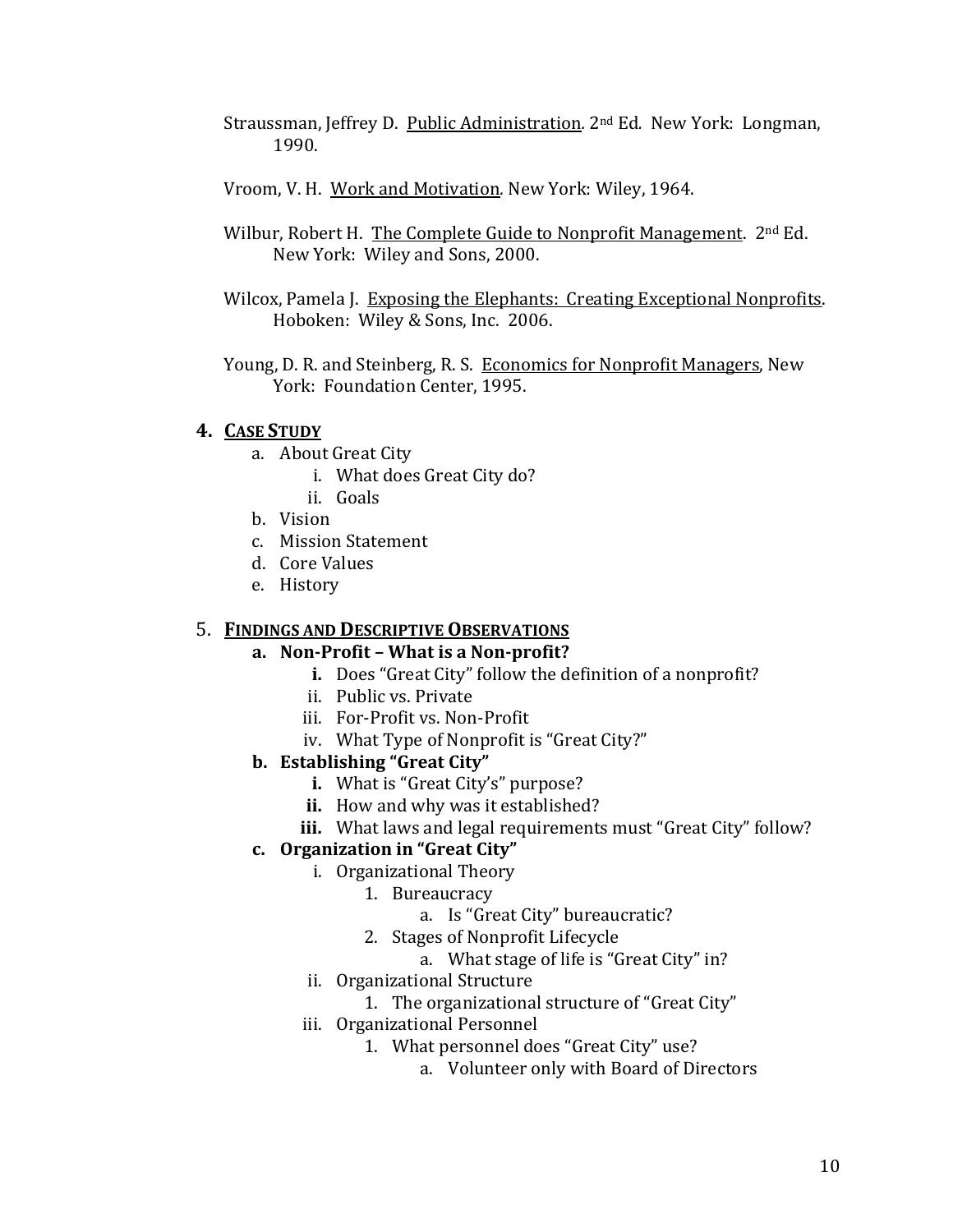- 2. How does "Great City" Recruit and Attract Employees and Volunteers
- 3. Volunteer Considerations
- iv. Nonprofit Organizational Culture
	- 1. Types of Culture within "Great City"
- v. Organizational Communication
	- 1. Types of Communication within Great City
		- a. Formal
		- b. Informal
	- 2. Direction
		- a. Downward Communication
		- b. Upward Communication
		- c. Horizontal Communication

# **d. Strategic Planning for a Nonprofit Organization**

- **i.** The Strategic Plan of "Great City"
	- 1. Vision
	- 2. Mission Statement
	- 3. Values
	- 4. Goals
	- 5. Objectives
	- 6. Tasks
	- 7. Implementation Strategy
	- 8. Monitoring Strategy

# **e. Managing a Nonprofit Organization**

- **i.** How is Great City managed?
- ii. Organizational Leadership
	- 1. The leadership of "Great City"
- iii. Motivation in "Great City"
- iv. Training challenges in "Great City"
- v. Performance Appraisals (or lack of) in "Great City"
	- 1. Purpose of Performance Appraisals
		- a. Challenges experienced by nonprofits
			- i. Informal Appraisal
- vi. Rewards in "Great City"
	- 1. Intrinsic
- vii. Discipline

## **f. Funding a Nonprofit Organization**

- **i.** What is "Great City's" case for support?
- **ii.** Sources of fundraising for "Great City"
- iii. Methods of Fundraising
	- 1. Membership Solicitations
		- a. Dues
		- b. Contributions above dues
		- c. Special Appeals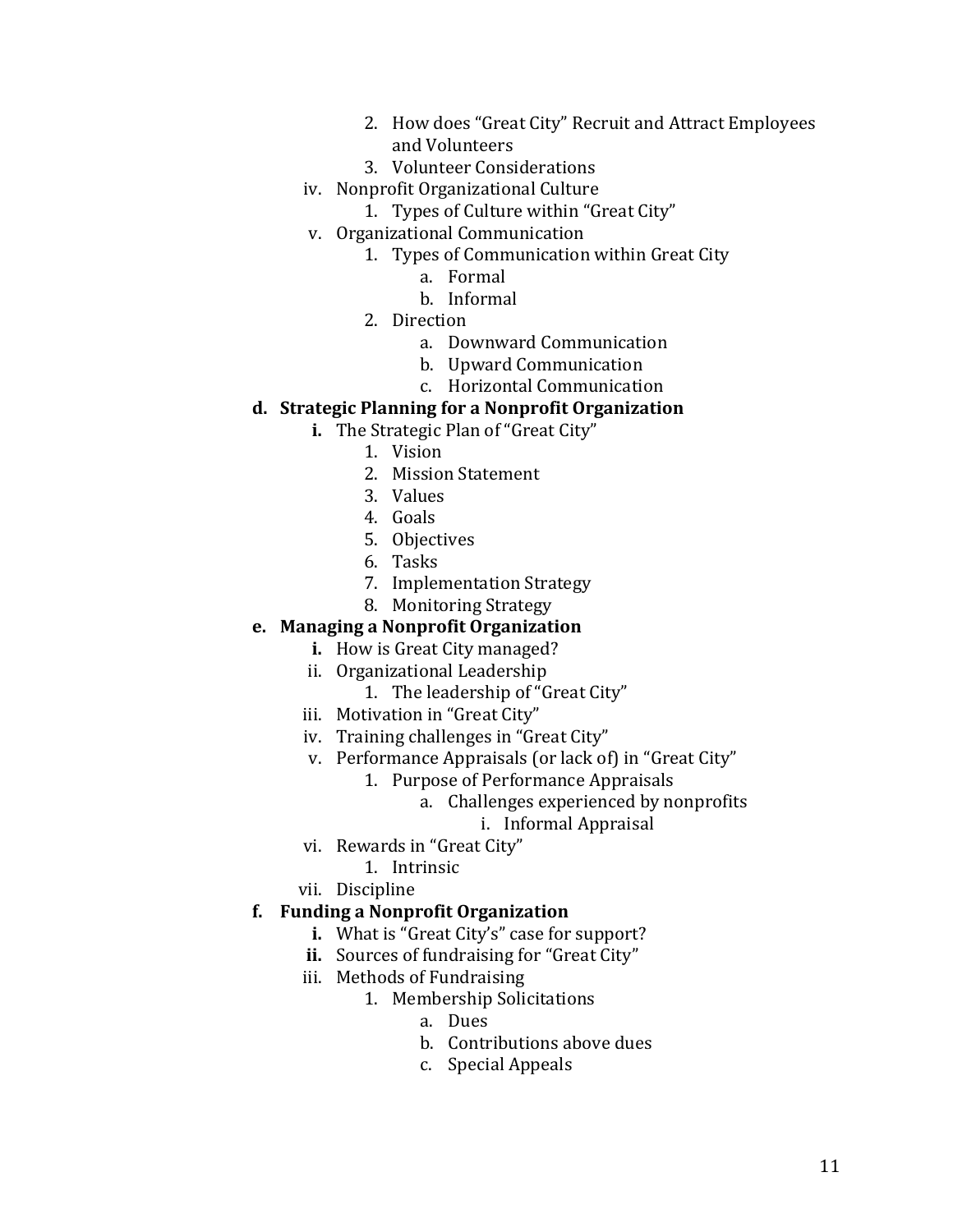- 2. Donations
	- a. Corporate
	- b. Individual
- 3. Special Events
- 4. Capital Campaigns
- 5. Planned Giving
- 6. Programs
- 7. Services
- 8. Product Sales
- 9. Governmental Grants
- iv. Follow-up
	- 1. Relationships are key

# **6. CONCLUSIONS**

**7. BIBLIOGRAPHY**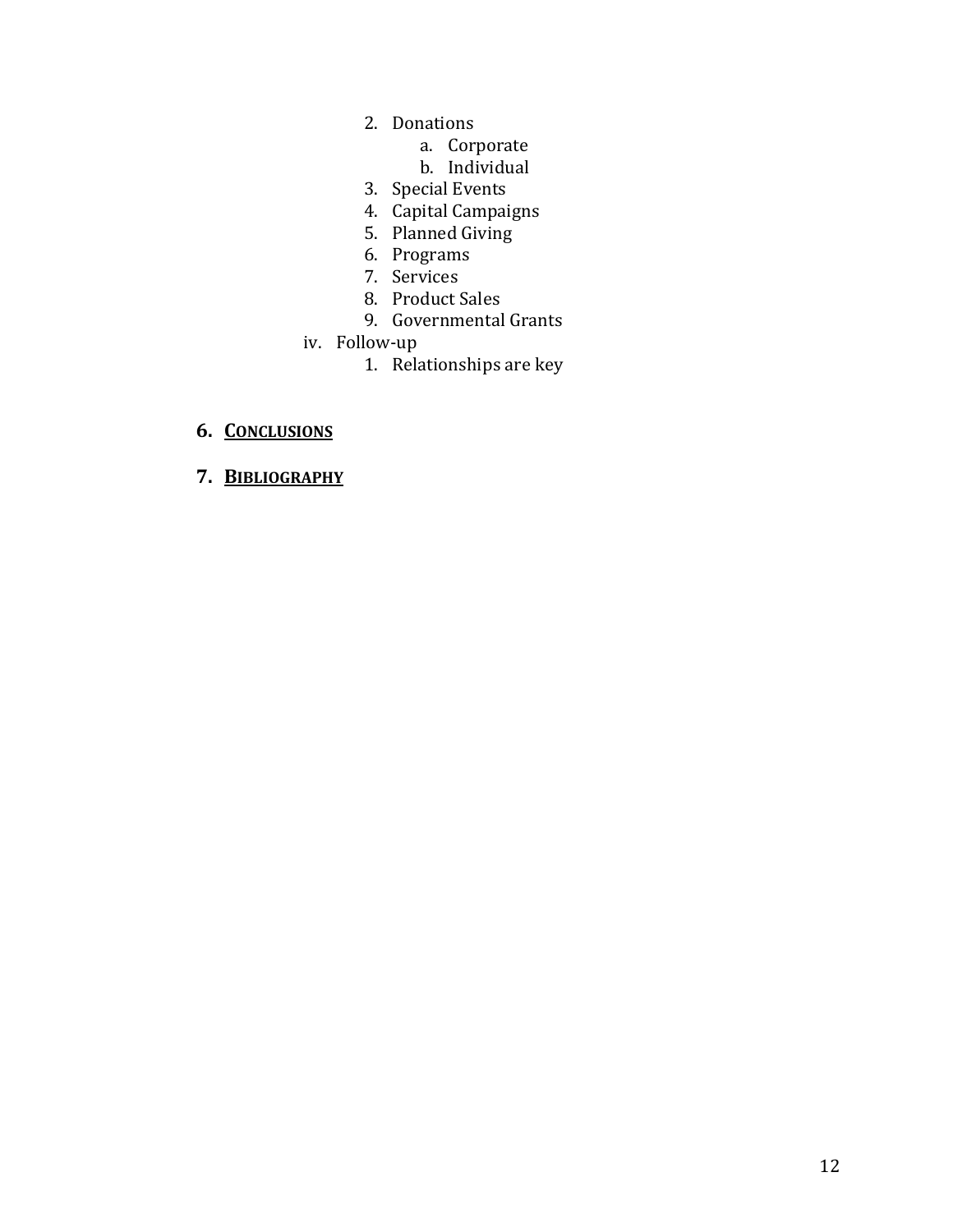# **"GREAT CITY": A CASE STUDY INTO ESTABLISHING AND ORGANIZING A NONPROFIT ORGANIZATION**

#### **INTRODUCTION**

In this paper, the essentials of nonprofit establishment and administration will be researched through a review of pertinent literature and a detailed case study of the non-profit organization known as Great City. This paper seeks to provide the reader with an overview of the basic elements needed to establish and administer a nonprofit organization.

To achieve these goals, this paper will explore and describe Great City's organizational structure and raison d'être of promoting stronger urban communities in the Greater Seattle area by using a review of recognized literature and an observational case study. The topics covered will include the establishment, development, organizational structure, personnel, culture, communications, strategic planning, leadership, and fundraising used by Great City in an effort to expand the readers understanding of these key elements of nonprofit administration. In addition, the Case Study and Descriptive Observations portions of this paper will provide context for the real world application of the topics and theories discussed in the Literature Review.

Finally, the observations and conclusions found in this paper will be used to form the basis for a complimentary organization in the Greater Indianapolis area known as URBN DSGN.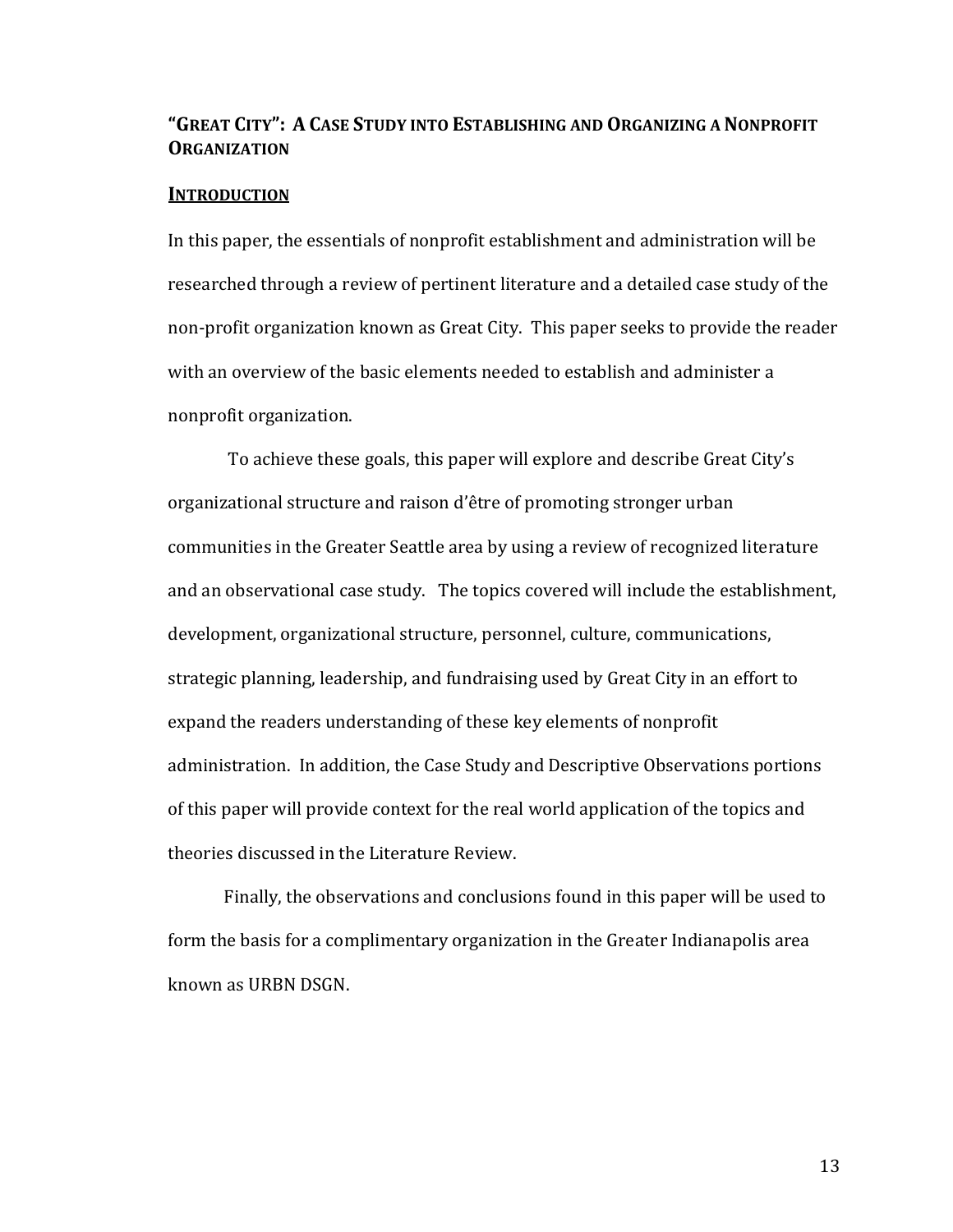#### **LITERATURE REVIEW**

#### **NONPROFIT**

A nonprofit organization, in it's simplest form, is an organization that does not distribute earnings that exceed it's operating costs to it's owners but rather reinvests it's income back into the organization. While private institutions rely on profits from goods or services provided and public institutions rely on revenue from taxes and other public sources, a nonprofit organization must look for other means of raising funds such as fundraising events, donations, and grants. Nonprofit organizations rely on administrative elements from both public and private organizations and often straddle the line between the two as will be shown throughout this paper. In fact, some organizations migrate from nonprofit organizations to for profit organizations and vice-versa while other organizations contain both nonprofit and for profit divisions. Several types of nonprofits exist within the United States and service fields such as the arts, education, sciences, health, religion, environment, and the social sector. Examples include museums, hospitals, orchestras, churches, universities, the Peace Corps, and the Sierra Club. **PUBLIC VS. PRIVATE**

In the administration of organizations a distinction must be made between made between public and private. The differences can be attributed to two areas: substantive and procedural issues. Nonprofit organizations combine elements of each of these areas during the administration and management of the organization. Substantive issues, which can be referred to as conceptual or abstract ideas such as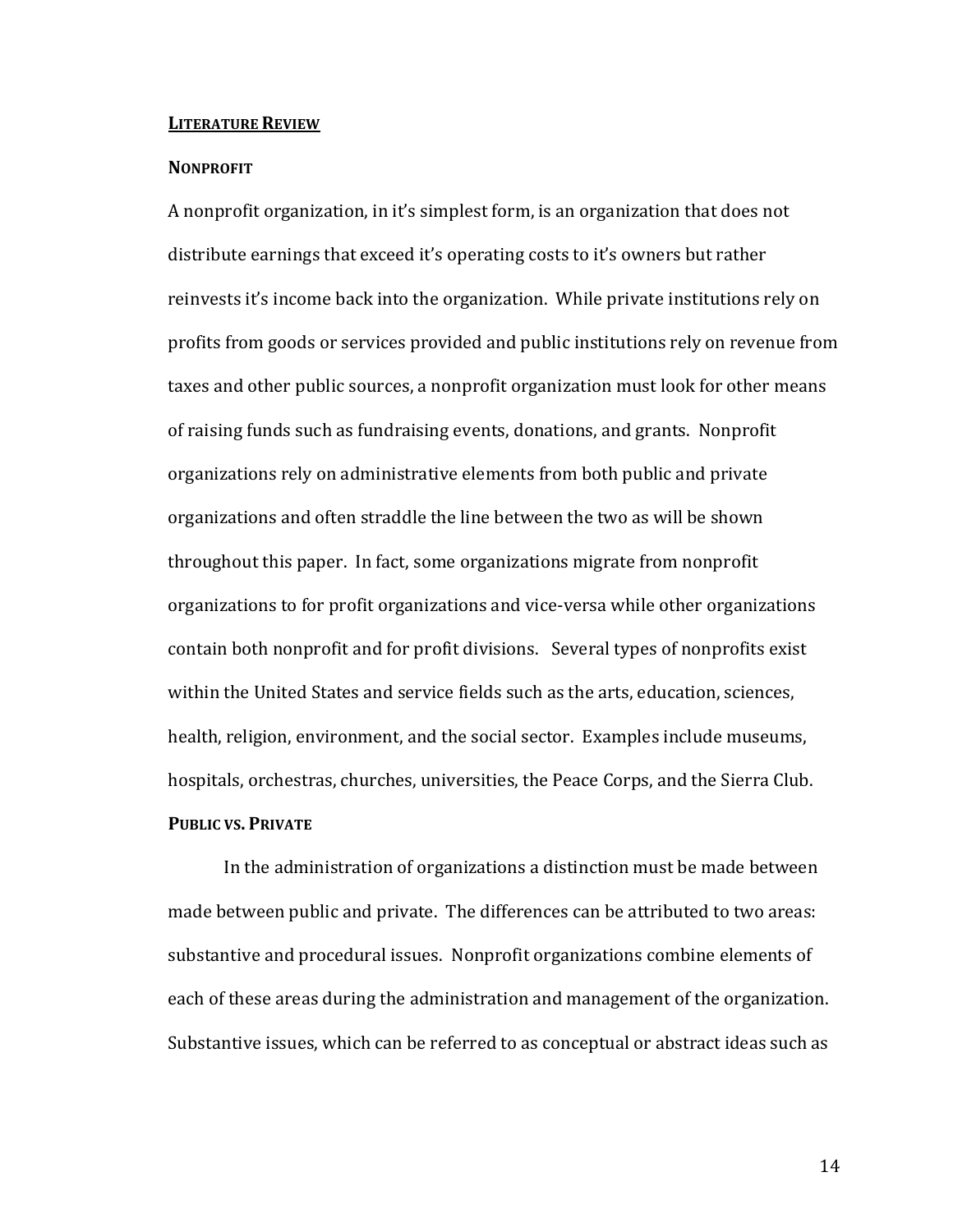priorities, goals, and objectives, include, "questions concerning politics versus profits, the measurement of objectives, and management versus administration" (Berkley and Rouse 47). Procedural issues can be classified as issues that address management as a universal process. These include open versus closed systems of procedural deliberation, methods of evaluation, decision-making criteria, personnel systems, planning and efficiency (Berkley and Rouse 47). Berkley and Rouse illustrate these differences by using the example of college education, where education is the substance and the institution is the procedure. The differences applied to public institutions and private institutions most often reveal themselves in the application of these issues. Where the public or nonprofit institution is more likely to be concerned with political equality or achieving a greater good, the private institution is more likely to be concerned with economic efficiency and profits.

Types of goods and services offered are another way public can be distinguished from private. Public goods are those that are non-exclusive and nonrivalrous meaning that citizens cannot be excluded from using the good nor does the use of the good reduce its availability. An example of a non-exclusive and nonrivalrous good is the clean air that resulted from the successful efforts of an organization to reduce pollution. This feature makes profiting from these goods or services nearly impossible and is a reason that public and nonprofit organizations exist.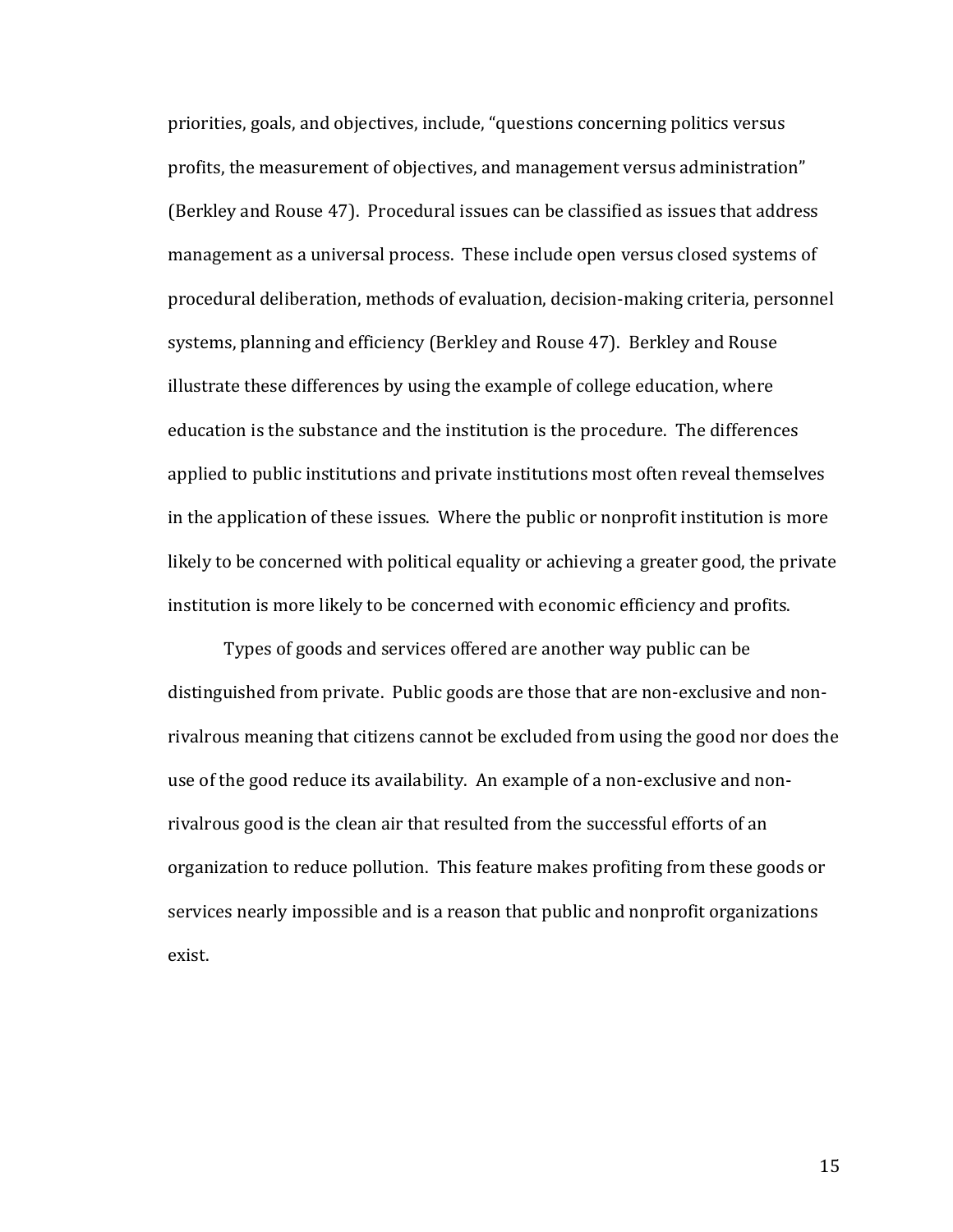#### **FOR-PROFIT VS.NON-PROFIT**

Nonprofit organizations straddle the line between public and private and as such they share many similarities between for-profit organizations and government institutions. Like for-profit businesses, nonprofit organizations share the requirement to balance financials and remain solvent. While a nonprofit organization has a little additional leeway with this requirement the losses or gains cannot be significant over an extended period of time. Also like for-profit business, nonprofit organizations are private initiatives that rely on the contributions of the public to maintain the organization. Like government institutions, non-profit organizations goals are to benefit the public interest and greater good. Rather than being primarily based on monetary gain, nonprofit organizations often deal in the maximization of non-monetary values such as faith or membership. In addition, like government entities nonprofit organizations must deal with the constraints of non-distribution of financial and material excess to its members. Meaning that any gains, beyond the costs of operation, must be returned to the organization (Young and Sternberg 19-20 & Anheier 140-141).

#### **Establishing A Nonprofit Organization**

#### **BASIS OF ORGANIZATION**

Nonprofit organizations can be complex and contain many levels of service that require careful planning in order to be successful. Berkeley and Rouse simplify these complexities by referencing Luther Gulick's four categories for basis of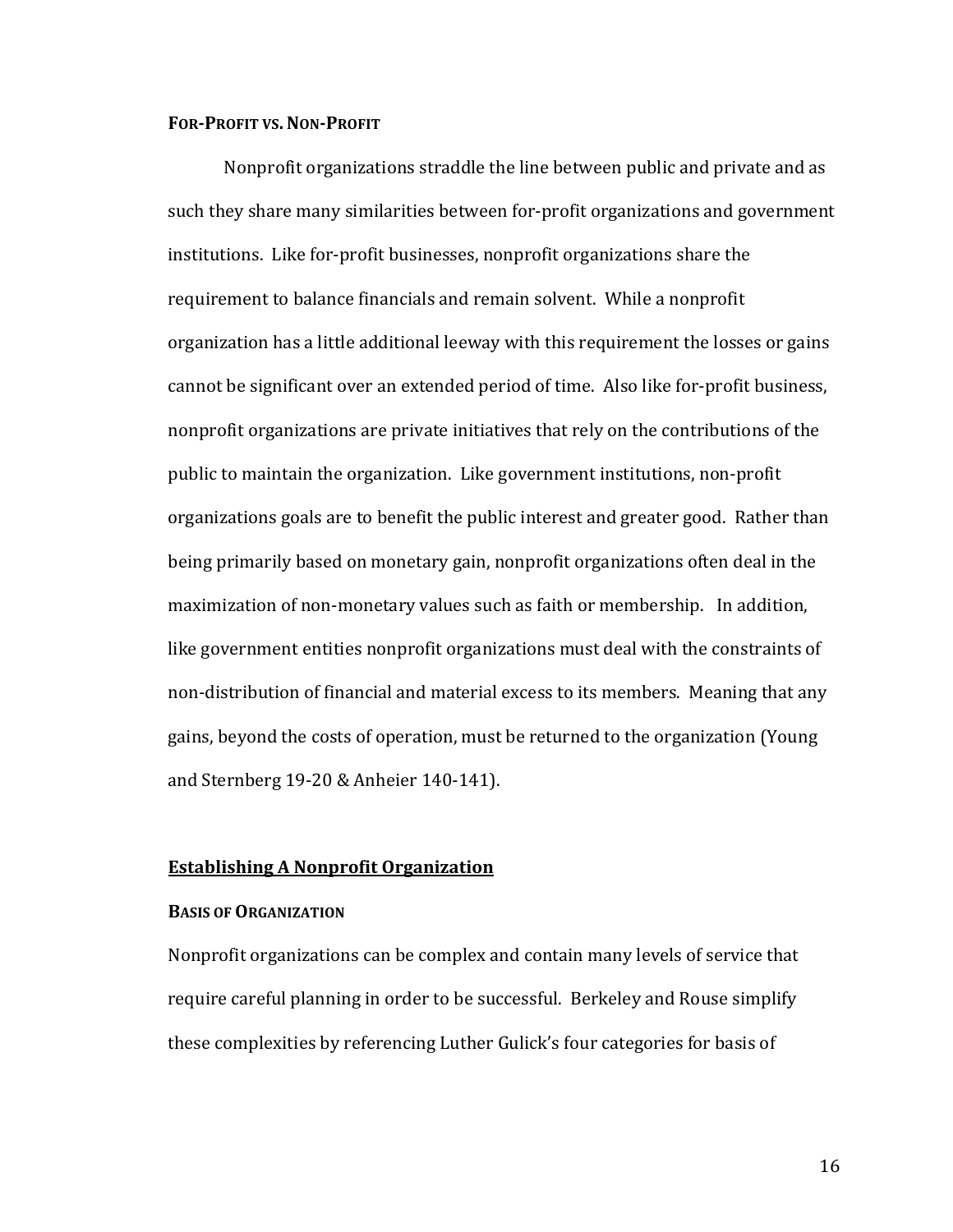organization: purpose, process, place, and clientele. They expound further by stating that the categories are based on an organization's "*raison d'être"* or the reason it was established (Berkley and Rouse 65-66). Comprehension of the organizations basis of existence enables the organization to identify and define its mission, core values, and scope of services. This is of particular import to nonprofit agencies in that they often operate with a minimum of funds and resources.

According to Berkley and Rouse organizations established upon the basis of purpose are designed so that they may accomplish specific tasks and seldom extend beyond their stated purpose. For example, Duke Energy was created to provide energy services and similarly school systems were designed to provide educational services. By comparison, those organizations established on the basis of process are designed towards performing certain functions such as medicine, accounting, or law. These process-based organizations are concerned almost exclusively with the procedural aspects of an organization. Organizations designed on the basis of place or clientele are designed to serve a particular location or groups of people, respectively. Examples of organizations based on place include the city of Muncie and the State of Indiana while examples of organizations based on clientele include particular groups of people such as children, senior citizens, and alumni associations. (Berkeley and Rouse 65-66).

While there are four distinct categories of organization, it needs to be noted that many organizations fall into more than one of these categories that often overlap. "Most organizations are established not on the basis of just one of Gulick's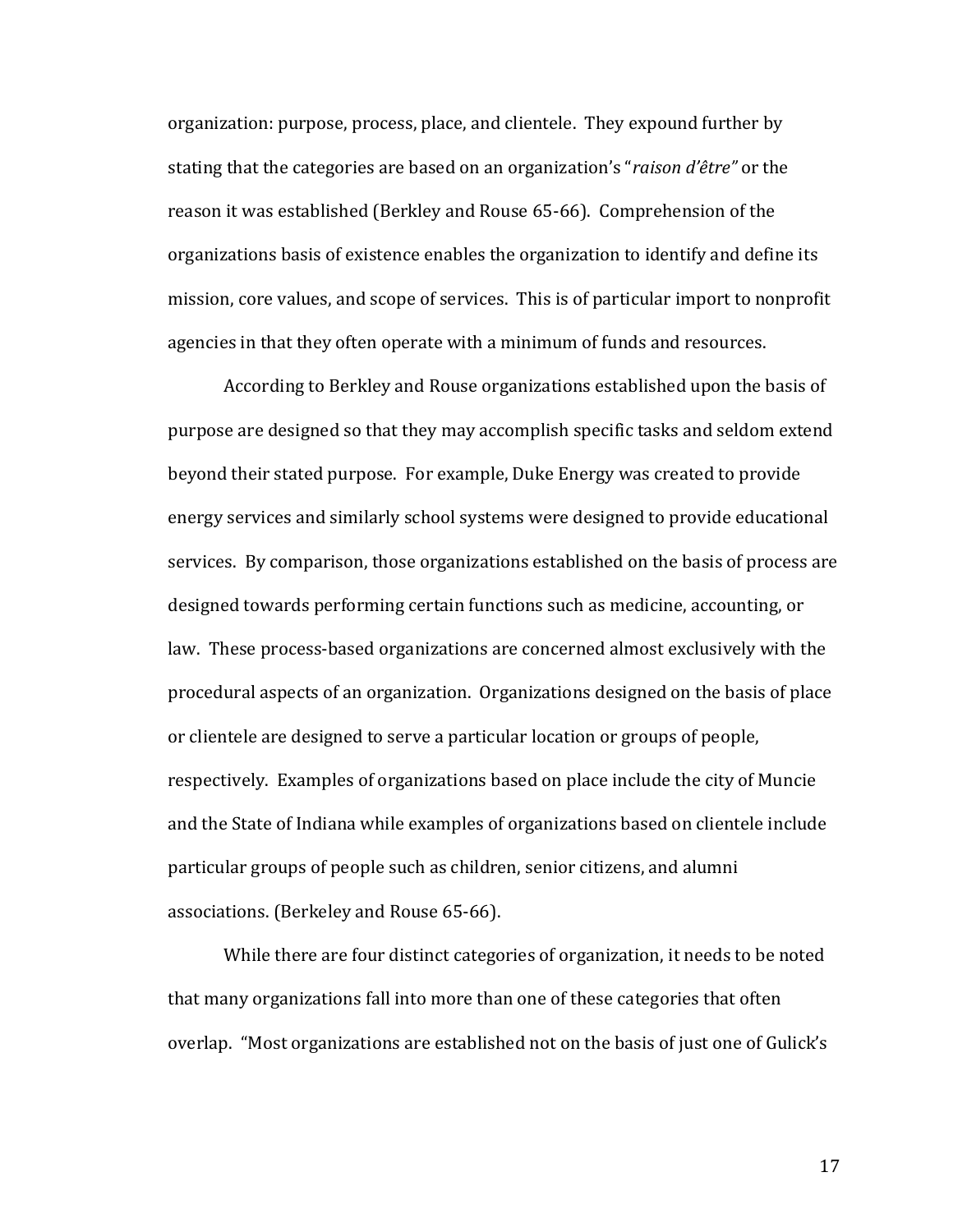categories, but through a combination of purpose, process, place, and clientele, regardless of which factor dominates" (Berkley and Rouse 66). Nonprofit organizations are no different: They can represent each of these four categories and often combine purpose, process, place, and clientele into versatile organizations that aim to create public value. At the highest level, creating or improving public value is every nonprofits primary goal. By creating public value nonprofit organizations improve the areas with which they work and thus are able to achieve their goals without having to profit from them. This reasoning also answers the question, "Why is this organization not for profit?" Understanding an organizations *raison d'être* is essential to developing an effective plan for operations.

#### **LAWS AND LEGAL REQUIREMENTS**

Nonprofit organizations fall under a different set of laws and legal requirements than for profit organizations however these requirements are just as important. The laws and regulations that preside over nonprofits must be understood before beginning any in-depth planning or organizing can take place. Robert Wilbur states, "Like the foundations of a building, legal underpinnings are an essential part of the nonprofit's structure" (327.) In this section, the laws and legal requirements essential to nonprofit organizations will be discussed.

The beginning of any nonprofit organization should begin with three fundamental documents that form the foundation of the organization. These are the Articles of Incorporation, Bylaws, and the IRS Tax Exemption Letter. The Articles of Incorporation are a broad outline of the organization and typically list the name of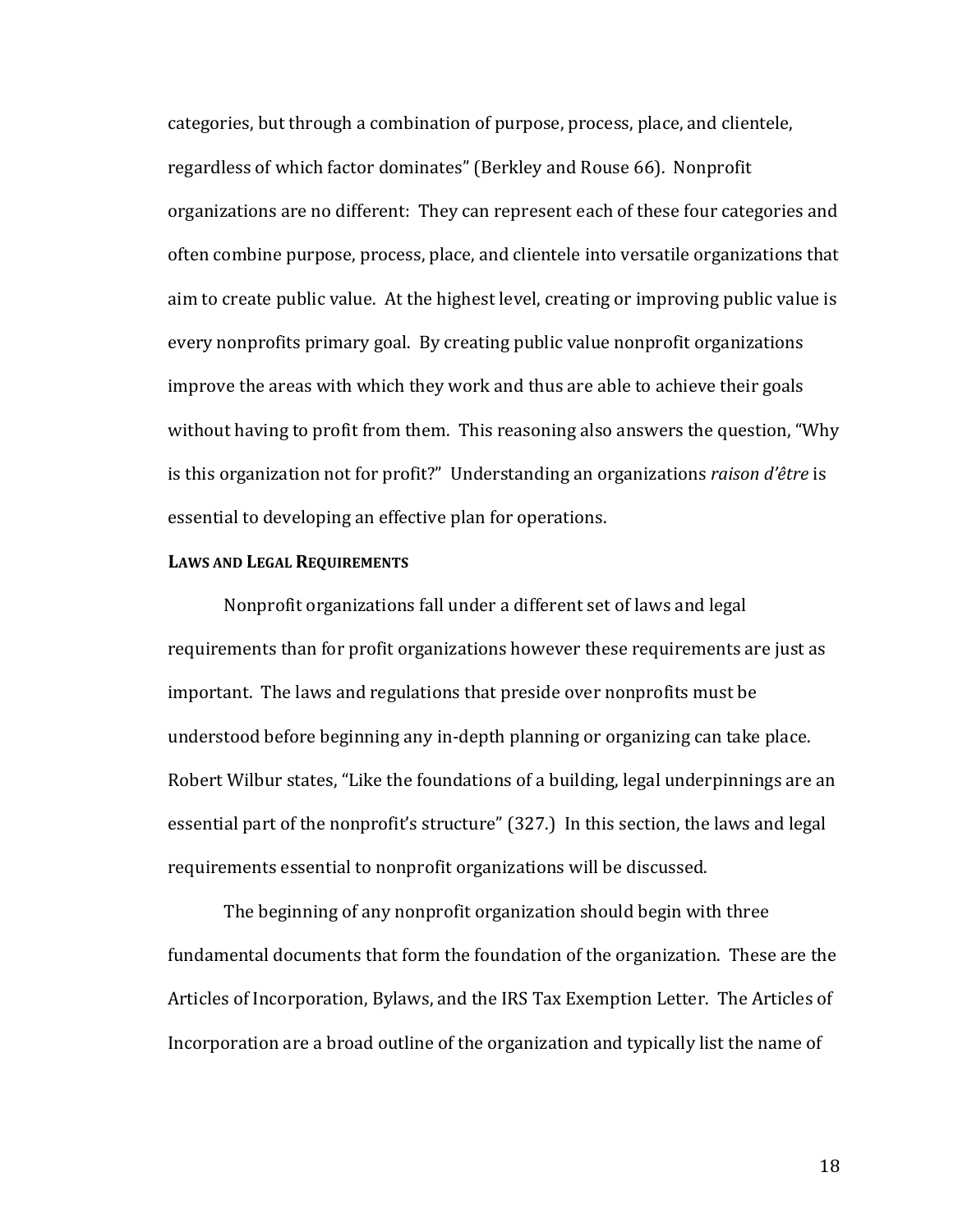the corporation, the duration of the corporation, purposes for which the corporation was created, names and addresses of the board of directors, rules for conducting the internal affairs of the organization, and the rules for the distribution of any asses of the corporation. Each state has their own specific requirements and legal counsel should be sought to ensure that all requirements are met. The main purposes of the articles of incorporation are to protect the individuals within the organization from liability for the organizations debts or actions (Wilbur 328-329).

The Bylaws are a supplemental document to the articles of incorporation that develops more detailed rules for governing and operating the organization. These rules often include rules for the frequency of meetings, membership requirements, procedures for voting, scope of authority for board members and executives, distribution of record keeping and financial reporting responsibilities, and procedures for bylaw changes within the organization (Wilbur 32-330).

The final document required for the foundation of a nonprofit organization is the IRS Tax Exemption Letter. This letter establishes the organizations tax-exempt status with the Internal Revenue Service and precludes the organization from income taxation under Section 501(a) of the IRS Tax Code. In addition the letter of tax exemption defines and classifies the organization as a religious, charitable, scientific, educational, social welfare, labor, business league, fraternal society, or credit union under section 501(c-c14).

The application for tax exemption must include IRS Form 1023 or 1024 (depending on classification,) a copy of the Articles of Incorporation and Bylaws,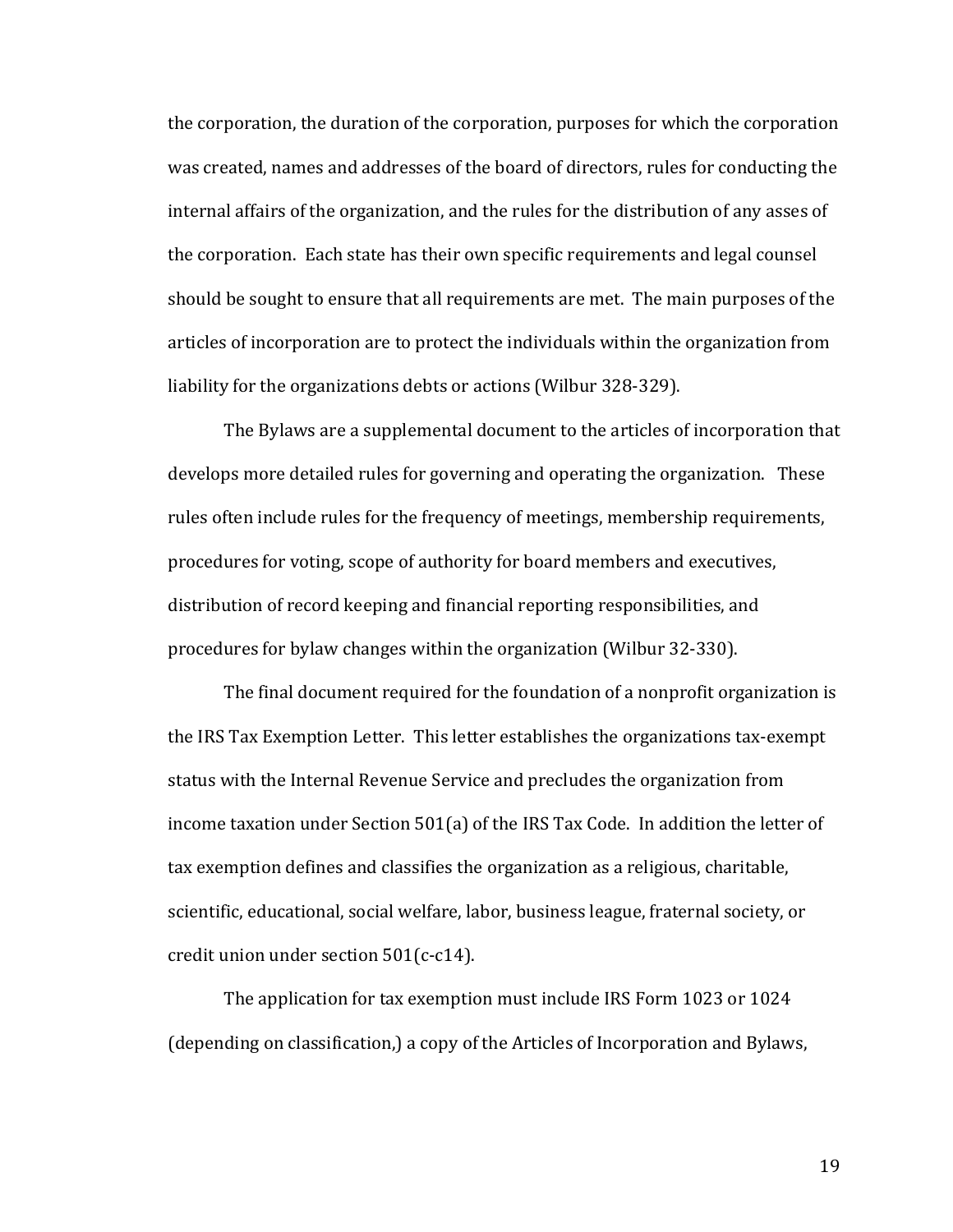and a statement of the of the purposes and activities of the organization. The full process for filing for tax-exempt status can be found in the IRS Publication 557 (Wilbur 330-332).

In addition to the organizational legal requirements listed above, nonprofit organizations are required to maintain and file records of the organizations official acts with the appropriate authoritative organizations. These records include formal minutes of the organizations meetings; annual reports that include the identities of all officers and board members and the name of the person responsible for any legal matters; tax returns for organizations with receipts in excess of \$25,000; and disclosure forms readily available to the public that detail the organizations purpose and financial dealings with the IRS.

Finally, many nonprofit organizations benefit from state and local sales and property tax exemptions in addition to subsidized postal rates from the United States Postal Service. These benefits can have a major impact on the organization and can potentially make the difference between solvency and failure (Wilbur 336- 337).

#### **ORGANIZING A NONPROFIT ORGANIZATION**

#### **ORGANIZATIONAL THEORY**

"Organizational theory is among the most developed branches of the social sciences and is located at the intersection of sociology, economics, and management" (Perrow 1986). At it's most basic, an organization is "a group of people occupying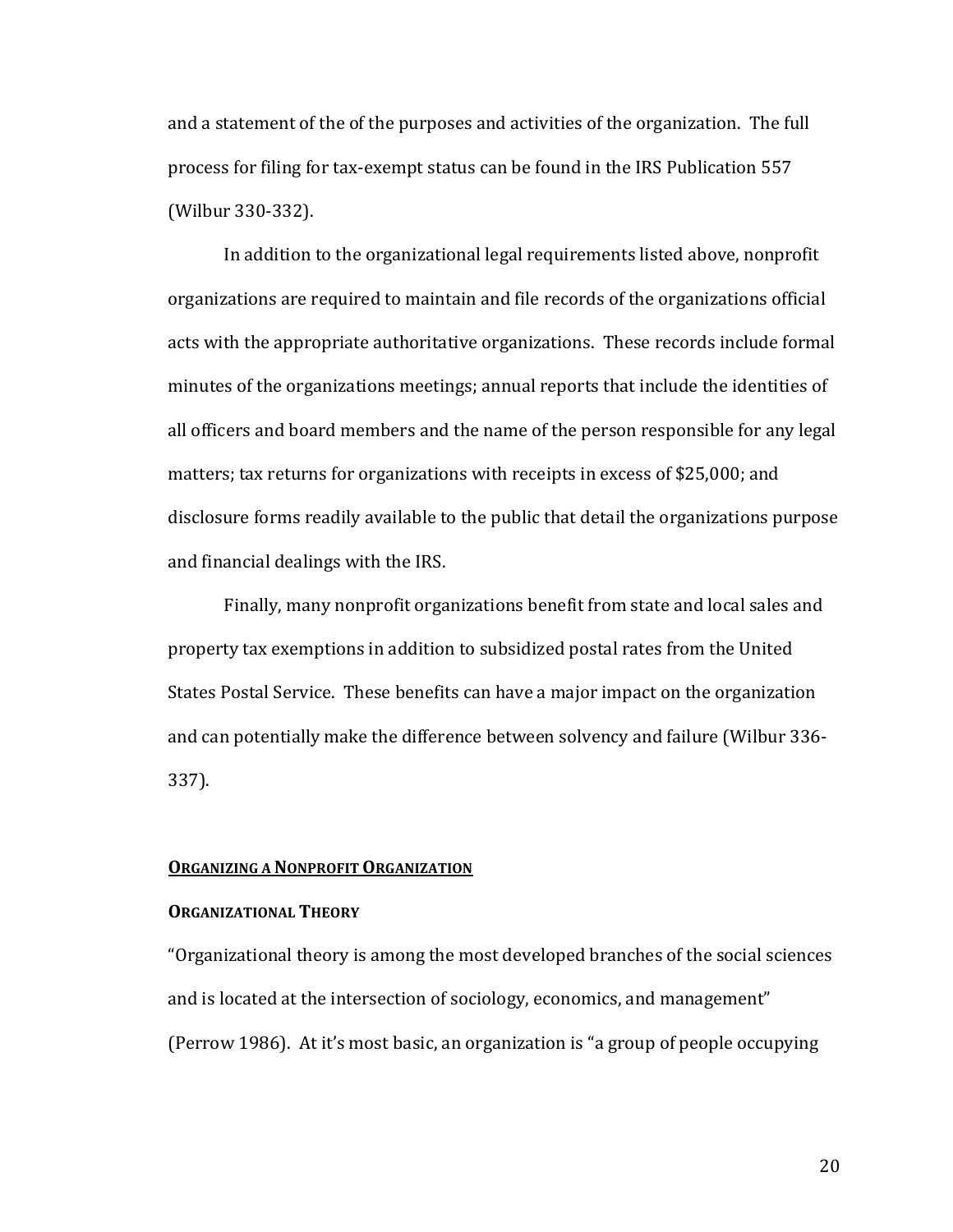different roles designed to achieve goal" (Anheier 142). In this section, Max Weber's

organizational theory of bureaucracy will be explored.

Thomas Birkland describes bureaucracy as "institutions that are

hierarchically organized, with distinct division of labor, people trained to do

particular tasks, and with sets of rules and procedures that governs operations"

(Birkland 66). Max Weber identifies the six major features of bureaucracy as:

- 1. A formal hierarchical structure Each level controls the level below and is controlled by the level above. A hierarchy is the basis of central planning and centralized decision making.
- 2. Management by rules Controlling by rules allows decisions made at high levels to be executed consistently by all lower levels.
- 3. Organization by functional specialty Work is to be done by specialists, and people are organized into units based on the type of work they do or skills they have.
- 4. An "up-focused" or "in-focused" mission If the mission is described as "up-focused," then the organization's purpose is to serve the stockholders, the board, or whatever agency empowered it. If the mission is to serve the organization itself, and those within it, e.g., to produce high profits, to gain market share, or to produce a cash stream, then the mission is described as "in-focused."
- 5. Purposely impersonal The idea is to treat all employees equally and customers equally, and not be influenced by individual differences.
- 6. Employment based on technical qualifications (Johnston, 12-13).

The ease with which bureaucratic organizations can be found substantiates

claims that Weber's theory of bureaucracy is the most important theoretical

principle of the traditional model of administration (Hughes 28). Schools,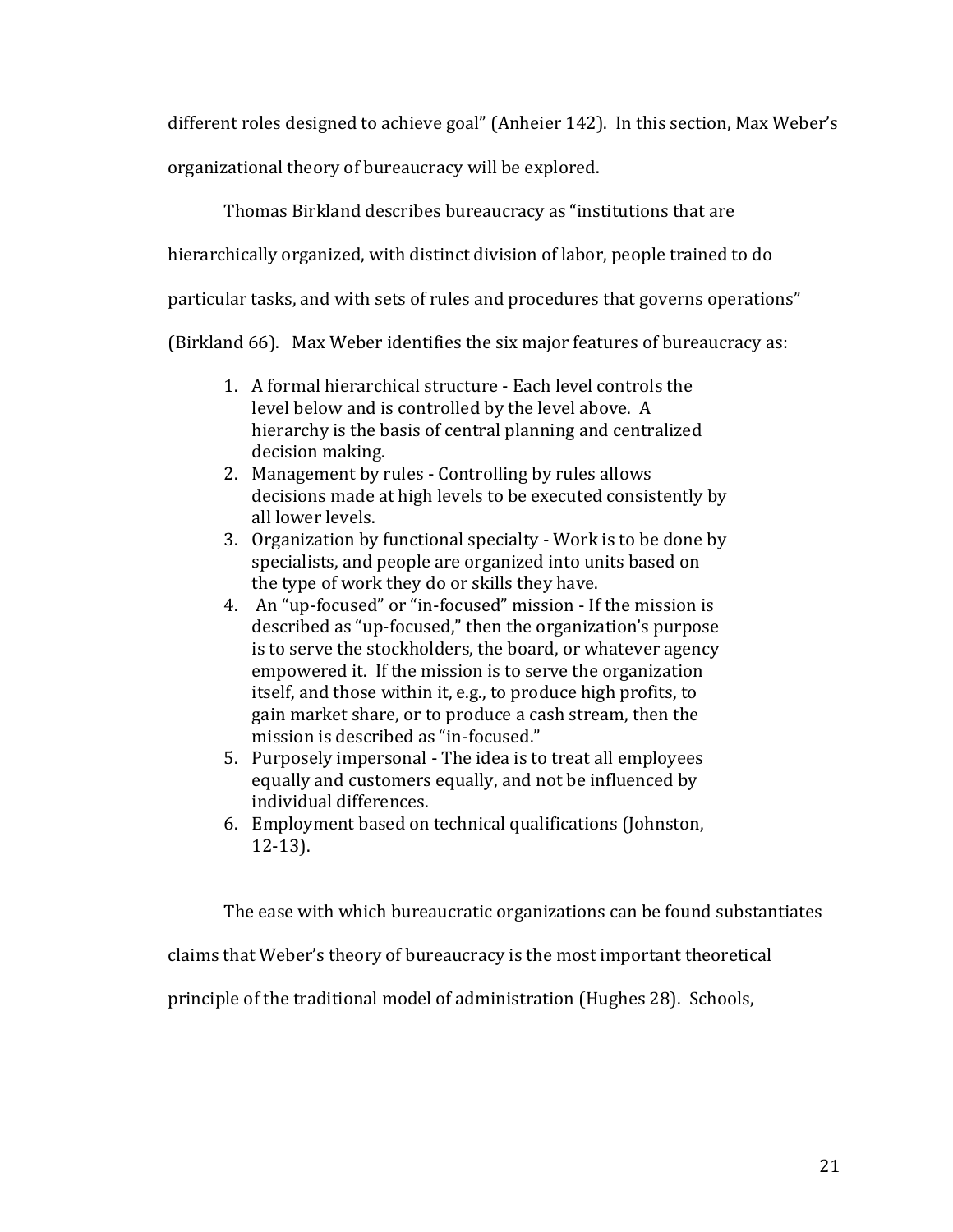universities, hospitals, and government agencies can all be described as bureaucracies.

Some of the advantages of bureaucracy, as stated by Graham and Hayes, are efficiency, precision, stability, and reliability. They go on to describe bureaucracy as, "a cold, depersonalized, objective and rational instrument that is ready to do the bidding of the individual in charge and as such is a powerful agent of social control" (Graham and Hays 73).

Bureaucracies, however, are not without weaknesses. One of those weaknesses is that bureaucracies are resistant to change. This resistance is due to the suppression and distortion of information that suggests a need for change on it's way up the hierarchical system; as well as a preoccupation with rules and procedures that increases conformity and inhibits growth and change. Another weakness is the fundamental impression that bureaucracies are cold and impersonal and makes it seem that the only individuals who really matter are the leaders (Graham and Hays 74-75). Finally, bureaucracies are less suited for smaller organizations or those with high degrees of uncertainty. Even with these inherent weaknesses, elements of bureaucracy such as written rules, hierarchies, and formal job descriptions and performance criteria exist in most organizations. In fact, in most organizations the question is not whether or not bureaucracy exists but to what degree (Anheier 143). To answer the question of degree, it is helpful to look at the age and size of the organization. Bureaucratization increases as the age and size of the organization increases. Richard Daft lists the four stages of an organization's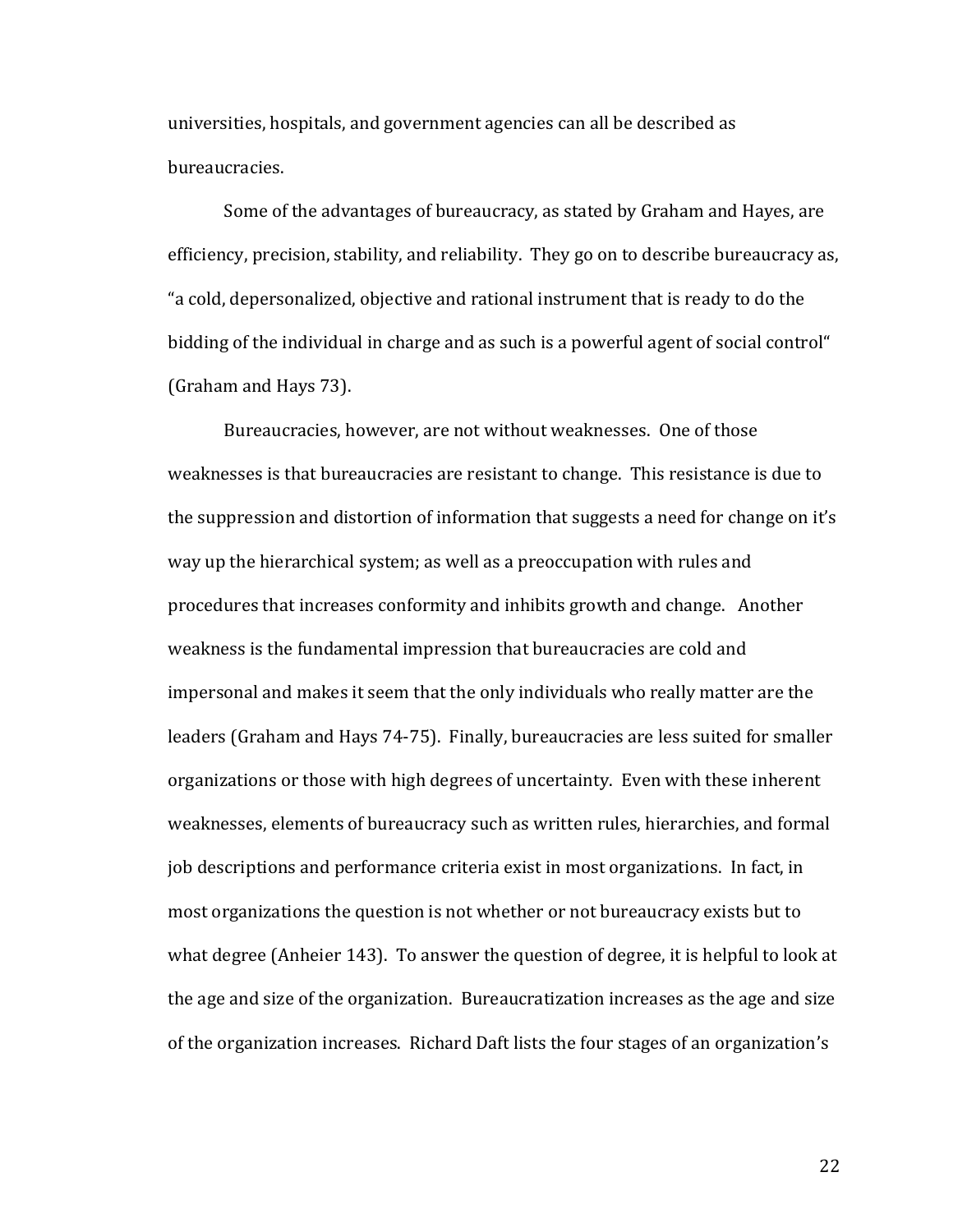lifecycle as birth, youth, midlife, and maturity and associates the size and level of bureaucracy to each as small/non-bureaucratic, medium/pre-bureaucratic, large/bureaucratic, and very large/very bureaucratic, respectively (Lysakowski 2).

## **ORGANIZATIONAL STRUCTURE**

Most organizations can be thought of as a pyramid in that work is delegated from top to bottom and that employees are more numerous at the bottom than at the top. Pyramidal models use the concepts of unity of command, chain of command, and span of control (Berkley and Rouse 70). Unity of command describes the relationship between those who give orders and those who follow orders. The unity of command concept states that because the person at the top of the organization cannot oversee all the functions below, a chain of command is required. Simply put the chain of command allows orders to be given without coming directly from the top of the leadership chain. "Span of control refers to the number of units, whether individuals or groups, that any supervising unit must oversee" (Berkley and Rouse 70). Span of control is something that all organizations have. When supervisors have too many units to supervise, or span of control is too wide, then supervisors run the risk of not being able to supervise all units effectively. When supervisors have to few units to supervise, or span of control is too narrow, decisions are made too far away from the affected level and paperwork increases. The trick is to find the proper balance that promotes maximum efficiency (Berkley and Rouse 71).

It should be noted that there is no best way to structure an organization (Graham and Hays 84). Each organization has unique needs and will have a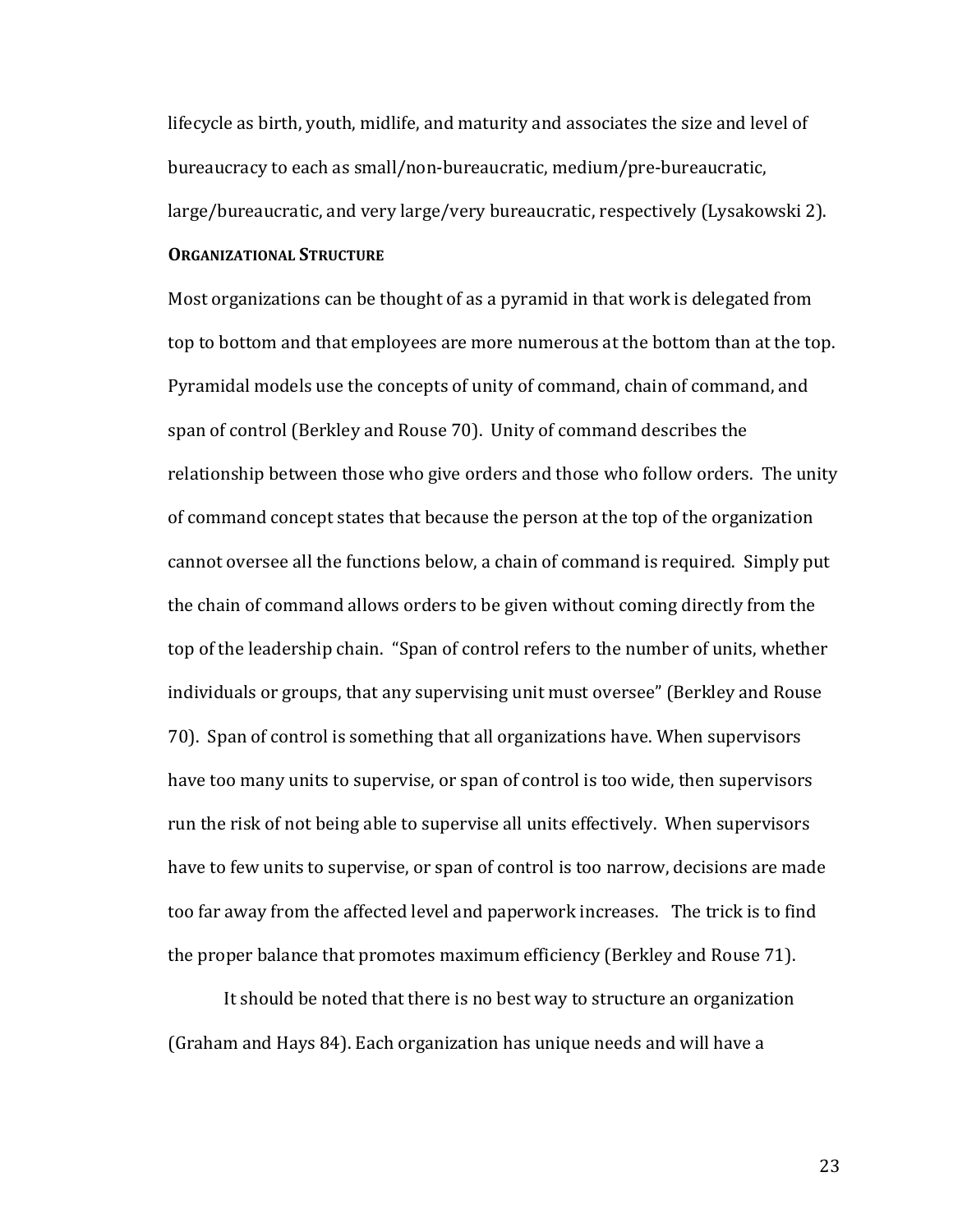structure that fits those needs best. Three major types of organizational structure are traditional structures, divisional structures, and matrix structures. Each structure has its own advantages and disadvantages that will be discussed in further detail in the following section.

The traditional structure is based on functional division and departments that are characterized by having precise authority lines for all levels in the management (Irani). According to Irani, the three main types of traditional structures are the line structure, line and staff structure and the functional structure. The line structure, most suitable for smaller organizations, has a very specific top to bottom line of command. This type of structure is informal and promotes easy decision-making processes. The line and staff structure combines the top to bottom command structure with staff departments, that provide specialization and support, and are more suitable for larger organizations; however, the decision making process is slower than the line structure due to the layers and guidelines associated with the line and staff structure. Finally, the functional structure classifies workers according to the function or job they perform. For example, an organization departmentalized by function may include a human resources department, sales department, technical support department, etc… (Irani). Some disadvantages, of the traditional types of structure are an adversity to risk taking and innovation due to an emphasis on control and lack of sight of the organizations goals in favor of departmental interests (Graham and Hays 87).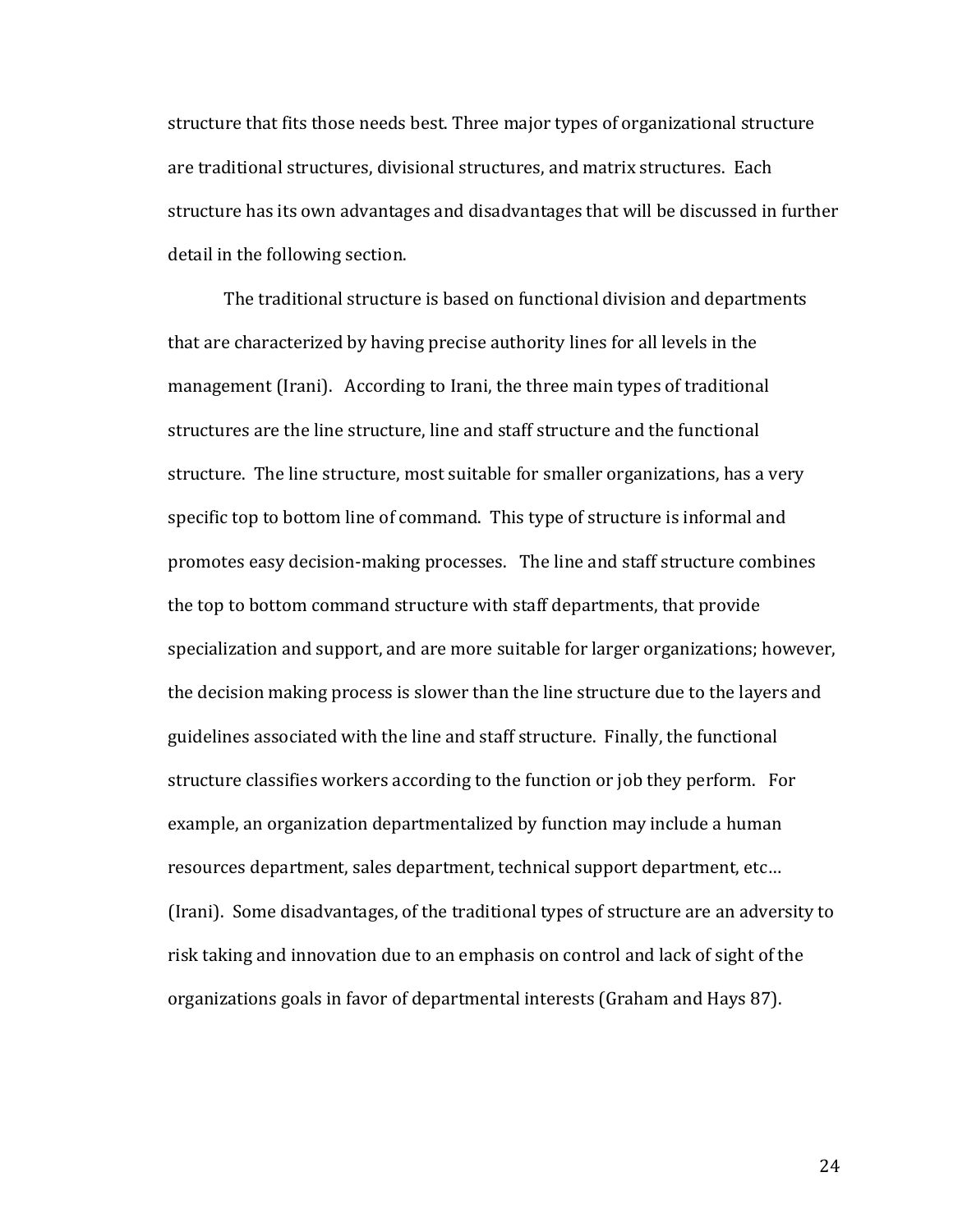The divisional structure divides the organization into divisions based on product, market, or geography. The product structure divides the organization into product lines. For example, if an organization produces products a, b, and c, then it will have a division for a, b, and c. The market structure groups employees based on the market they sell or work in. Finally, the geographic structure divides organizations into geographic zones (Irani). The advantages of the divisional structure types are the promotion of coordinating efforts and higher levels of job satisfaction and motivation in employees due to high levels of autonomy and job diversity (Graham and Hays 88-89). Graham and Hays go on to describe three major disadvantages associated with the divisional structure types. First, the dispersion of specialists among different departments allows duplication of effort. Second, the delegation of decision-making authority to directors removes a large portion of operations control from top management. Finally, the divisional structure requires a large amount of talented managers when compared with traditional structures (89).

The final organizational structure to be discussed is the matrix structure. The matrix structure is a combination of the functional structure and the divisional structure. These are the most complex structures but combine the best of the functional and divisional structures to make a more efficient organizational structure (Irani). The advantage of the matrix structure is that it combines the emphasis on specialization from the functional structure with the coordination benefits of the divisional structure. A positive result of this structure is that it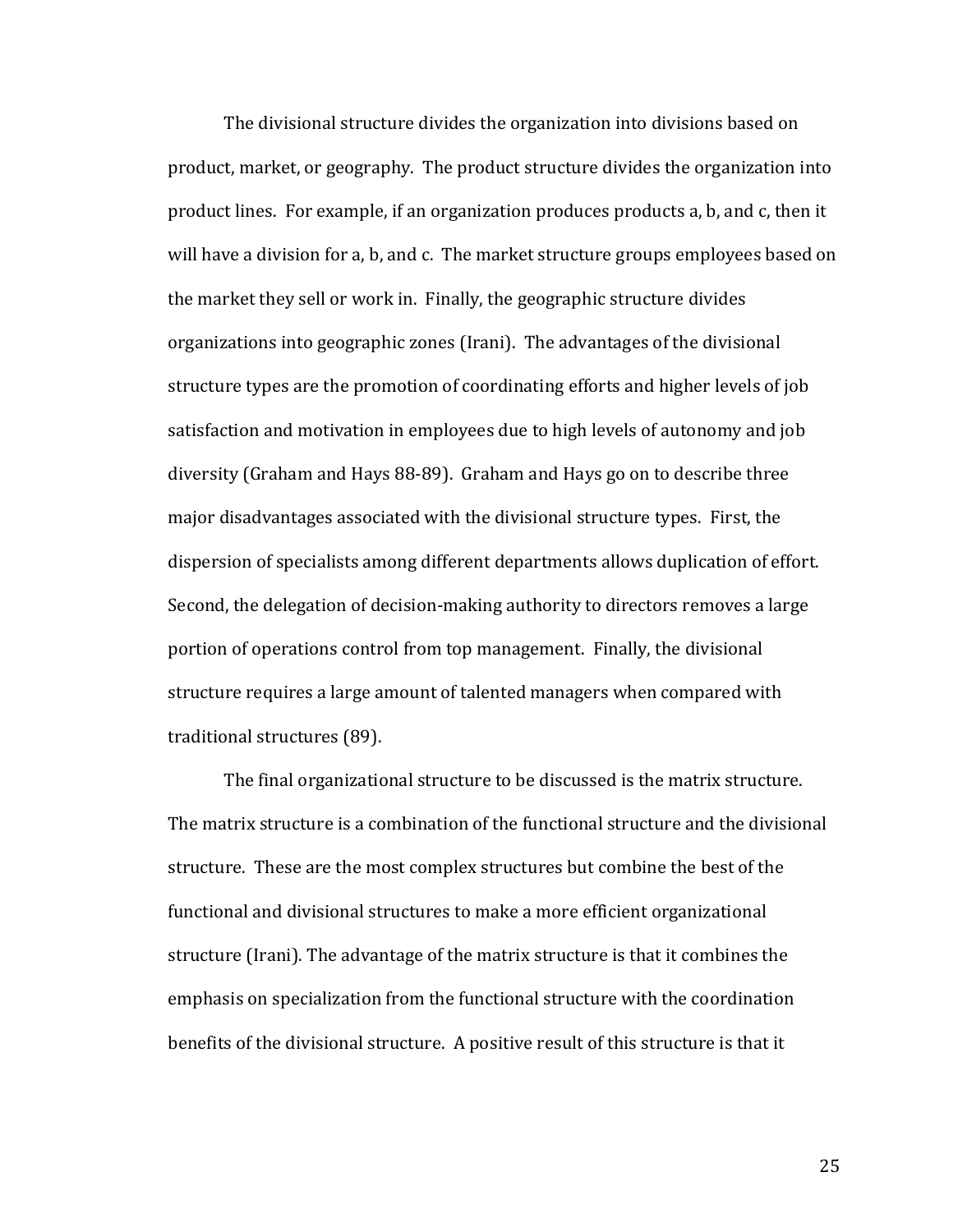creates an environment that is highly motivating and conducive to innovation (Graham and Hays 90-91). The authors point out that while the matrix structured environment may be challenging and motivating, it may be detrimental to workers careers in that lack of communication and cooperation can lead to reduced loyalty of workers to the organization, increased anxiety over career opportunities, and a belief that advancement is not as quick as in functional departments (92). Finally, a crucial aspect of the matrix structure is the necessity of top management to clearly communicate the decisions about balance and effort between the two structures (Arnold 86).

Nonprofit organizations can utilize any of the above organizational structures but again the size and maturity of the organization will play a large part in the structure used. Helmut Anheier lists four stages of growth similar to Daft's lifecycle stages of an organization as the Entrepreneurial stage, where there is little structure and the organizational focus is on survival; the Collectivity stage, where the structure of the organization is informal and the focus is on growth; the Control stage, where the structure is centralized and the focus is on efficiency, and finally the Elaboration stage, where the structure becomes decentralized and the focus turns to restructuring (151). Many nonprofit organizations never leave the first two stages of development due to size limitations. In these organizations the structure is sometimes limited to only the Board of Directors: the President, Vice President, Treasurer and Secretary. In others it only includes the Board and the organizations membership and/or volunteers.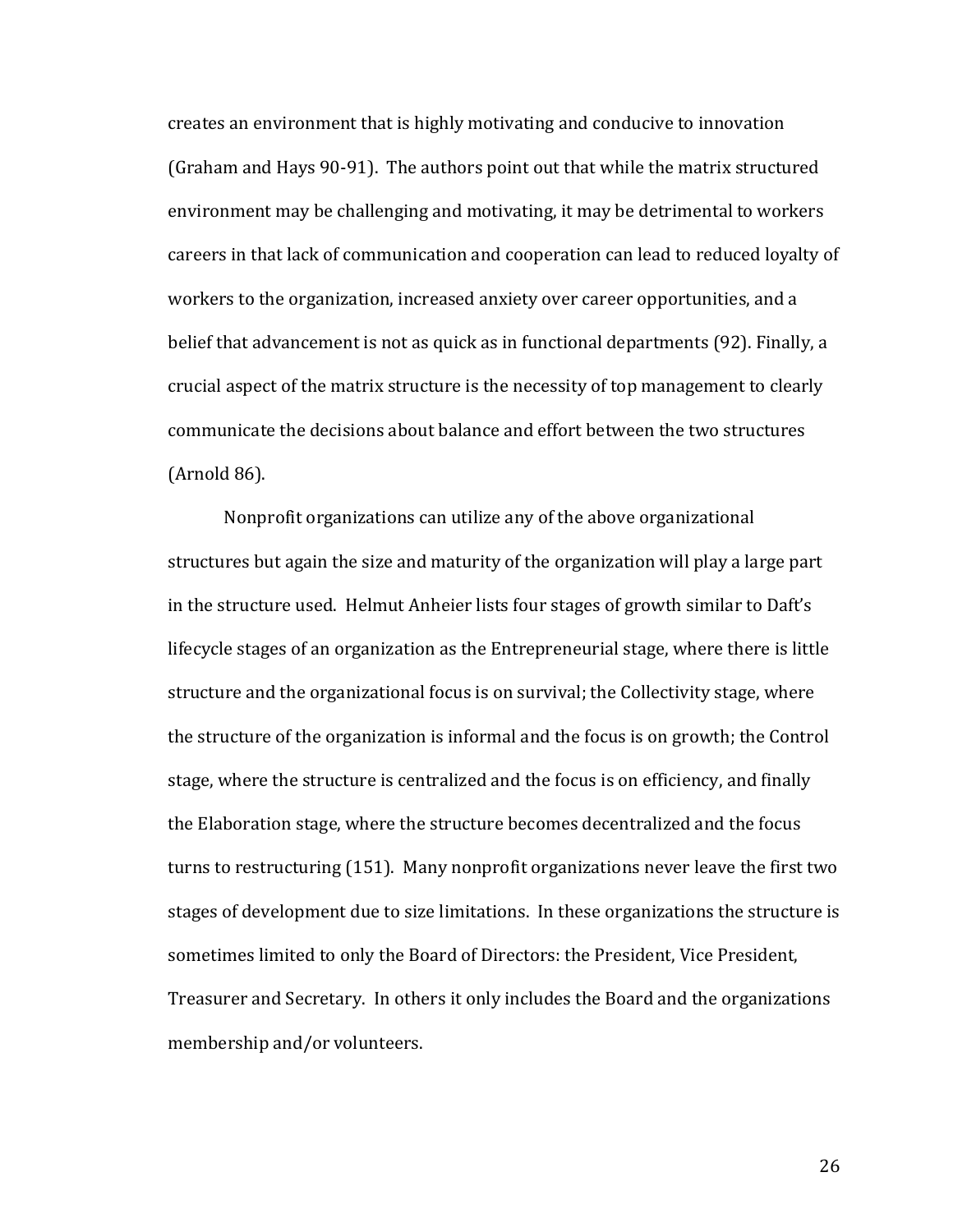Regardless of size or maturity finding and implementing the organizational structure best suited to that particular organization is of the utmost importance. The wrong structure can result in poor communication, poor product development, and poor customer service. Any of which can be detrimental or even fatal to an organization (Bushman)

## **ORGANIZATIONAL PERSONNEL**

"Two of the most important functions of any organization are the recruitment and selection of employees. The health and well-being of an organization depend in large part on a steady flow of new people" (Spector 125). Based on the above statement it can concluded that close attention be paid to the recruitment and hiring processes for organizations.

Getting people to apply for open positions can be a challenge for many organizations. In order to hire effective people, an organization must have a large pool of prospective employees from whom to choose (Spector 128). There are several ways to attract applicants including advertising, school recruiters, employee referrals, and employment agencies. Each method has its own advantages and is dependent on the type of job the organization is seeking to fill. For example an organization seeking to fill an accounting position may be best served using college recruiters while an organization seeking to fill a factory floor position may do better advertising in areas where high unemployment is prevalent. "The more selective an organization can be, the better the chances that the person hired will be a good employee" (Spector 129).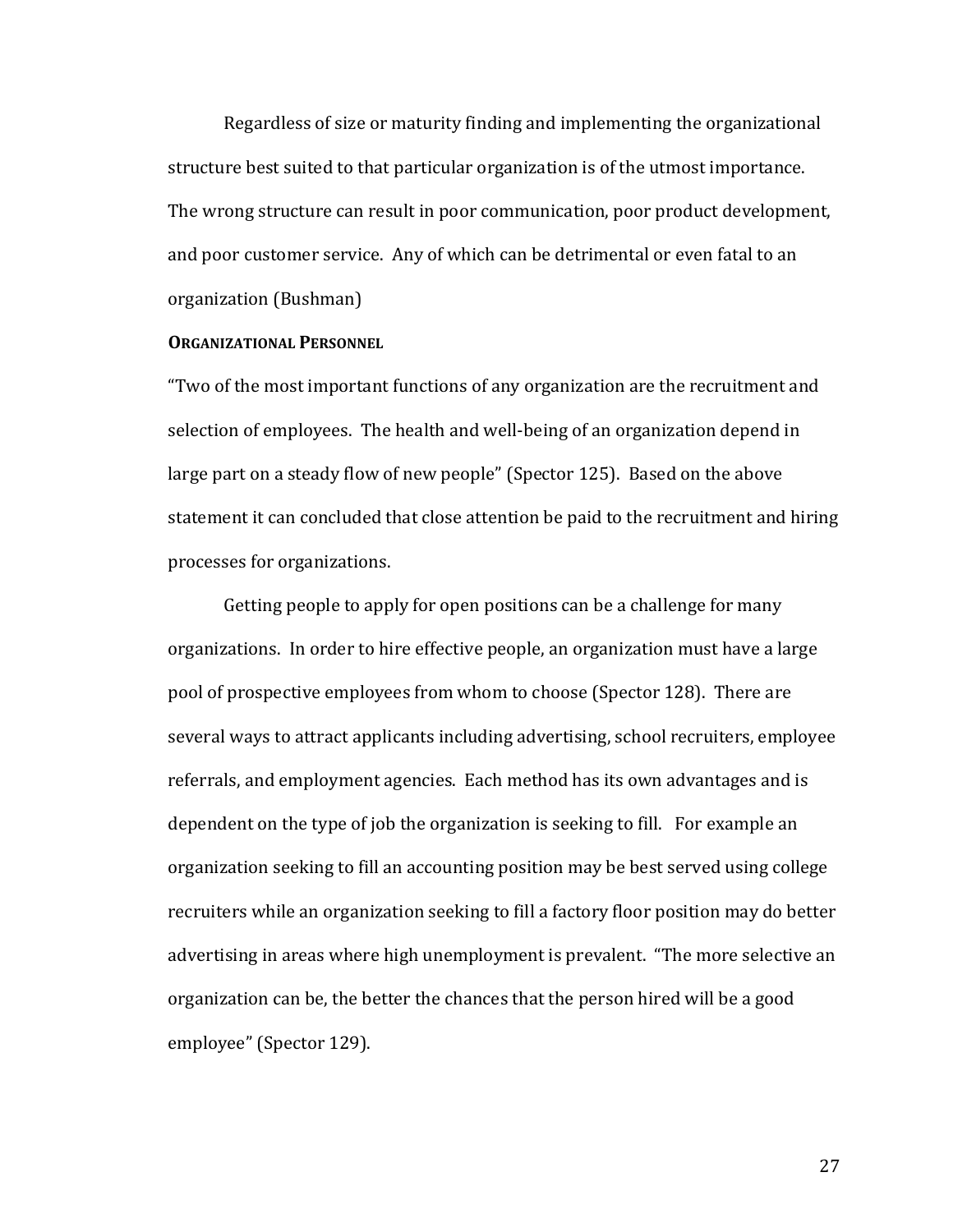The purpose of employee selection is to hire the person most likely to succeed. Two methods of selecting employees are using subjective or scientific methods of hiring. Spector states that the most often used approach is the subjective method where a manager interviews an applicant and subjectively chooses whom to hire. He adds that purely subjective hiring procedures are flawed because they are likely to be biased and inaccurate (130). These biases can include be positive or negative. Race, for example, is a bias that can positively or negatively effect a hiring managers decision.

A better approach is to use scientific methods to conduct a job analysis to determine the necessary knowledge, skills and abilities needed to be successful in a particular job and then use the results of the job analysis to create or select predictors, such as tests, work samples, interviews, etc, to predict job performance (Spector 137). By administering tests and interviews created from a job analysis to applicants many of the biases and inaccuracies of the subjective method are eliminated. Furthermore, using the objective measures of scientific methods in the hiring decision can remove the necessity of government-mandated programs, such as affirmative action, and provide an environment of true equal opportunity for all.

The above is important for all organizations to implement with regards to selecting and hiring employees; however, nonprofit organizations must also be concerned with another aspect of organizational personnel – the volunteer. In fact, for many nonprofit organizations the volunteer is the only staff within the organization and as such also the most important.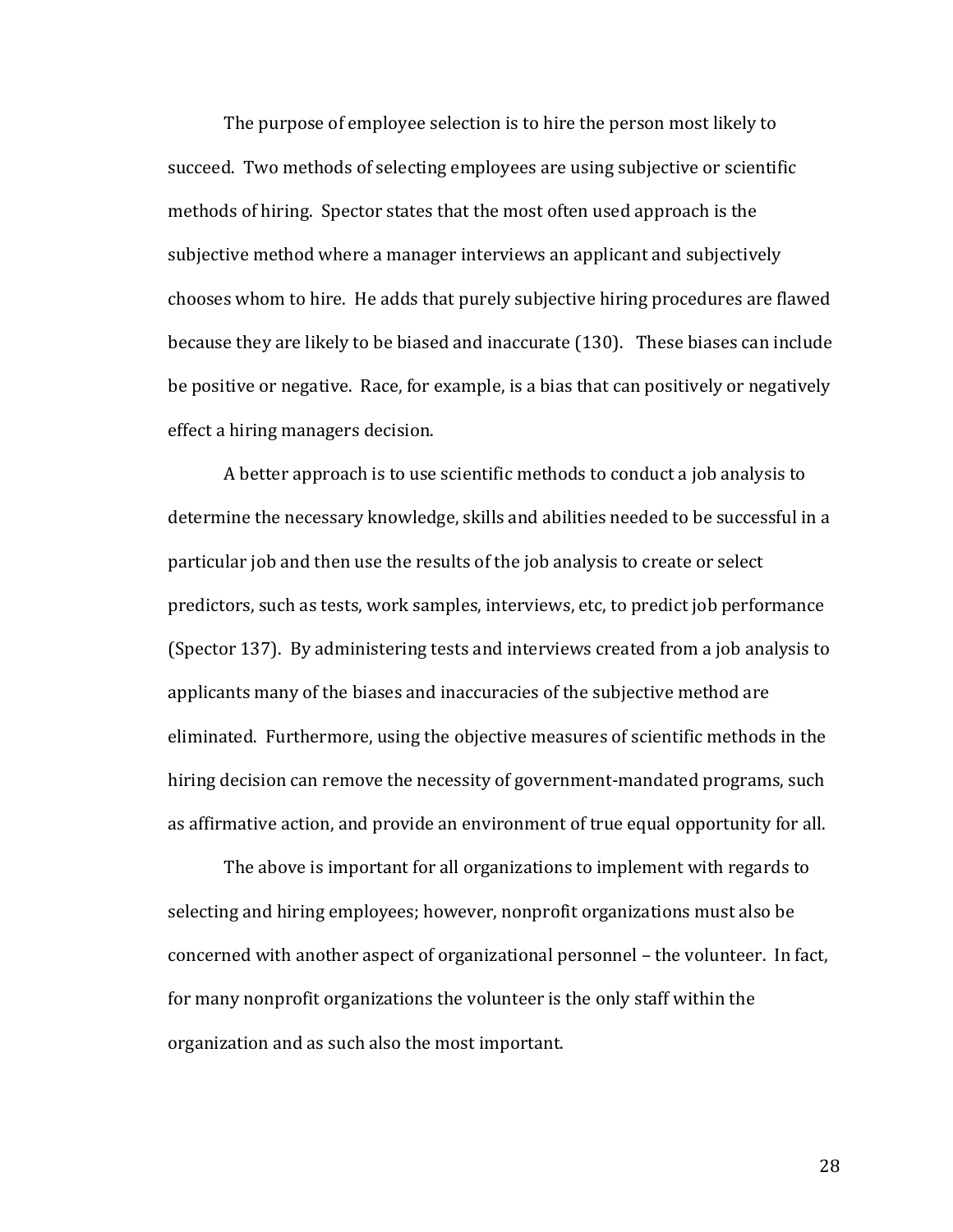Volunteers are organizational staff the give time and work to an organization without receiving monetary compensation. Many nonprofit organizations begin with a full volunteer staff and progress to hiring paid staff as the organization matures and receives increased funding and resources (Anheier 213). Other than compensation differences, the main difference between paid staff and volunteers is the presence of a work contract. Volunteer work is generally not governed by contract between the organization and the worker (Anheier 214).

Volunteers allow nonprofit organizations that initially would not be able to hire and maintain a workforce to pursue their raison d'être, achieve their goals, and proceed through their organizational lifecycle. It is therefore imperative that nonprofits foster volunteerism within their organization through the creation of and commitment to an organizational culture that, "shares a set of simply stated values, a clear sense of agency mission, an action orientation, and frequent interaction with clients" (Brudney 153).

## **ORGANIZATIONAL CULTURE**

Organizational culture is defined as, "the values, beliefs, and organizational practices that are shared by most people in the organization and that are likely to persist over time" (Cohen 250). In short, organizational culture is the personality of the organization. While organizational culture is different in every organization, you can catch a glimpse of an organizations culture by looking at things such as the arrangement of the workplace, what they talk about, and what employees wear (McNamara). In this section, types and elements of culture will be discussed.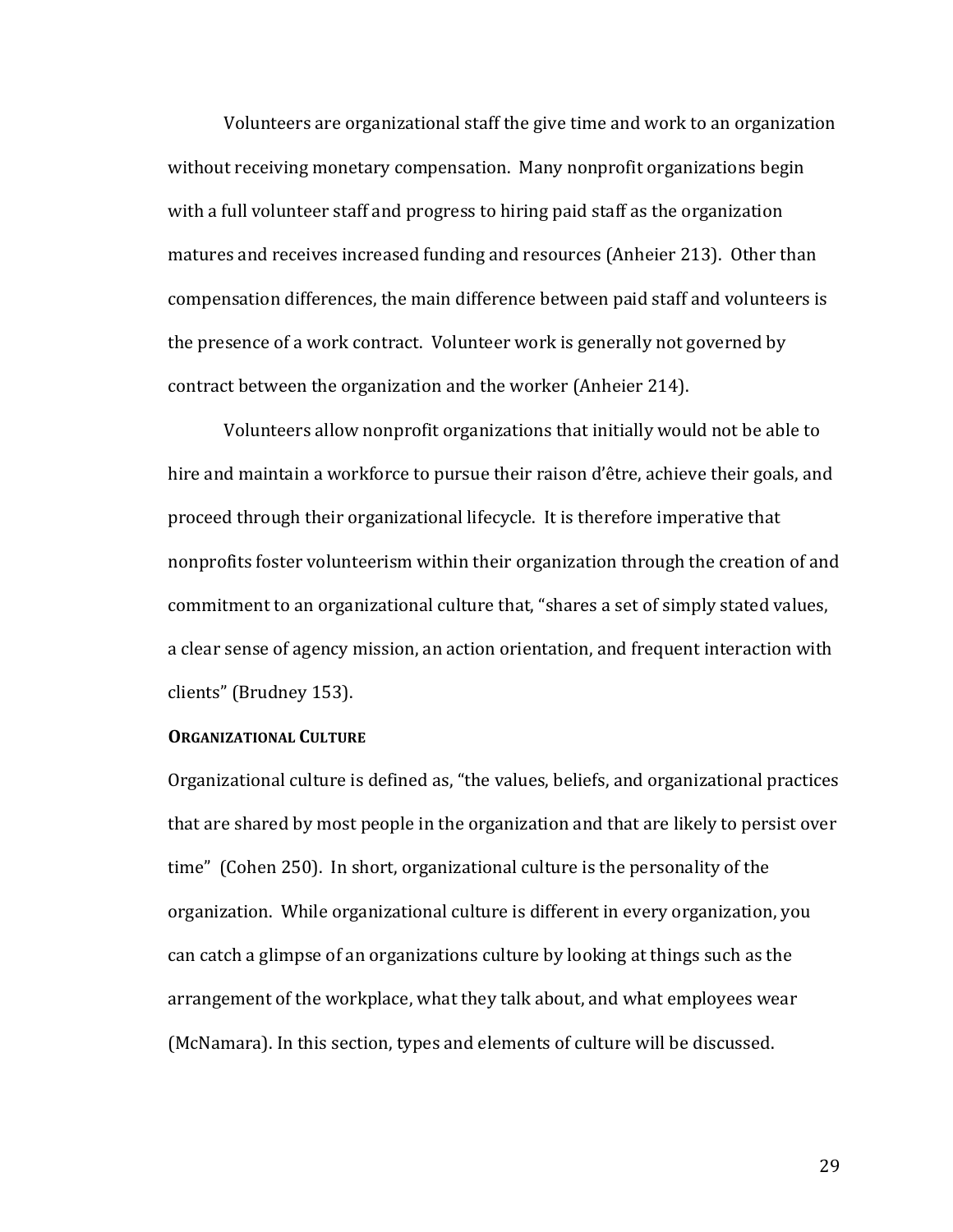There are many ways to classify organizational culture but Roger Harrison's four types of organizational culture are one of the best known and most utilized. Charles Handy describes them as:

> 1. The power culture - which concentrates power among a few and radiates control from the center like a web. This culture depends on a central power source and relies on trust and empathy for its effectiveness. Power cultures have few rules and little bureaucracy. In this culture swift decisions can ensue. Examples of organizations that frequently use the power culture are small entrepreneurial organizations and property, trading and finance companies. Size is a problem for power cultures as the web can break if too many activities are linked to one power source.

- 2. The role culture is a culture in which people have clearly delegated authorities within a highly defined structure. In this culture, the role or job description is more important than the individual who fills the position. Typically, theses organizations form hierarchical bureaucracies and power comes from a person's position. Role cultures need stability to be effective and can be slow to perceive the need for change and even slower to implement changes if needed. Examples of role cultures include civil service, automobile, and oil industries.
- 3. The task culture is job or project oriented and forms teams to solve particular problems. This culture is extremely adaptable and changes quickly. In this culture power derives from expertise as long as a team requires expertise. These cultures are often matrix structures and are used when flexibility or sensitivity to the market or environment are necessary. Task cultures generally find that maintaining control is difficult.
- 4. The person culture In the person culture the individuals believe themselves to be more important than the organization. In this type of culture survival can become difficult for the organization, because control mechanisms and hierarchical structures are impossible unless mutual consent exists. Some professional partnerships can operate as person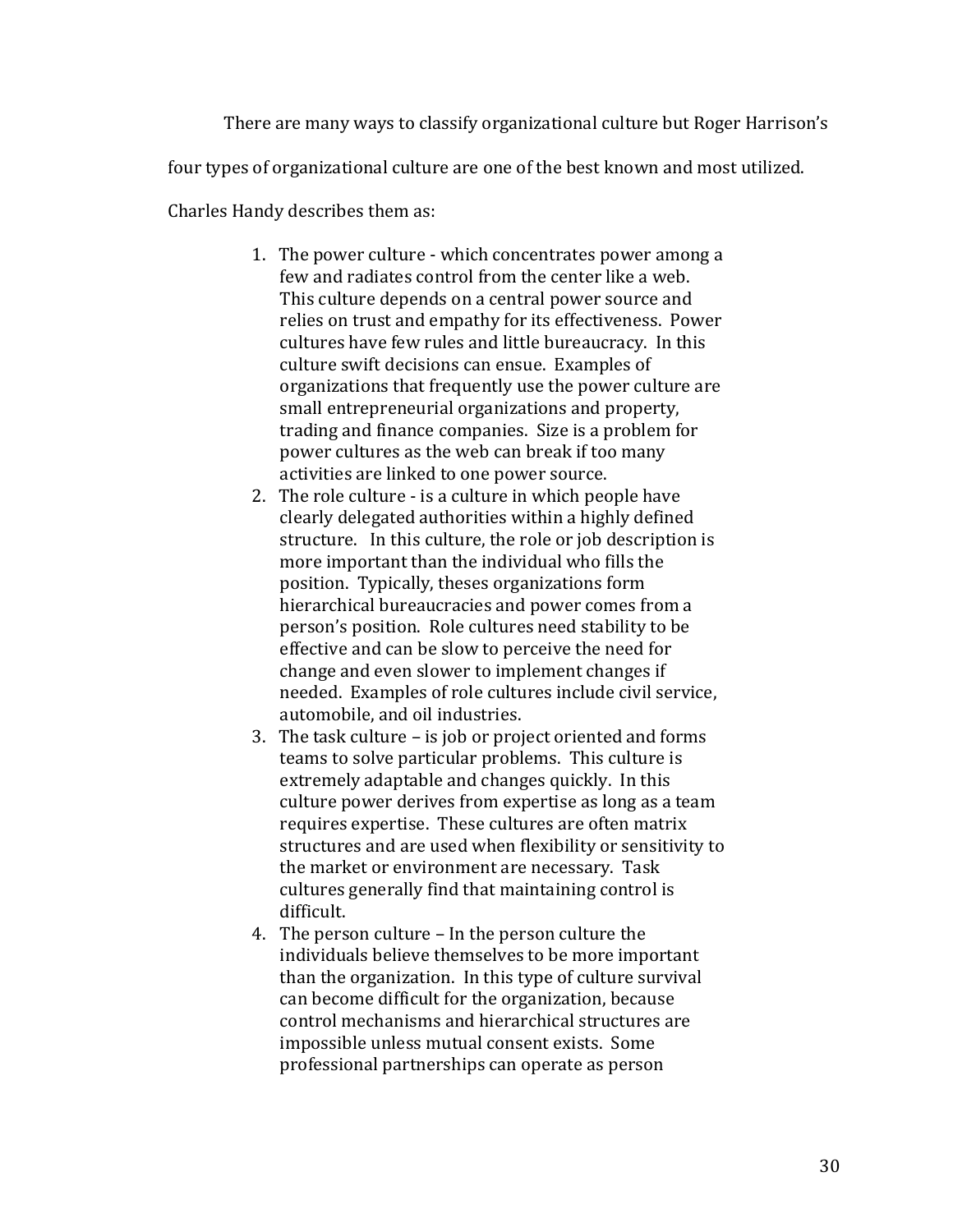cultures, because each partner brings a particular expertise and clientele to the firm (Handy 186-196).

Culture can be divided into five distinct divisions: Technology, Economics,

Social Organization, Religion, and Symbolism (Elazar 109). The five elements of

culture as defined by Daniel Elazar are:

- Technology The ways in which people create and use tools and other material artifacts.
- Economics The patterns of behaving relative to the production, distribution, and consumption of goods and services.
- Social Organization Relation among individuals within a society, including the division of labor, the social and political organization, and the relationship between society and other services.
- Religion The ways of life relative to the human concern for the unknown.
- Symbolism Systems of symbols (such as language, art, music, and literature) used to acquire, order, and transfer knowledge (109).

Each division of culture can have a unique and profound impact on the development and administration of an organization. For example, an organization that has the latest technology and uses it properly will have a much different culture than one that is still using outdated technology. Another example deals with religion. An organization that is founded on the Christian faith and applies its principles will have different norms of behavior than an organization that does not include religion in its culture.

The divisions of culture can be grouped into two components of culture: material and non-material. Material culture can be defined as, "the physical objects created by a culture; the buildings, tools, and other artifacts created by the members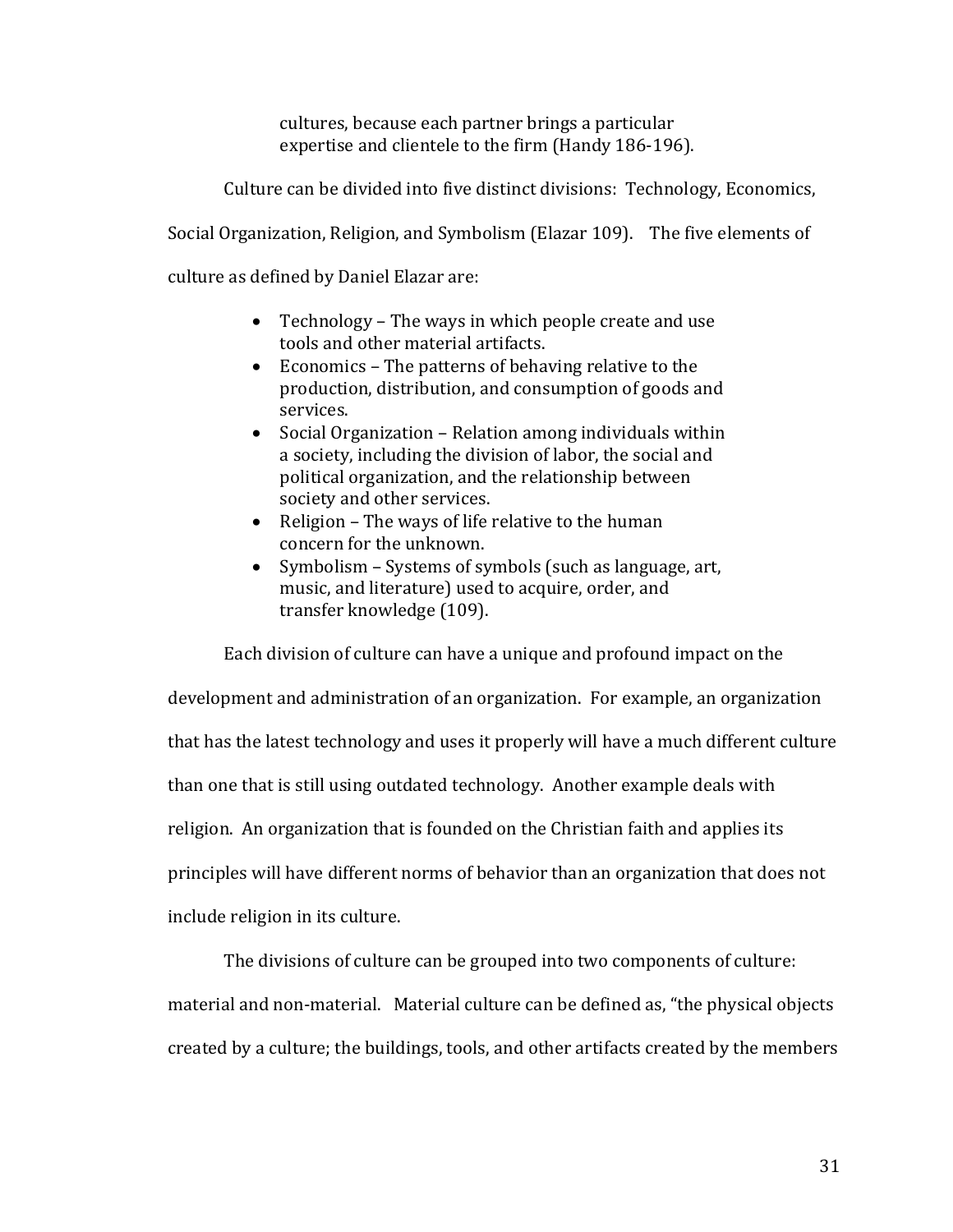of a society" (Material Culture). Technology such as computers, cars, and weapons can be considered part of material culture. Nonmaterial culture is defined as, "the aggregate of values, mores, norms, etc., of a society; the ideational structure of a culture that provides the values and meanings by which it functions" (Nonmaterial Culture). In short, nonmaterial culture is not observable the way material culture is. Examples of nonmaterial culture include beliefs, systems of communications, and modes of conduct, such as rituals, taboos, and jargon (Berkley and Rouse 87-88).

As with organizational structure, culture is different among organizations and consistent with earlier discussion fostering the culture that fits best within the organization is an important aspect of organizational success. A lack of understanding of organizational culture and types of culture are a main reason organizations fail (McNamara). By developing a better understanding of organizational culture these failures can be reduced.

## **ORGANIZATIONAL COMMUNICATION**

Rules, goals, processes, and culture of an organization must all be delivered to employees effectively and efficiently in order to succeed. This is achieved through a process called communication. Communication is perhaps one of the most important tools within an organization. Without effective communication, chaos and confusion may reign. In this section, the two types of communication and the three directions of communication will be discussed.

According to Berkley and Rouse, communication falls into two basic categories, formal and informal (236). Formal communication is written while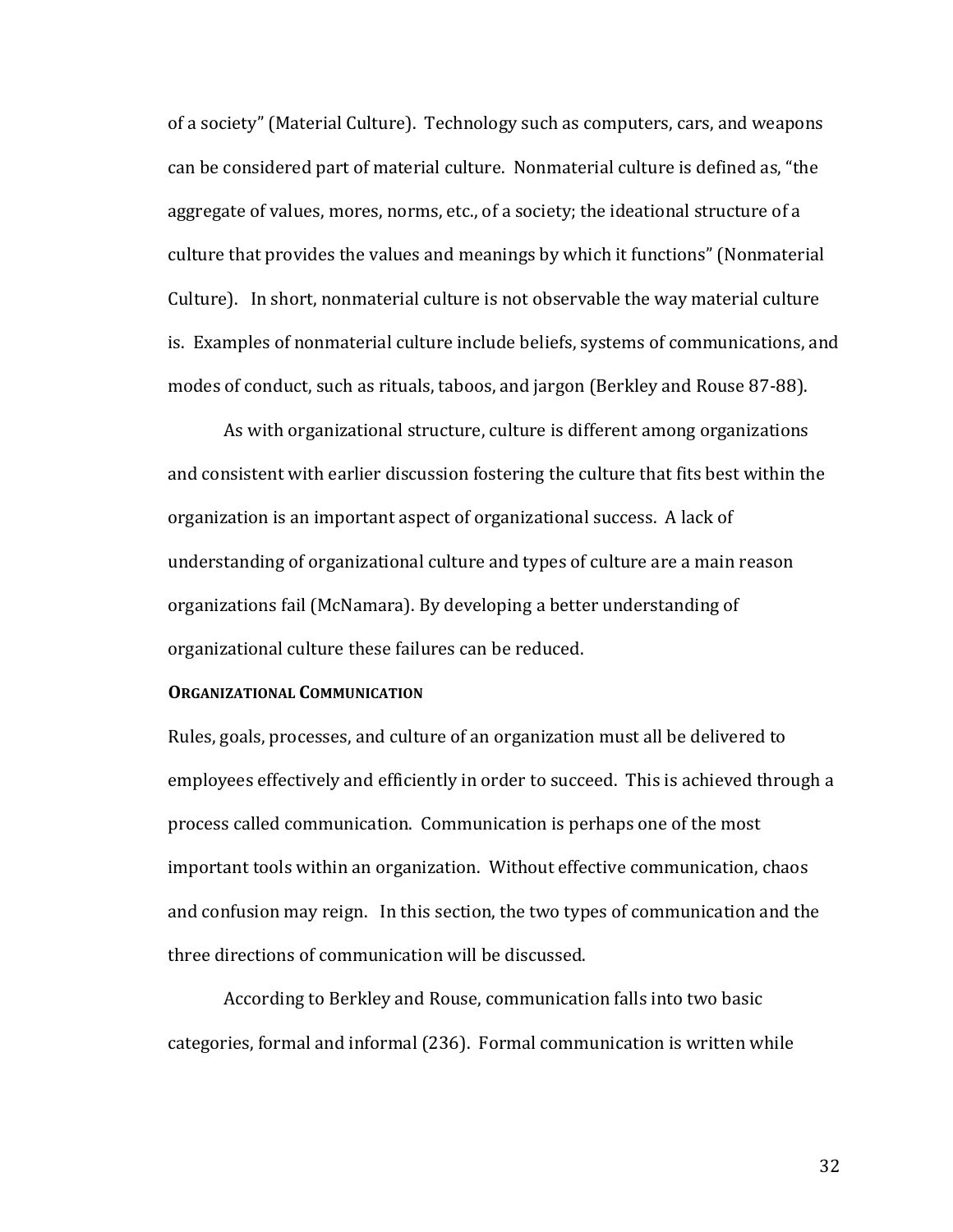informal communication is verbal. Each type of communication has its own advantages and disadvantages.

Advantages of formal communication include a sense that it is more official and less likely to be misunderstood than informal communication. However, the biggest advantage of formal communication may be the accountability it fosters through what is known as the paper trail. The paper trail is written and stored documentation of formal communication that can be reviewed and used as a means to bind responsibility upon an individual (Berkley and Rouse 237-239). Formal communication removes any doubt about what was said and by whom. The disadvantages of formal communication have been listed as too costly to maintain, too rigid, too impersonal, and too divisive (Berkley and Rouse 240). Though, the biggest disadvantage of formal documentation may be an overload of information and overwhelming abundance of documentation that includes unnecessary information.

The advantages of informal communication include a sense of being more personal and less official than formal communication, it fosters relationships between co-workers, it doesn't clog files and flood inboxes, and perhaps most important is that it allows immediate feedback. Even in today's technologically advanced workplace, there are some instances where immediate feedback is essential and cannot be achieved through written communication. Some disadvantages of informal communication include its tendency to advance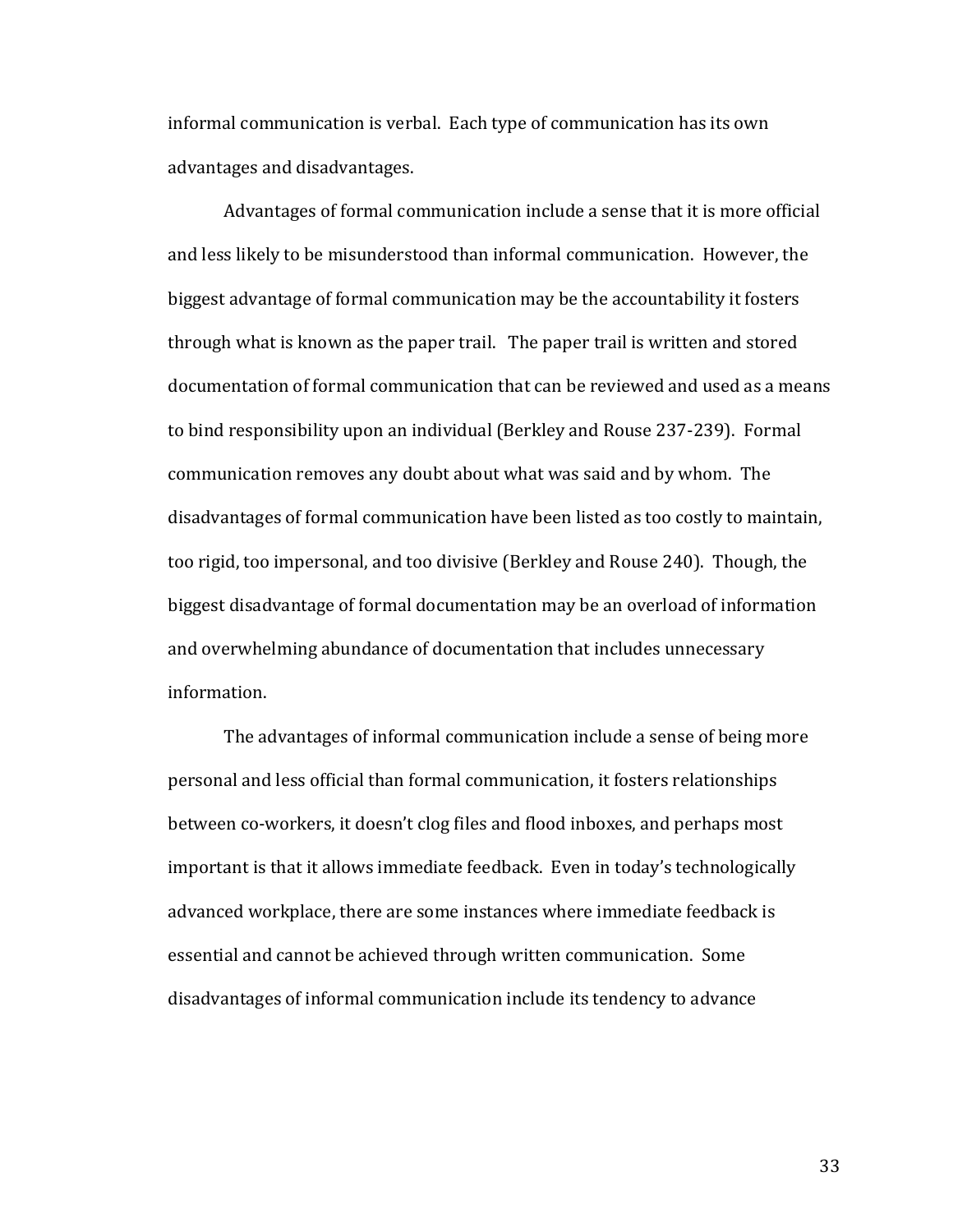inaccuracies, its propensity to allow emotion to distort information and perhaps most of all its lack of accountability (Berkley and Rouse 242-243).

For the reasons listed above formal communication is most often used and usually more appropriate for an organization but due to some of the disadvantages inherent with formal communication there will always be a place for informal communication in the workplace. Again size and maturity of the nonprofit organization helps dictate the type and amount of communication within an organization. As organizations mature the need for more formal communication becomes greater.

The three basic directions that communications move are upward, downward, and across. Upward communication is when communication is directed upward from subordinate to superior. Downward communication is communication that is directed downward from superior to subordinate. And across communication is the movement of communication horizontally from one unit of an organization to another (Berkley and Rouse 248-249).

Upward communication is often used for feedback, expertise, and to boost morale; however, upward communication is often the most difficult because of the fear to pass along information that may adversely affect the subordinate (Berkley and Rouse 248-249).

Downward communication is used to deliver job instructions, job rationale, information about organizational procedures and practices, feedback about performance, and discussion of goals (Berkley and Rouse 252). Downward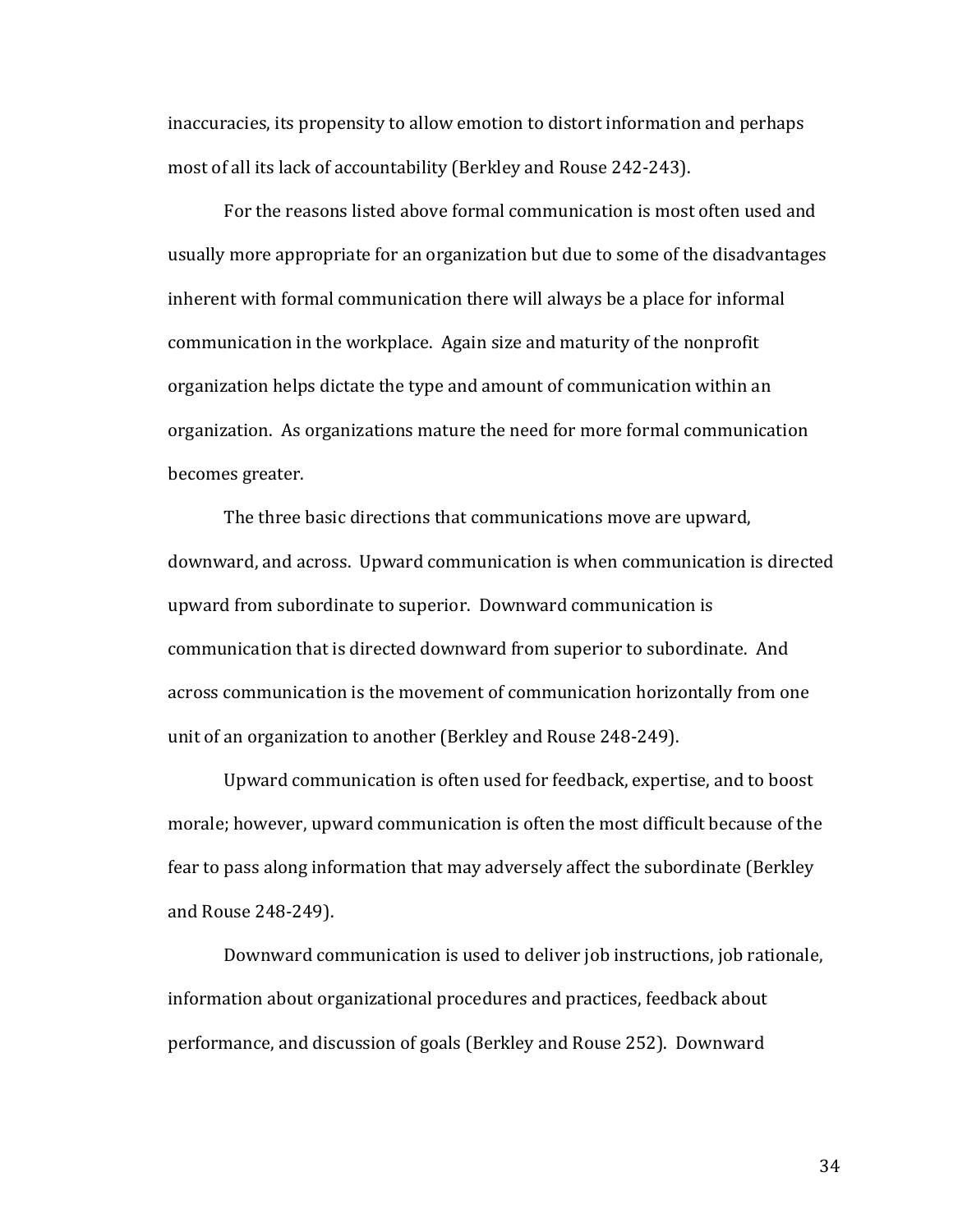communication may be the most important direction of communication in that the company's goals and processes are communicated in this way. Without effective downward communication an organization would come to halt.

Cross-Communication involves communication across organizational units and among peers. Cross-communication provides emotional and social support to individuals but cross-communication can take forms of irrelevant or destructive nature and become detrimental to the organization (Berkley and Rouse 250).

A relatively new aspect of communication is communication through the Internet or World Wide Web. The Internet allows organizations to communicate and distribute information to masses of people quickly, effectively, and inexpensively. The Internet has become a vital communication medium for all organizations, however, some take better advantage of this useful tool more than others.

The value of effective communication cannot be overstated. Communication problems can be brought about from information that is incomplete, slow, distorted, or even too abundant (Berkley and Rouse 251). Care must be taken to ensure the proper delivery of information in all forms of communication in order to foster a more effective organizational environment.

#### **STRATEGIC PLANNING FOR A NONPROFIT ORGANIZATION**

Strategic Planning is "a disciplined effort to produce fundamental decisions and actions that shape and guide what an organization is, what it does, and why does it"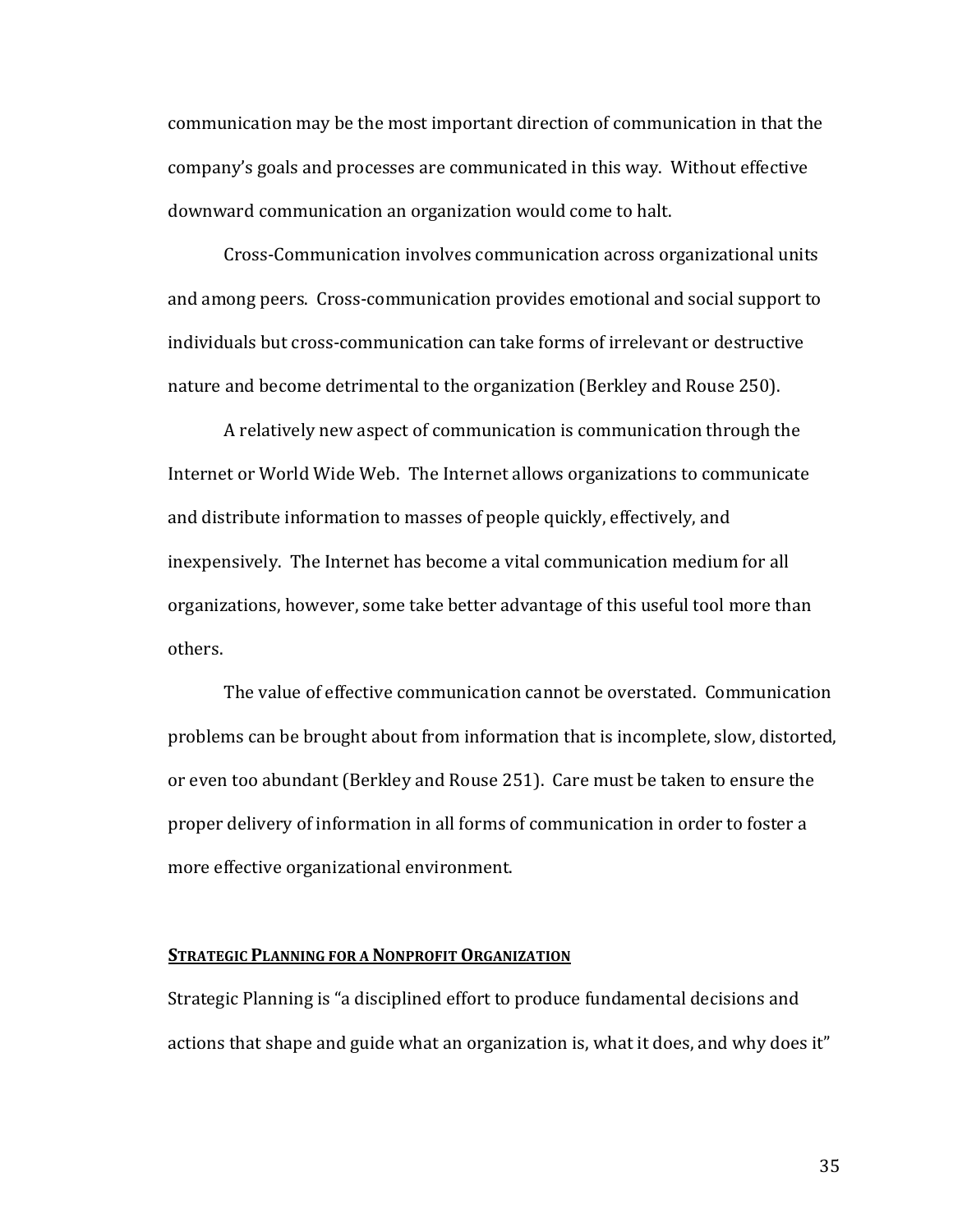(Bryson 6). A main purpose of strategic planning is to bring consensus and agreement among leaders of the organization with regards to the organizations purpose and goals. The strategic plan can be likened to a road map with step-bystep directions to the organizations agreed upon destination.

Robert Wilbur lists two maxims to follow when moving through the strategic planning process. These are:

- 1. A strategic plan is a statement of important, but flexible guidelines, not rigid doctrine.
- 2. The process of strategic planning the development, implementation, and assessment of a plan – is not a single, one-shot event; rather, it is an ongoing continuous process, which must adapt to environmental changes, both external and internal (5).

The overriding theme of these maxims is to be flexible and willing to adapt to changes as the organization proceeds through its lifecycle. Returning to a recurrent theme in this paper, Judith Simon lists the five life stages of nonprofit organizations, from a visionary standpoint, as Stage One: Imagine and Inspire; Stage Two: Found and Frame; Stage Three: Ground and Grow; Stage Four: Produce and Sustain; and, Stage Five: Review and Renew (Lysakowski 3). According to Simon each of these stages is guided by a specific question. The first stage is guided by the question, "Can this dream be realized?" The second is guided by the question, "How are we going to pull this off?" The third stage, "How can we build this to be viable?" The fourth stage, "How can the momentum be sustained?" And finally, the fifth stage is guided by the question, "What do we need to redesign?" (Lysakowski 3). These stages of life provide a simple guide for the leaders of a nonprofit organization to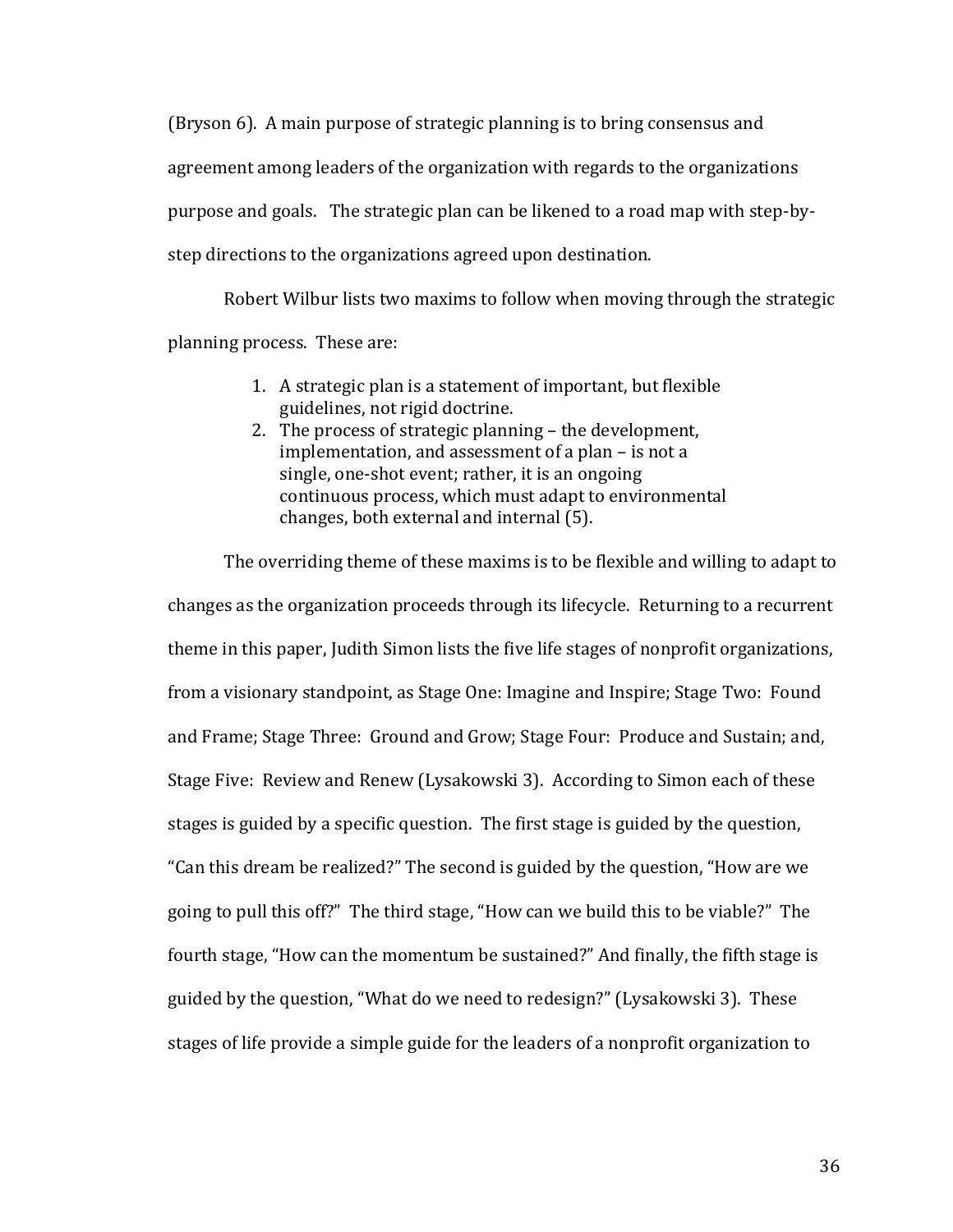use to remind them of the continuous and often changing process of strategic planning.

The key elements of a strategic plan include the vision statement, mission statement, values statement, goals statement, objectives statement, task statement, implementation strategy, and monitoring strategy. Each of these elements is essential to a creating a successful strategic plan.

The development of a strategic plan is essential for nonprofit organizations to establish priorities, allocate resources, and create the means to evaluate programs, staff, and resources. According to Bryson, effective strategic planning will, "promote strategic thinking, acting, and learning; improve decision making; enhance organizational effectiveness; and enhance the effectiveness of broader societal systems" (11-13).

Before developing a strategic plan it is essential to get the commitment of leadership and perform preliminary research. Asking several questions that will help guide and focus the process can assist the research. Wilbur lists some potentially helpful questions as:

- What is the organization? What makes it unique?
- What are the core values and beliefs of its constituents?
- What is its mission?
- Who is served?
- What are the organizations strengths? Its weaknesses?
- How can the organization make a difference in the lives of its constituents and society?
- What activities are worth undertaking and committing to over the next three years? Five years?
- What must be done to implement the strategy? (5).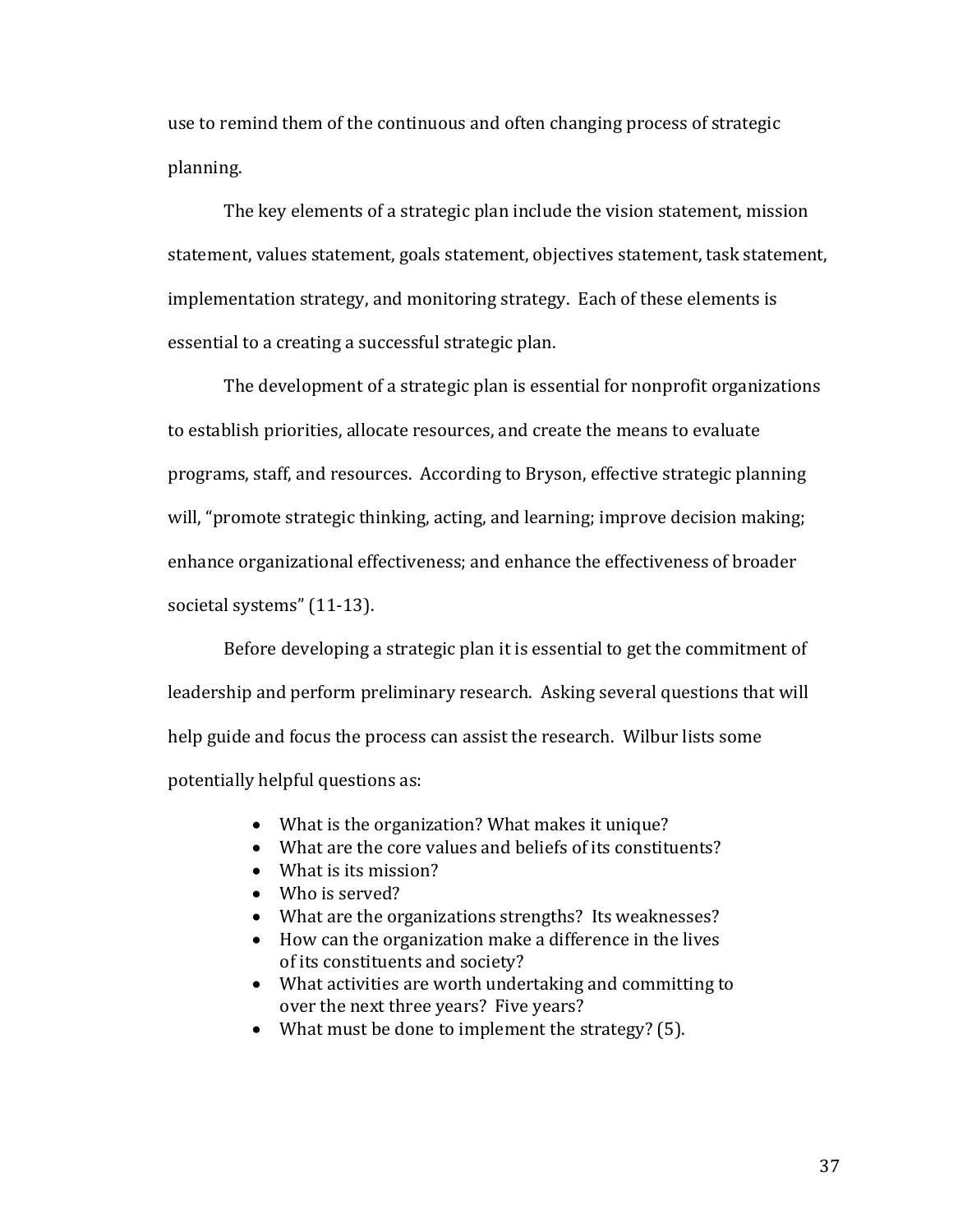John Bryson developed a helpful ten-step strategic planning process for his

book *Strategic Planning for Public and Nonprofit Organizations*. The ten steps he

listed are:

- 1. Initiate and agree on a strategic planning process.
- 2. Identify organizational mandates.
- 3. Clarify organizational missions and values
- 4. Assess the external and internal environments to identify strengths, weaknesses, opportunities, and threats
- 5. Identify the strategic issues facing the organization
- 6. Formulate strategies to manage the issues
- 7. Review and adopt the strategies or strategic plan
- 8. Establish an effective organizational vision
- 9. Develop an effective implementation process
- 10. Reassess the strategies and strategic planning process

Following Bryson's ten-step strategic planning process provides the organization a road map to determine where you are, where you want to be, and how you are going to get there.

# **MANAGING A NONPROFIT ORGANIZATION**

## **LEADERSHIP IN ORGANIZATIONS**

A crucial factor in employee's performance is the role of their leaders (Straussman

73). Because leadership is vitally important to an organizations success, it is

necessary to determine the traits and skills of successful leaders. In addition, this

section will cover leadership styles, types of power, roles of leadership and

limitations of leadership. Effectively put, "Leadership is where the practice of

management is implemented" (Daft and Steers 403).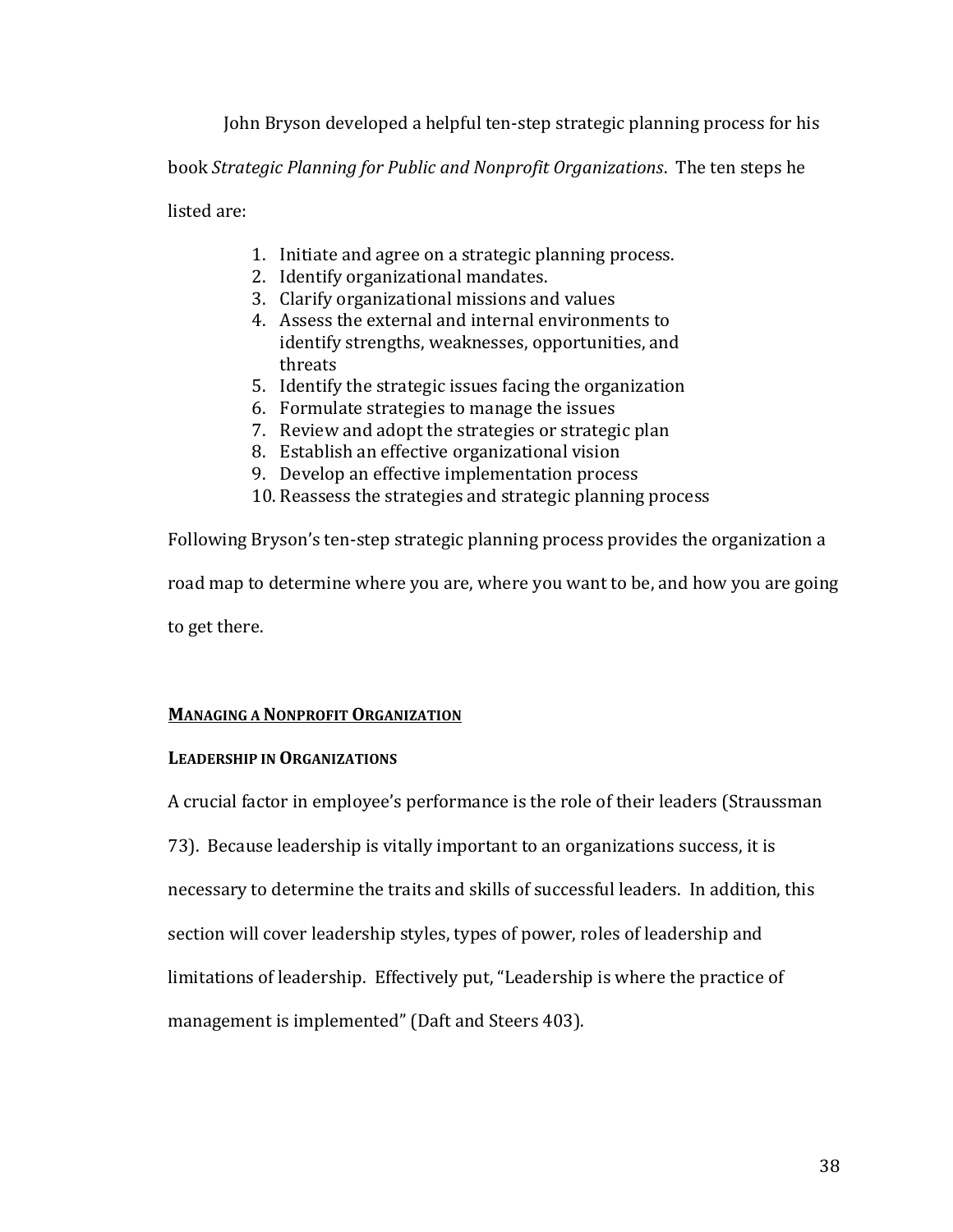The roles of leadership in a organization, according to Van Wart, are to set and meet technical performance goals, follower-development goals, and organizational alignment goals while maintaining a service and ethical focus (82-88). Technical performance goals refer to the performance of a particular area of the organization. Follower-development goals are directed towards the development of employees and subordinates. An example of follower-development focus is the implementation of training, teambuilding, and motivation. Organizational alignment goals ensure that the organization is in alignment with the external environment including clients, customers, and legislative bodies (Van Wart 82-88). Finally, Van Wart asserts that these goals should be worked towards while also considering ethical concerns and service to the greater good (87-88).

Nonprofit organizational leaders share the roles listed by Van Wart but must also adhere to the roles of nonprofit leadership as list by Wilbur. They are to ensure that the mission of the organization is carried out; to maintain fiduciary responsibility; to contribute to the organization's bottom line; to maintain ethical standards – including maintaining board confidentiality and recognizing conflicts of interest; to respect and support staff through the maintenance of appropriate lines of communication and understanding and maintaining separate roles; to respect other board members; to enhance the public image of the organization; and finally to recruit volunteers (29-37).

According to Montgomery Van Wart, there are ten traits that contribute to effective leadership. Van Wart lists them as: (1) self-confidence; (2) decisiveness;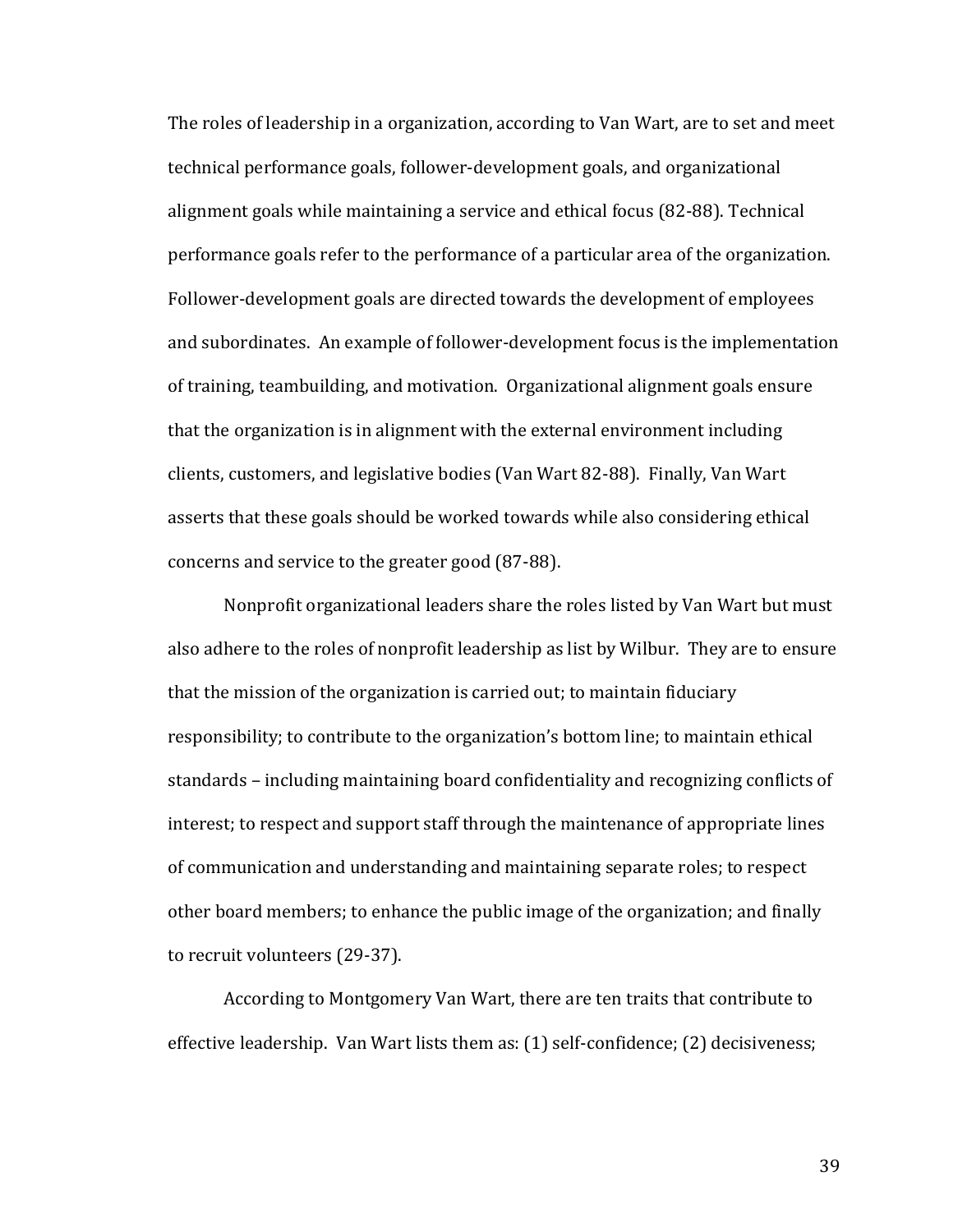(3) resilience; (4) energy; (5) need for achievement; (6) willingness to assume responsibility; (7) flexibility; (8) service mentality; (9) personal integrity; and (10) emotional maturity (92-121). Van Wart defined the traits above as stable characteristics or dispositions that are instinctive or learned early in life but notes that the traits, particularly with conscience effort, are able to change, to some degree, over time. He continues to explain traits usefulness, "Even though [traits] utility is highly contextually determined and the actual nature of traits is often subtle and nonlinear, their overall importance should not be doubted" (Van Wart 92).

While traits alone do not make a good leader they contribute to effective leadership when combined with skills that successful leaders possess. Van Wart lists six skills that contribute to leader effectiveness. They are communication, social skills, influence skills, analytic skills, technical skills, and continual learning (128- 150). In contrast to traits, skills are something most people must develop in order to be effective (Van Wart 152).

In addition to skills and traits, effective leaders exhibit some form of leadership style. While few leaders use a single style all the time and many leadership styles overlap, all effective leaders use one or more of the following eight leadership styles (Van Wart 286-287). The first style, Laissez-faire, occurs when the leader is passive or indifferent about tasks and subordinates or purposely neglects areas of responsibility. This style is often referred to as the hands-off style and is considered worst of the eight leadership styles. The second style is the directive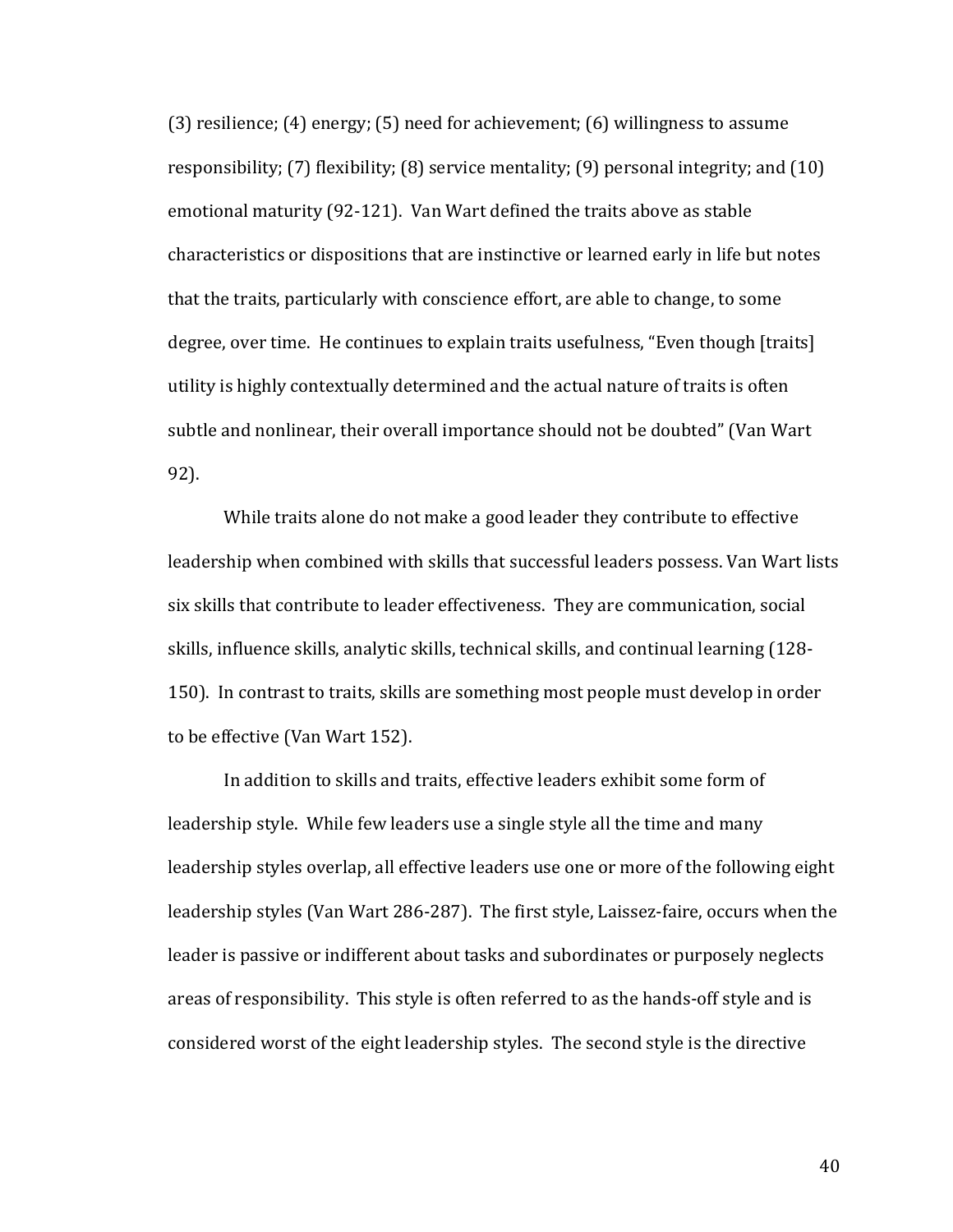style. Also known as the task-oriented style, the directive style is demonstrated when a leader gives direction and guidance, requires that subordinates follow rules and procedures, and schedules and coordinates work activities. The third style, known as the supportive style, is exhibited by showing consideration and concern for employees and their needs. This style aims to create a friendly work environment and atmosphere of trust for each employee. Leaders strive for this environment by giving employees individual attention, offering praise, and staying attuned to the needs and goals of employees. Participative style is the fourth style of leadership that Van Wart proposes. Leaders using this style create an environment of teamwork by consulting with subordinates and taking into account their views and opinions when making decisions. The fifth leadership style, known as the delegative style, is defined by the delegation of responsibilities and allocation of authority to subordinates. This style often increases efficiency by alleviating the leader of responsibility but accountability must also be increased to maintain quality. The sixth type of leadership presented by Van Wart is the achievementoriented style. The achievement-oriented style leader sets goals, seeks improvement, emphasizes excellence in performance, and shows confidence in employees. The primary motivational tool of this leadership type is individual achievement. The seventh style, inspirational style, uses intellectual stimulation to produce new ideas and increase enthusiasm for the achievement of group goals. This differs from the achievement-oriented style in that motivation and achievement is based on the group rather than the individual. External style is the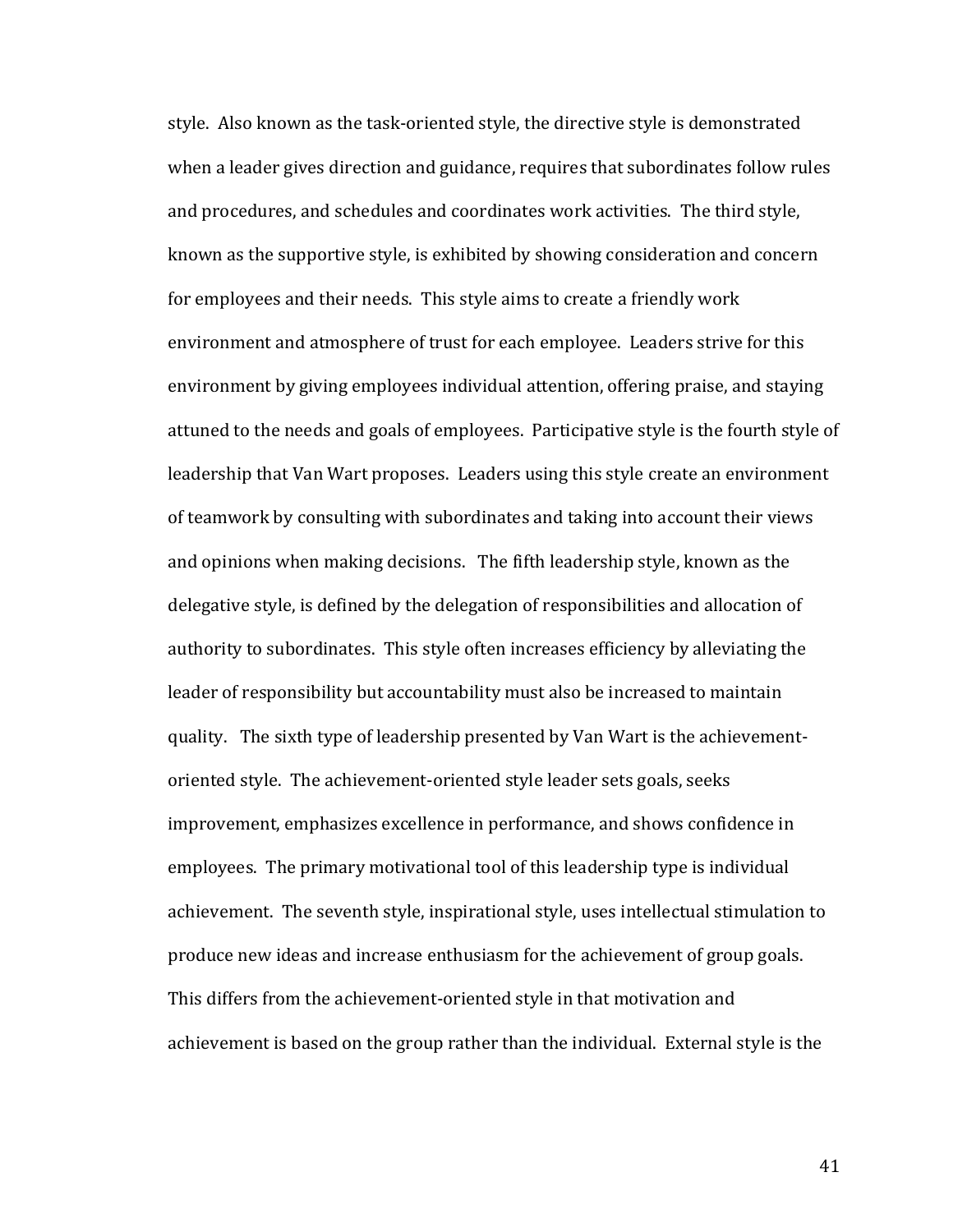final leadership style presented by Van Wart. This style focuses on organizational matters and the environmental context and not on employees, goals, or motivational factors. This style is clearly shown in organizations where the chief operating officer handles internal affairs while the chief executive officer handles external affairs. Many elected officials also exhibit an external style of leadership when they focus on policy and not internal operations (Van Wart 286-298).

As stated earlier leaders rarely use one form of leadership all the time and may be best served by using a combination of the leadership styles above to achieve effective leadership.

Leaders do have limitations. It is not possible for leaders to do everything an organization requires on their own. Therefore, it is imperative that organizations recruit and hire employees that are capable and motivated to perform the duties assigned to them.

## **MOTIVATION**

Motivation is defined as, "That which energizes, directs, and sustains human behavior" (Daft and Steers 92). Effective workforce motivation is essential if organizations wish to maximize employee potential, improve productivity, and increase job satisfaction. Maximizing these components will help lead to an increase in organizational effectiveness, efficiency, and overall success. In many regards, employee motivation can be seen as important to an organization's success as any other component of organizational management.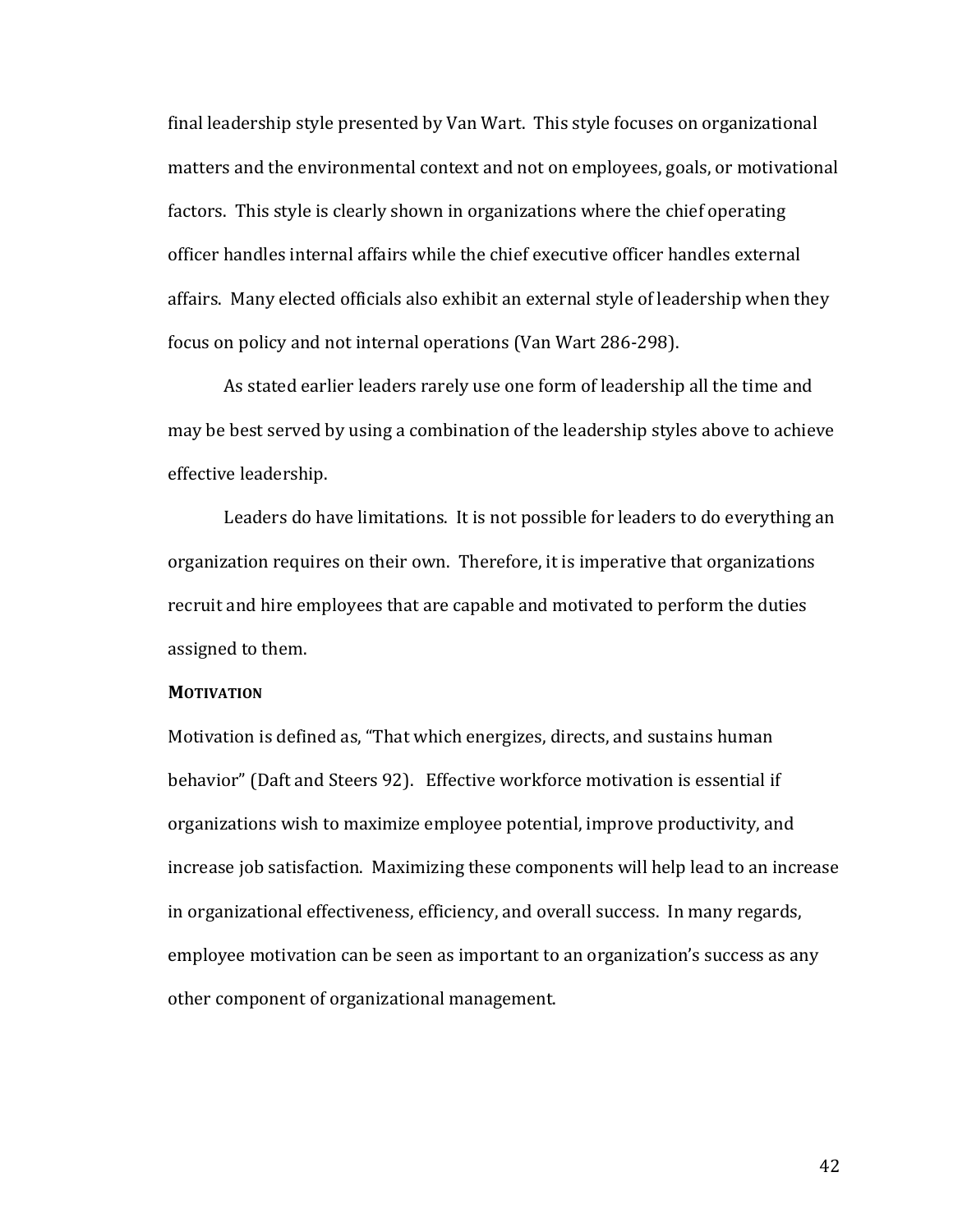The main goal of workplace motivational theory application is to increase employee motivation to perform tasks that benefit the organization. Benefits of successful workplace motivation can include more productive employees, improved performance, increased job satisfaction, increased employee commitment, and reduced employee turnover. These are all functions that are essential for companies to be successful and ultimately for organizational survival. Consequences of not implementing workforce motivation theories or implementing motivational theory principles poorly can include deterioration of performance, burnout, low job satisfaction, decreased employee commitment, and even high employee resignation rates (Lindner 36).

There are two types of motivation separated into groups based on where the motivation originates and why the individual finds it motivating. These are intrinsic motivation and extrinsic motivation (Ryan and Deci 54-67).

The first type; intrinsic, is motivation that is provided by rewards that originate from the nature of the work itself because the individual finds it internally enjoyable or satisfying. Examples of intrinsic rewards that provide motivation include a sense of accomplishment, the enjoyment of performing the task, and increased self-efficacy (Ryan and Deci 54-67). This type of motivation is generally considered more effective and longer lasting because it is something that the individual finds interesting and valuable. This type of motivation also helps explain a phenomenon known as public service motivation. "Public service motivation is characterized as altruistic intentions that motivate individuals to serve the public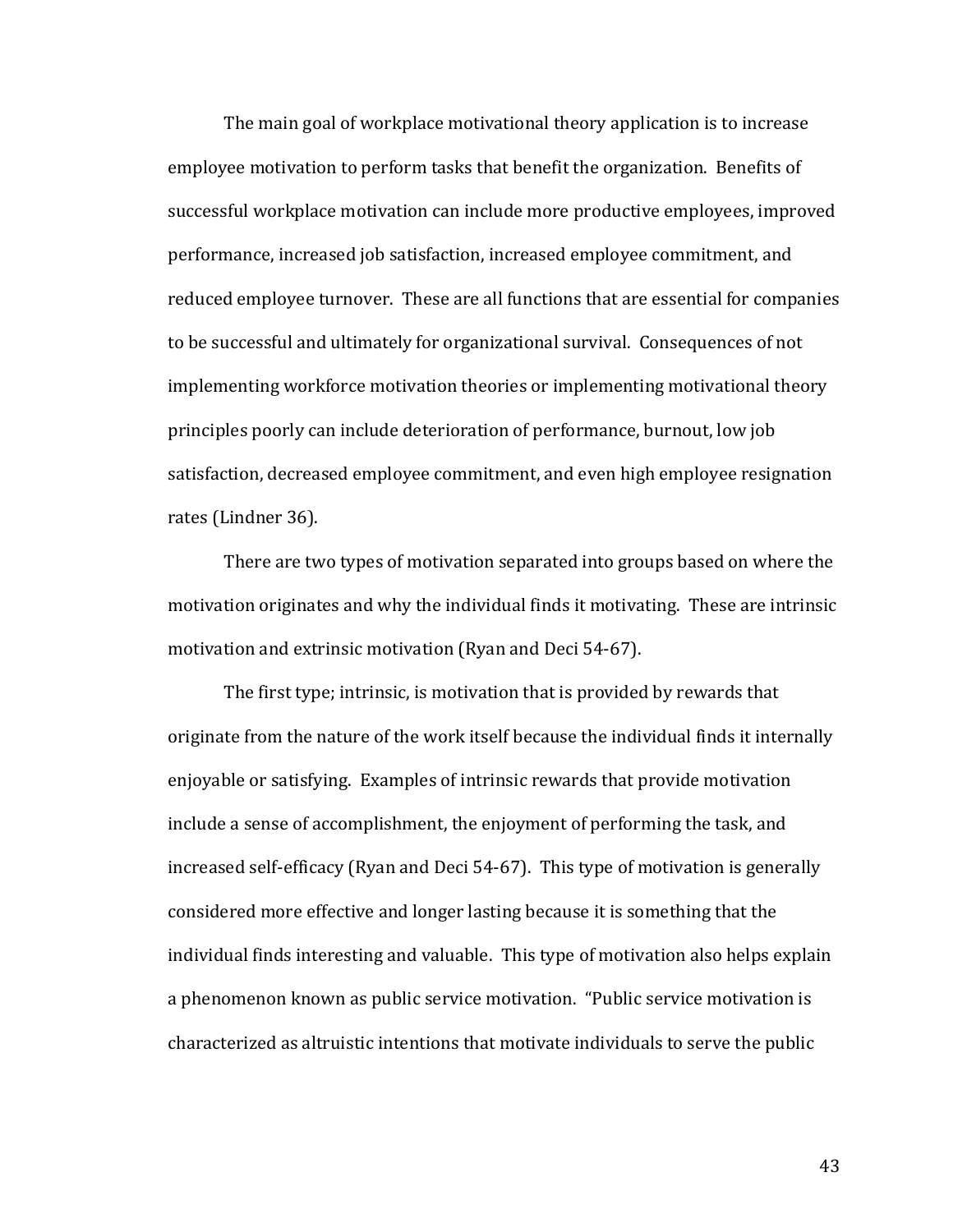interest" (Bright 151). Public service motive helps explain why some people are drawn to serve in the public and nonprofit sectors. Public service motivation studies have shown that individuals with high degrees of public service motivation tend to value intangible rewards, such as the enjoyment of the work and feelings of making a difference in the lives of others, more than tangible rewards, such as money. Additionally, individuals with high degrees of public service motivation, find that the intrinsic rewards of serving can increase motivation, performance and commitment (Bright 151).

The second type; extrinsic, is motivation that is provided by rewards that come from external sources and not inherent of the individual or nature of the job itself. This form of motivation becomes more popular as individuals mature due to the responsibilities of the world including the need to obtain food, money, and other essential necessities. Examples of extrinsic rewards include pay, recognition from peers and supervisors, avoidance of sanctions, and bonuses (Ryan and Deci 54-67).

Motivation with regards to nonprofit organizations must again straddle the line between the public and private sectors. When applied to the private sector, motivation tends to deal more with extrinsic rewards such as pay and benefits while nonprofit organizations focus on internal and altruistic factors such as personal satisfaction, achievement, or a sense of moral, social, or religious duty.

According to Graham and Hays, there are over twenty major theories of motivation; however, the following three theories; need theory, two-factor theory,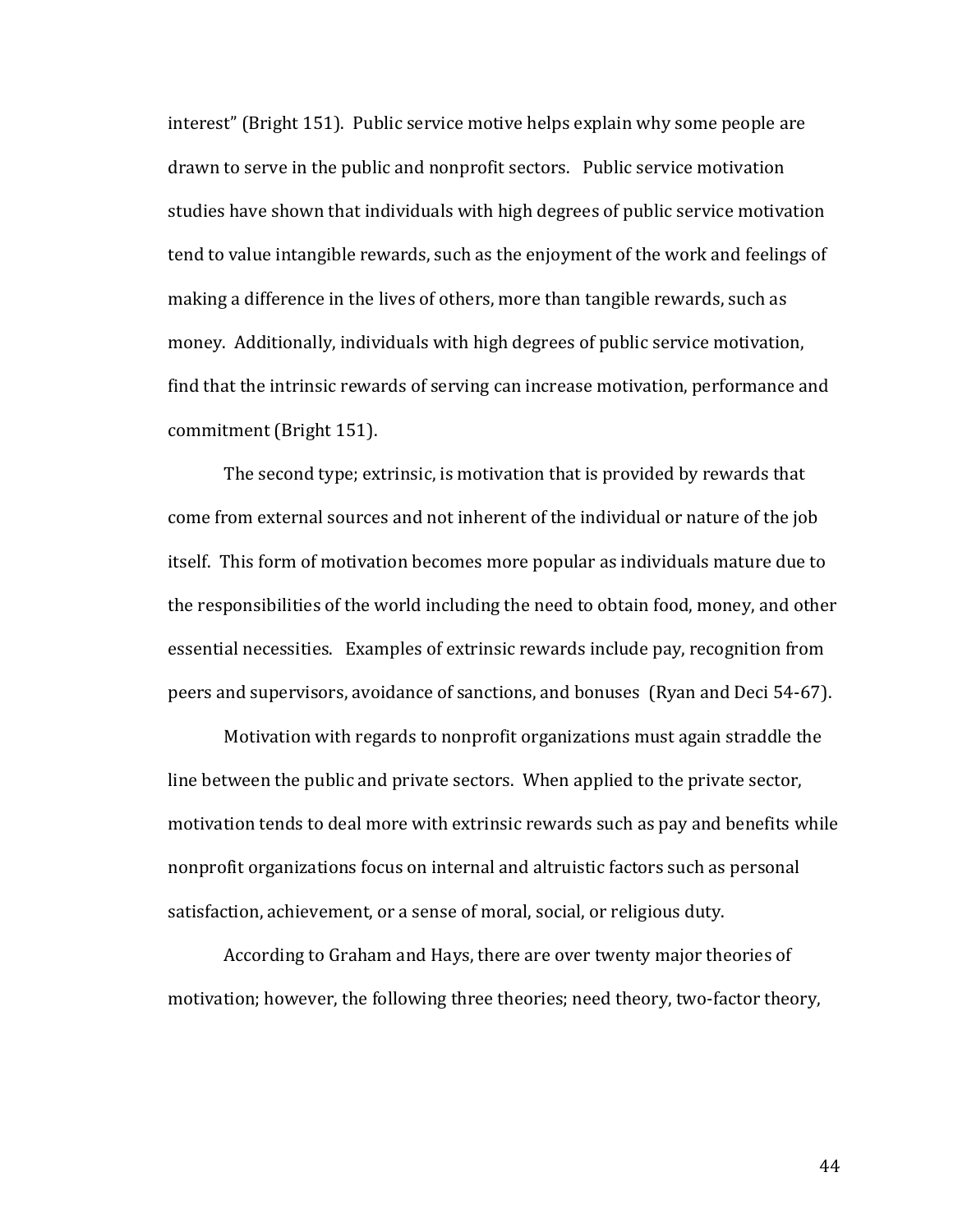and expectancy theory, appear to have the greatest utility for organizations (Graham and Hays 164).

Need theory is based on the question, "what do workers want?" (Graham and Hays 164). Perhaps the most popular need theory is Abraham Maslow's need hierarchy theory. "Maslow's need hierarchy theory states that fulfillment of human needs is necessary for both physical and psychological health" (Spector 178). According to Maslow's theory needs are arranged in a hierarchy starting with lowerlevel physiological needs that progress up to higher-level psychological needs as lower needs are met (Graham and Hays 164-165).

Maslow's need hierarchy begins with physiological needs. These are needs that are necessary for survival such as food, water, and shelter. Once the physiological needs are met, the hierarchy progresses to safety needs, which include the desire to be free from danger. The hierarchy then progresses to social needs. These include a person's desire to belong to a group and be accepted by others. Next in the hierarchy are esteem needs. These are the desires for self-esteem and respect and admiration. Finally, once all other needs are met, the hierarchy moves to self-actualization. Self-actualization is the desire to reach one's maximum potential (Graham and Hays 164-165).

Based on need theory, workers are motivated to perform in order to have their needs met. One problem with need theory is that once basic needs (food, water, shelter, etc…) are fulfilled, other needs may be met outside of the workplace reducing their motivation to the base levels (Spector 178).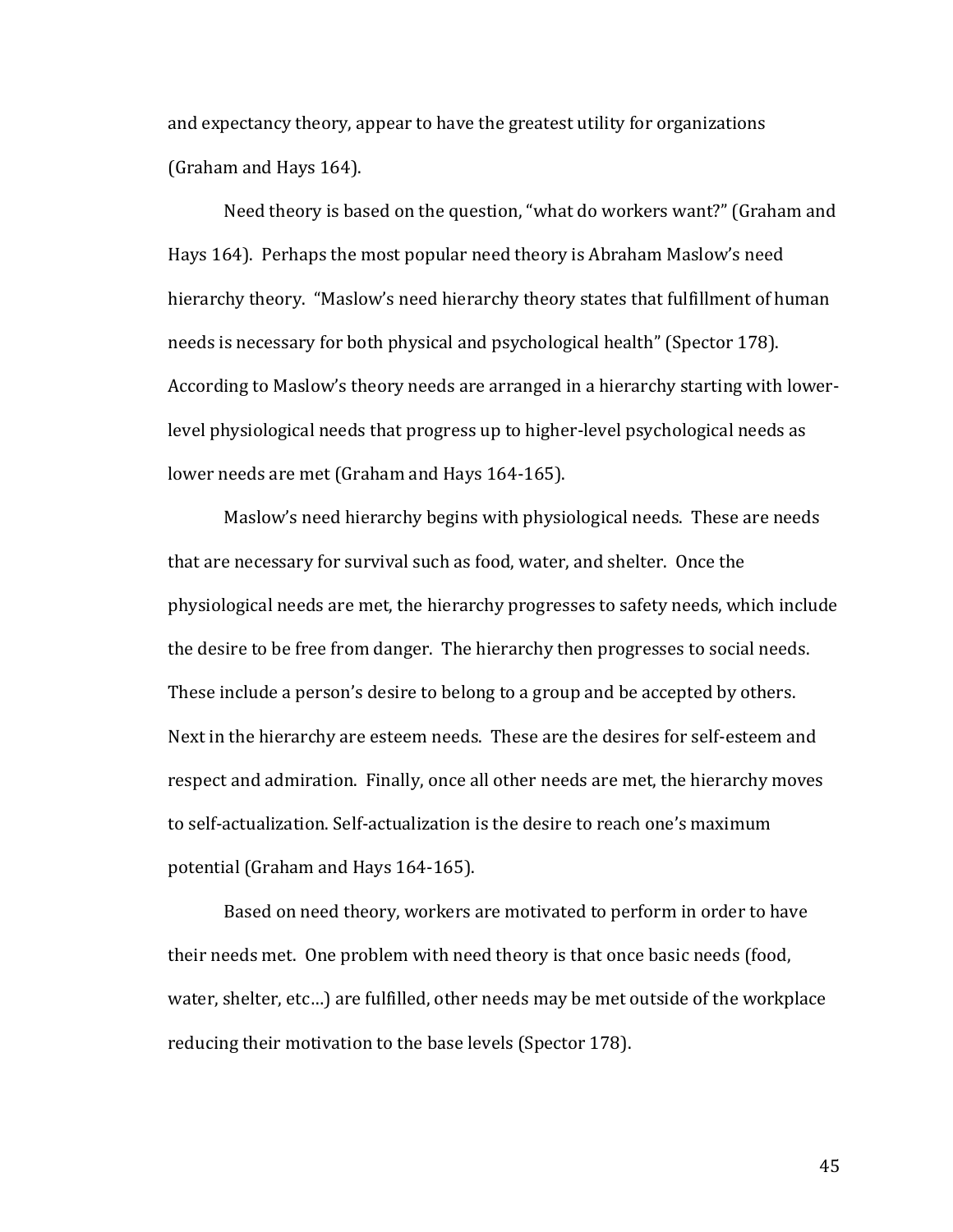Two-factor motivation theory introduced by Frederick Herzberg states that motivation does not come from external rewards but from the nature of the job (Spector 180). Two-factor theory suggests that certain factors contribute to job satisfaction while other factors contribute to job dissatisfaction. Herzberg labeled factors that contribute to satisfaction as "motivators" and factors that contribute to dissatisfaction as "hygiene factors" (Graham and Hays 166). Motivator factors include achievement, recognition, responsibility, and the nature of work while hygiene factors include pay, supervision, co-workers, and organizational policies (Spector 180).

In organizational practice, two-factor theory motivates employees by providing, "appropriate levels of motivator factors. Hygiene factors, no matter how favorable, cannot lead to motivation" (Spector 180).

The final motivational theory listed is expectancy theory. Expectancy theory was introduced by Victor Vroom in 1964 and states that, "human behavior is a function of the value that one expects to receive as a result of the effort expended" (Graham and Hays 167). Spector describes expectancy theory in simple terms saying, "People will be motivated when they believe that their behavior will lead to rewards or outcomes that they want. If they do not believe that rewards will be contingent on their behavior, they will not be motivated to perform that behavior" (Spector 183). Based on the points above, expectancy theory in organizational practice suggests that providing rewards inline with effort will increase motivation and productivity.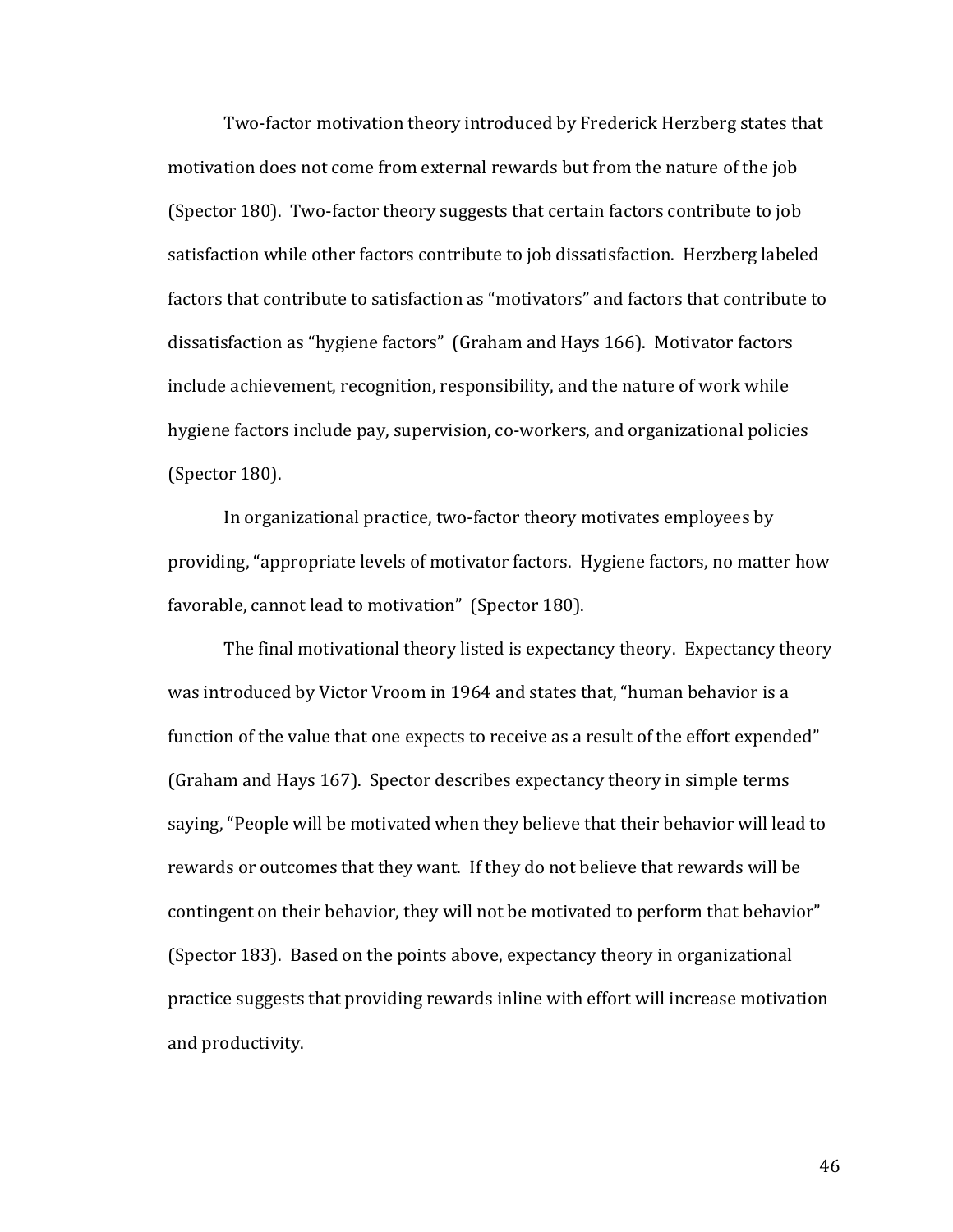## **TRAINING**

Once an applicant has been selected and hired, it is almost certain that completion of some sort of formal training program will be required. Training is one of the major activities of most large organizations and according to Spector there are five steps in the development of effective training programs (152). The first step is to determine training needs through a needs assessment. This assessment determines what kind of training is needed and who needs it. The second step is to set clear and precise objectives for training. The third step is to design the training program. The fourth step is to effectively deliver the training. And finally, the fifth step is to evaluate the trainings effectiveness (Spector 152). Effective training can make a substantial impact on the effectiveness of the employees hired. Many nonprofit organizations are particularly challenged in the area of training because of the limited resources available to develop and deliver effective training programs.

## **PERFORMANCE APPRAISALS**

"Performance appraisals are the formal procedures that an organization uses to assess job performance of employees" (Spector 358). The data gathered by performance appraisals can be used many ways. Amy DelPo lists the seven major ways to use perform performance appraisals as:

- 1. To motivate employees to perform better and produce more.
- 2. Help employees identify the ways in which they can develop and grow.
- 3. Increase employee morale.
- 4. Improve the respect employees have for their managers and senior management.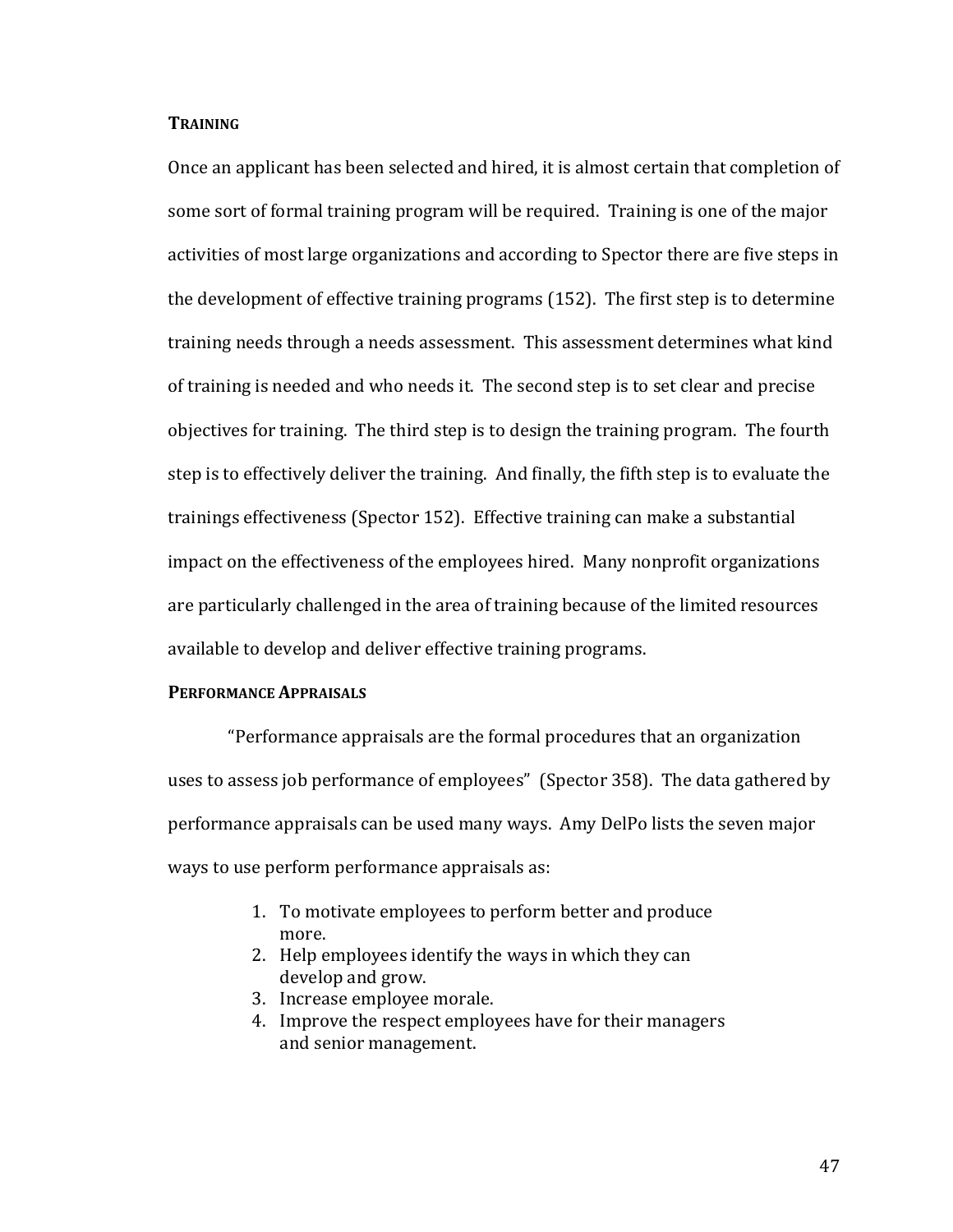- 5. Foster good communication between management and staff.
- 6. Identify poor performers and help them get on track.
- 7. Lay the groundwork to fire poor performers lawfully and fairly when they don't improve. (DelPo 1/2)

Ultimately, performance appraisals benefit the employee, management, and company as whole (DelPo 1/2). Because performance appraisals are so vital to an organizations success, six main techniques of performance appraisals will be discussed below.

Daft and Steers list the six main techniques of performance appraisal as: (1) graphic rating scales; (2) critical incident technique; (3) behaviorally anchored rating scales; (4) behavioral observation scale; (5) management by objectives; and (6) assessment centers. These techniques have advantages and disadvantages that will be discussed in the following section.

The first listed technique of performance appraisal, the graphic ratings scale, is the most popular method of evaluation in use today (Daft and Steers 126). In this method, a rater is presented a form with several evaluation dimensions and is then asked to evaluate the employee by assigning a number or rating to each dimension. Some of the dimensions included in graphic ratings scales are work quality, work quantity, attitude, dependability, motivation, etc… The employee is rated on a scale that represents a continuum ranging from low to high with average in the middle (Spector 81-82).

An advantage of the graphic rating scale is that it allows a comparison among employees based on who has received the best and worst ratings; however, the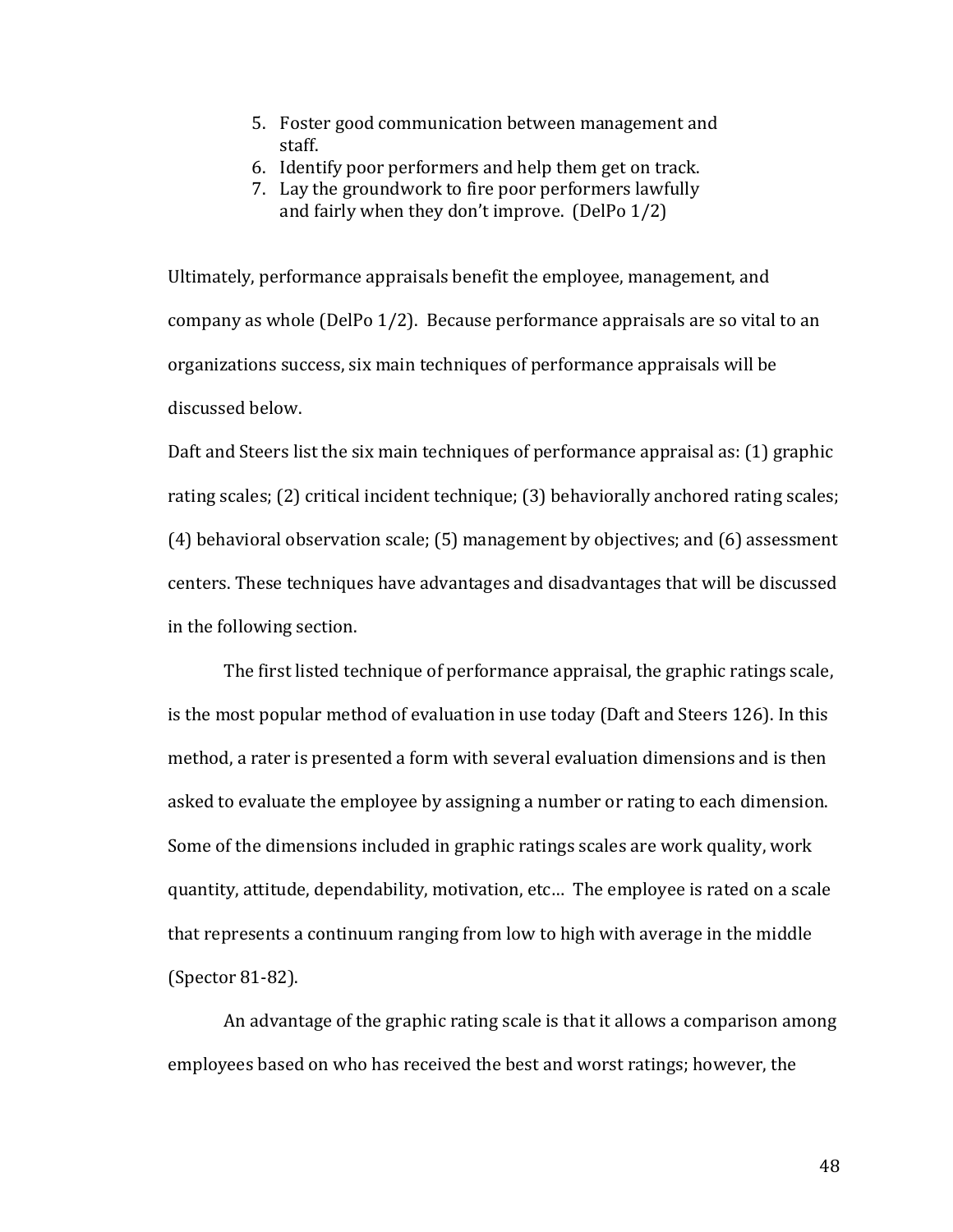graphics rating scale is subjective and allows a large amount of bias to be included in the rating process. This can be a major problem when evaluating employees and care must be taken to limit any bias in evaluation (Daft and Steers 127; Spector 82).

The second listed technique of appraisal is the critical incidents approach. In this approach records of incidents leading to successes or failures are maintained and then evaluated and reviewed with the employee. This technique is useful because qualitative data is recorded; however, because no quantitative data is recorded it is difficult to use this method to compare employees or for promotion and salary decisions (Daft and Steers 127).

The third appraisal technique is the behaviorally anchored rating scale. The behavioral anchored rating scale technique of appraisal focuses on job-related behavior through the use of scales used to describe performance. The advantage of this approach is that it significantly reduces bias and other rating errors. However, the behavioral anchored ratings scale approach is expensive and requires a significant amount of time and effort to create. Furthermore, it does not work well on jobs where behavior is not easily observable (Daft and Steers 130-131).

The behavior observation scale is the fourth appraisal technique listed by Daft and Steers. This approach is similar to the behavioral anchored rating scale approach in that both focus on identifying observable behaviors and their relation to performance; however, the behavioral observation scale rates each behavior based on the frequency that behavior is performed. This approach is cheaper and easier to construct than the behavioral appraisal ratings scale but there are many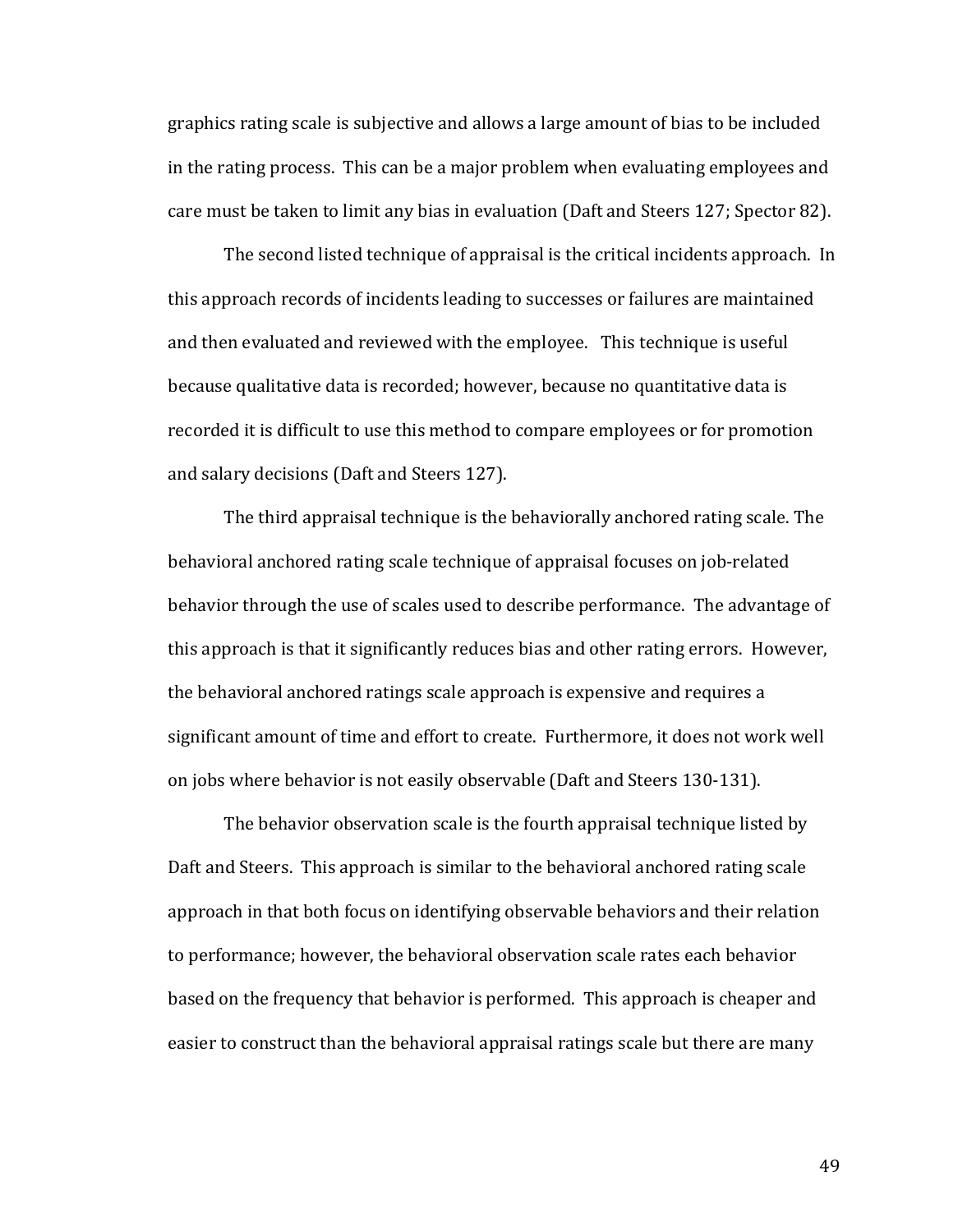instances where frequency of a behavior is not a good indicator of performance (Daft and Steers 131-132; Spector 84).

Management by objective is the fifth appraisal process listed. The management by objective process involves the employees and supervisors working together to create goals and objectives for the following appraisal period. The advantages of the management by objectives process include better planning and improved motivation due to clear goals; however, the management by objective process requires constant attention from management and often creates too much paperwork (Daft and Steers 132).

Finally, the sixth appraisal process listed by Daft and Steers are assessment center appraisals. Assessment center appraisals consist of a series of standardized evaluations based on a variety of measures. Some examples of these measures include role-playing, interviews, and psychological examinations. The assessment center appraisal process focuses on evaluating long-term potential and is therefore used primarily for managerial personnel (Daft and Steers 134).

Regardless of the approach, performance appraisals should include the following elements in order to be effective: (1) A fair and communicative environment; (2) respect for the employee; (3) future orientation – goal identification and discussion; (4) employee participation; (5) ongoing feedback; and (6) documentation (DelPo 1/7-1/10).

Again, many nonprofit organizations suffer from resource limitations that have an adverse effect on the organizations ability to develop and administer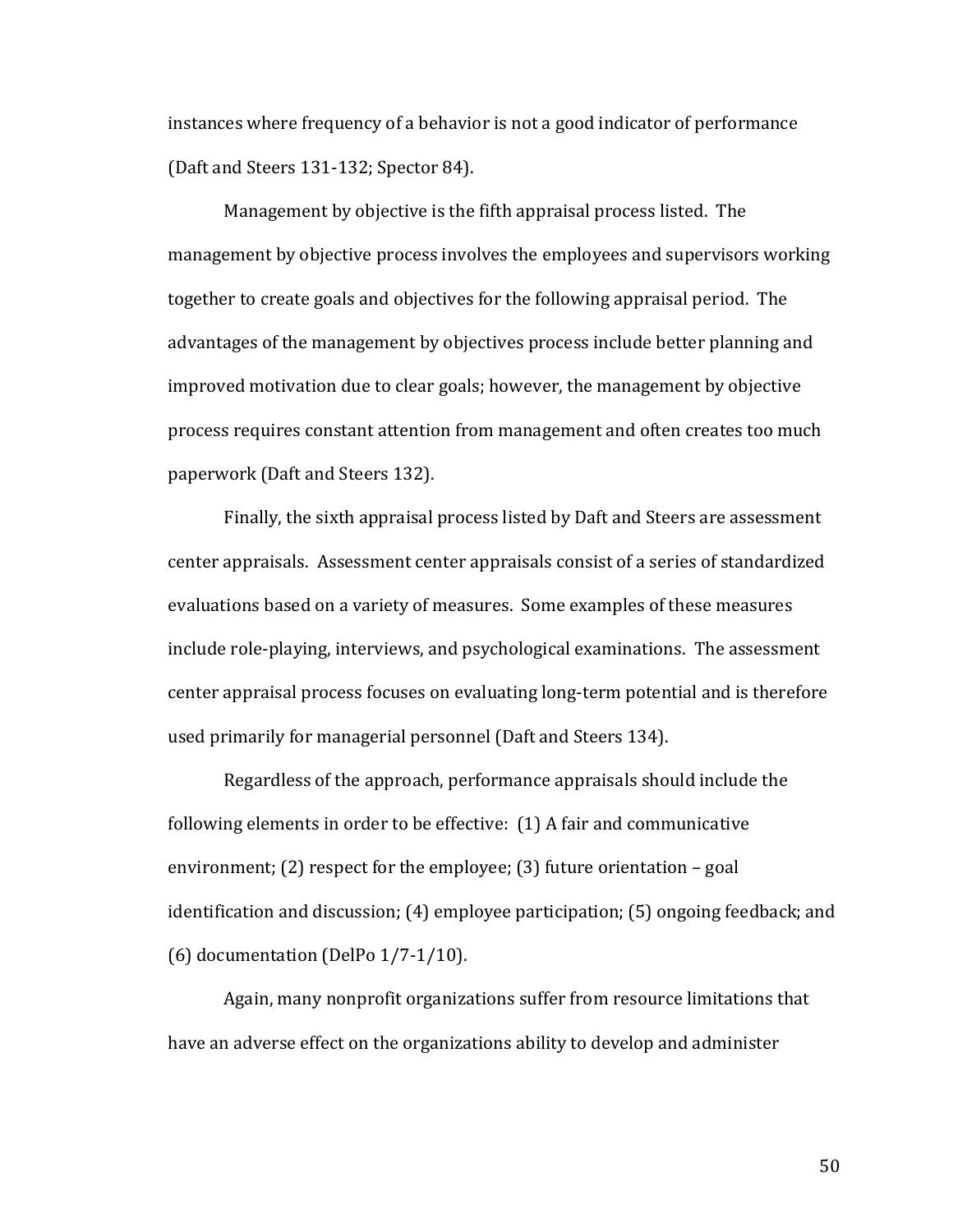effective performance appraisals. In these cases, the informal performance appraisal is often used. The informal performance appraisal may adopt strategies from the formal types above but is most often inconsistent and less effective.

### **REWARDS AND DISCIPLINE**

After reviewing performance it makes senses to consider the reward and discipline system. In the following section, functions of reward systems and types of rewards will be considered.

Simply put, the functions of rewards are to increase individual satisfaction and organizational effectiveness. Some specific functions or rewards, as listed by Daft and Steer, are to increase performance, reduce turnover and absenteeism, enhance organizational commitment, and improve job satisfaction (138). Discipline on the other hand is primarily used to discourage unwanted behaviors. In most public and nonprofit organizations the concept of progressive discipline is used. The progressive discipline procedure is based on the belief that employees need to be informed of their deficiencies and given the opportunity to improve before disciplinary action is taken (Graham and Hays 149). Therefore, discipline is administered in a progressively more serious manner as instances occur.

There are two types of rewards and discipline that can be used to increase motivation and performance while simultaneously discouraging unwanted behaviors. These are tangible and intangible (Spector 20; Kaplan 514-517).

Tangible rewards are rewards that exist in the physical world and can be touched. Examples of tangible rewards that an organization may distribute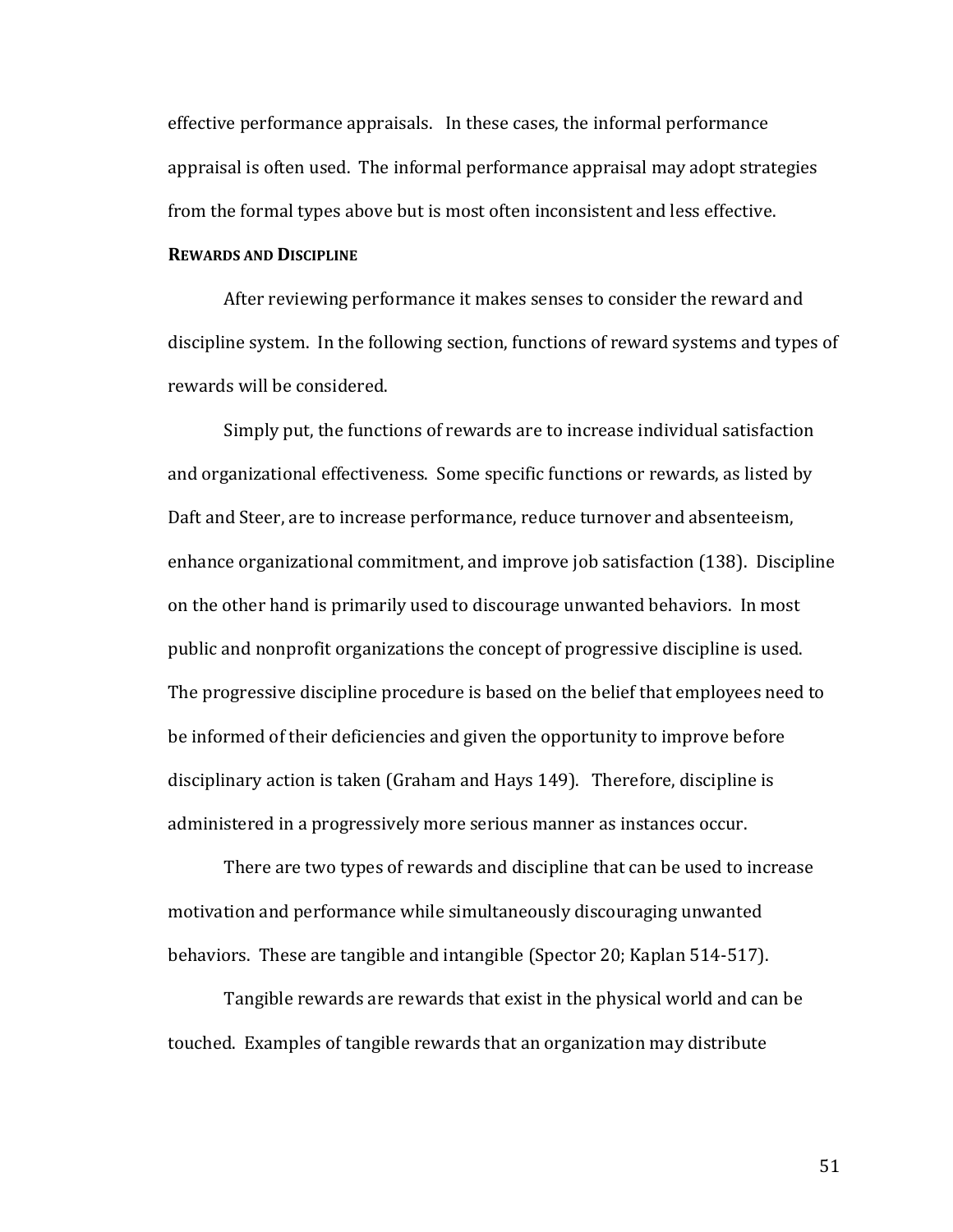encourage behaviors include money, a larger office, and certificates of achievement. Tangible punishments also exist in the physical world and include written reprimands, reduction of pay, and removal of bonuses (Kaplan 514-517).

Intangible rewards are rewards that cannot be touched or do not exist in the physical world. Examples of intangible rewards used to encourage or behaviors include verbal praise, increased time off, and recognition by peers and supervisors. Intangible punishments also do not exist in the physical world and cannot be touched. Intangible punishments used to discourage unwanted behaviors include verbal reprimands and removal of responsibilities (Kaplan 514-517).

## **FUNDING NONPROFIT ORGANIZATIONS**

"Fundraising is both an art and science. The art is in developing and nurturing relationships with people; the science lies in using data, research, and tested fundraising models to achieve your organization's goals" (Wilbur 97). Nonprofit organizations must raise funds in order to attain and develop the resources they need in order to achieve their organizational purpose and goals. Fundraising is an essential element of a nonprofits viability and as such all nonprofit organizations are in the fundraising business (Wilbur 97).

The first step in fundraising is developing a case for support. The case for support is simply the reasons and justification the organization presents to potential donors for financial support. The key elements of the case for support include a description of the organization that presents the purpose of the organization, the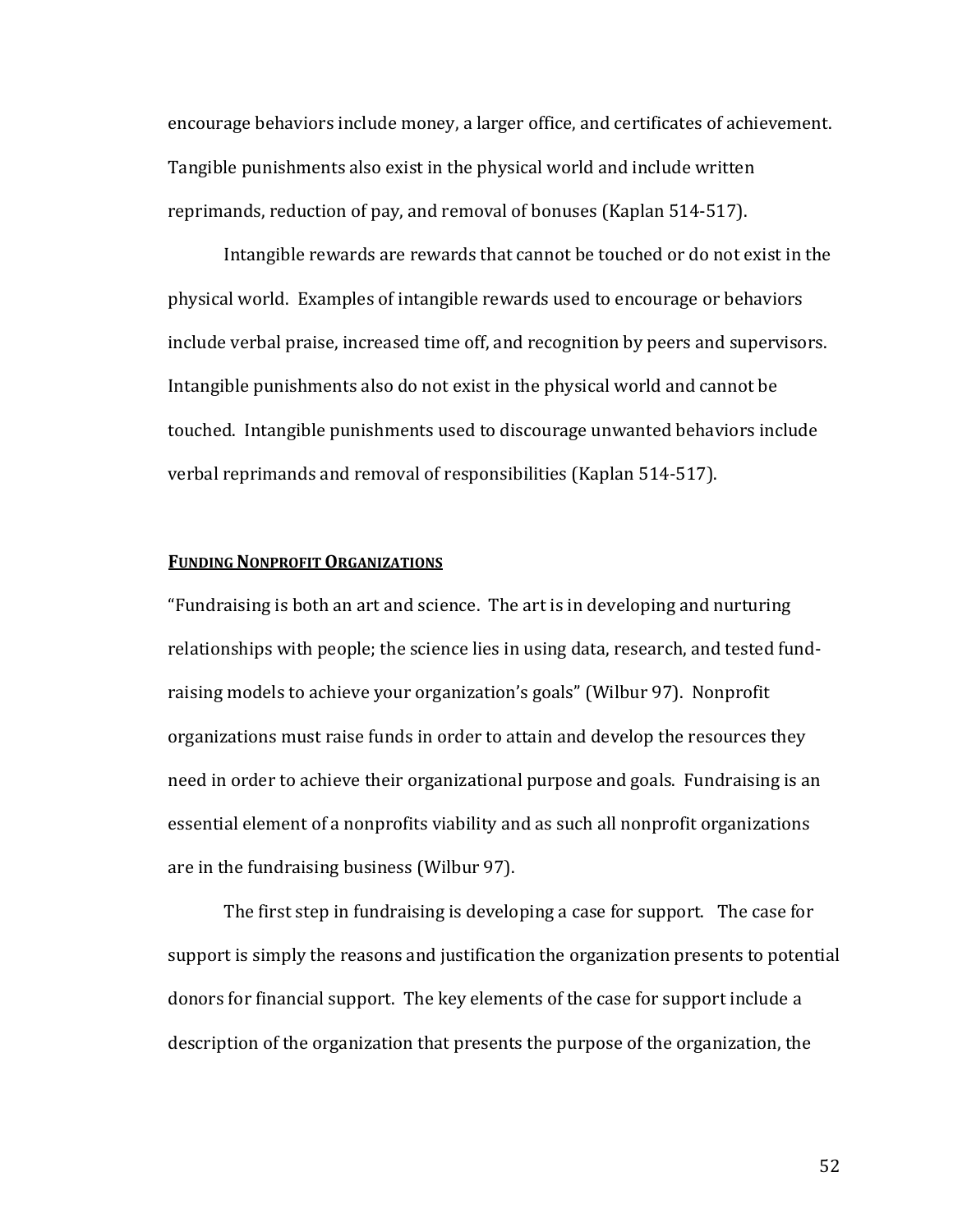services provided, and the target population. The case for support should also include a statement of benefits the organization plans to provide for the community or society as a whole. A successful case for support will raise interest, inform, promote involvement, and ultimately solicit donations from prospective donors (Wilbur 99-100).

The second step in a fundraising plan is to identify potential donors. It can be helpful to create a list of potential donors that includes individuals, corporations, foundations, governmental agencies, and trade and professional organizations. After creating a list of prospective donors the list should be prioritized by likelihood of giving. A typical prioritized list following the "solicit inside-out and top-down" saying would consist of potential donors closest to the organization first, then donors with the highest giving potential and then down until you reach the prospects with the lowest potential of giving (Wilbur 99).

The third step in the fundraising planning process is to choose the best approach to raising funds. There are a many approaches to fundraising that include membership solicitations such as dues and contributions, asking for donations from individuals and corporations, hosting special fundraising events, running a capital campaign, soliciting planned giving that includes wills and trusts, stage programming events such as kickball or happy hour get-togethers, sell services or products, and apply for governmental grants and subsidies. In most organizations a combination of all approaches will be used to maximize the potential returns on investment (Wilbur 101-118).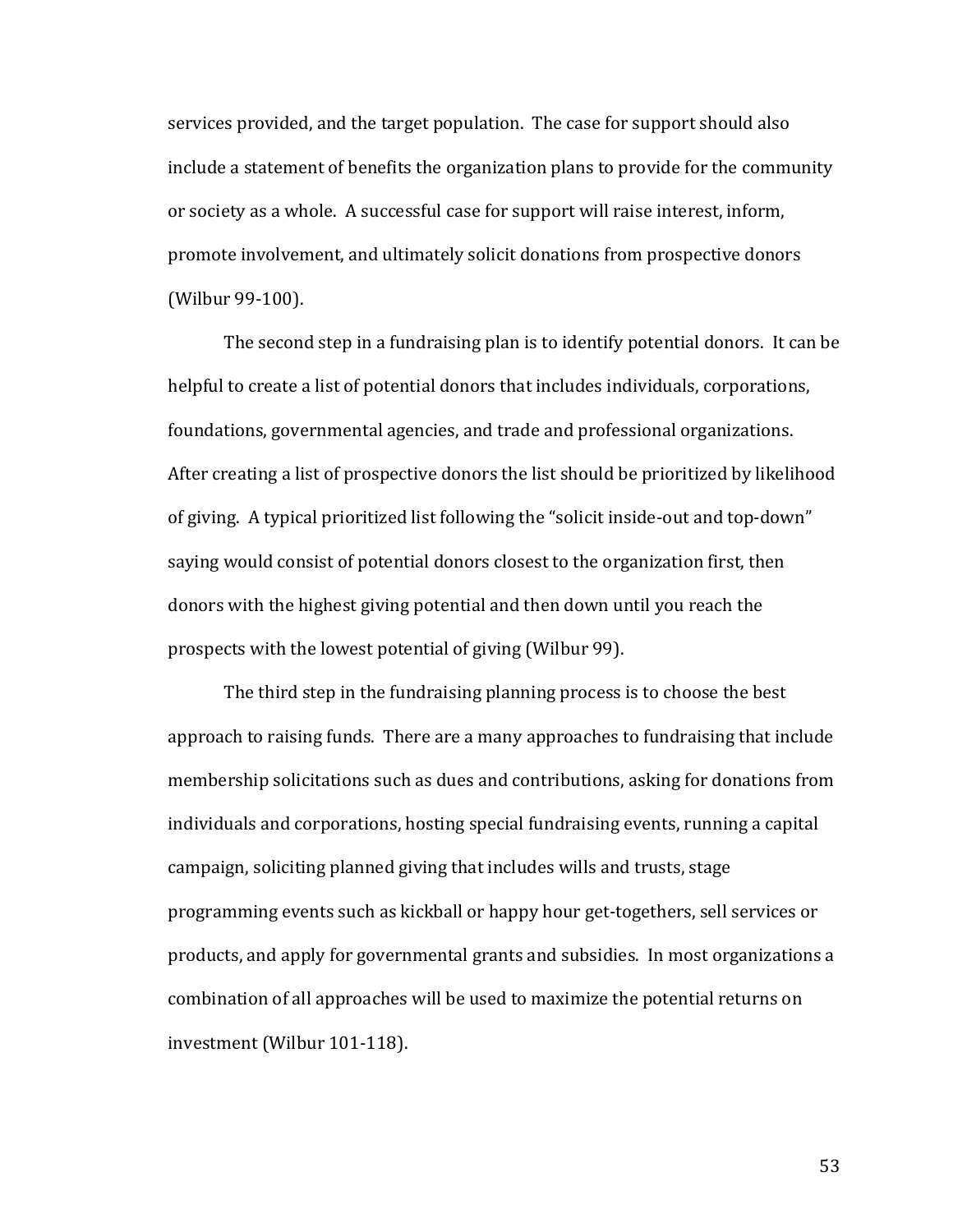The final step in the process is to foster the relationship with donors by following up any gifts with a letter, call, or visit to say "Thanks." Relationships are key and "cultivating relationships with individuals should always be your first fundraising concern" (Wilbur 98).

## **CASE STUDY: GREAT CITY**

## **ABOUT**

Great city is a collaboration of environmentalists, neighborhood leaders, business people, and area citizens who work together in an effort to improve the quality of life, preserve the areas natural resources and beauty, and create an economic and environmentally sustainable city. In their own words, "Great City is a strategic urban advocacy group that believes smart and responsible urbanism is the solution to many of our social, economic, and environmental challenges. We are effective by engaging and empowering neighborhood groups, developing and advocating for key urban strategies, and bringing together public and private professionals to discuss and critique current projects and processes" (GreatCity).

One of the main strategies Great City uses to engage and empower the citizens of Seattle is through campaigns based on green infrastructure, housing, and transportation. Currently, Great City has four campaigns in progress that are consistent with mission and vision. These are the Streets for People, Campaign Green Infrastructure Campaign, Neighborhood Assistance Program, and Land Use and Housing Campaign. Streets for People, is designed to build a broad based public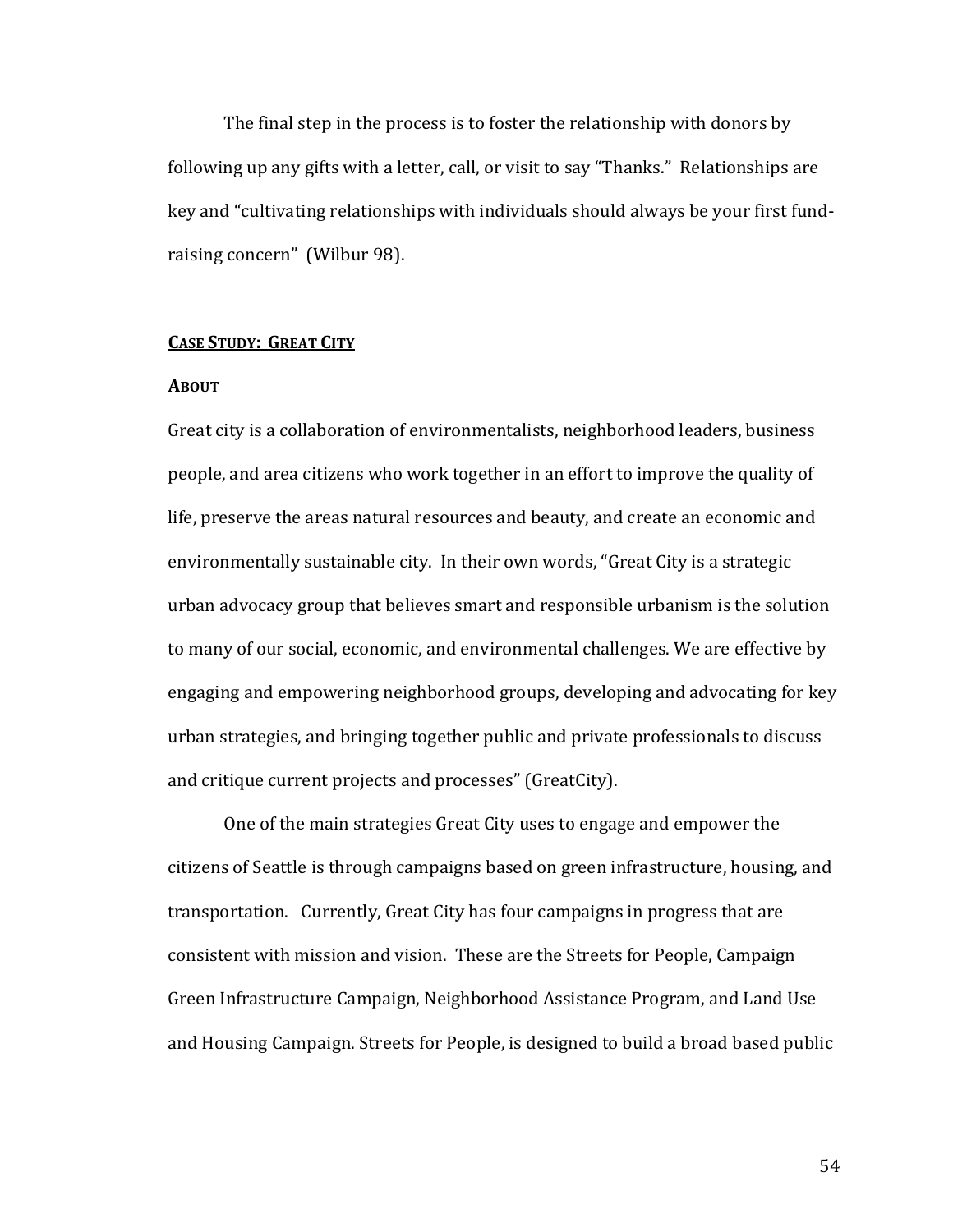campaign to transition Seattle's streets away from an auto-centric approach to one that treats streets as public places, and prioritizes them for walking, biking and transit; the Green Infrastructure campaigns purpose is to ensure that Seattle's green infrastructure continues to keep pace, maintaining healthy and vibrant communities; the Neighborhood Assistance Program, was created to help find practical solutions to make neighborhoods better places to live and work as this city grows; and finally, Leadership for Great Neighborhoods, was formed to affect change and achieve the greatest possible social, economic, and environmental benefits from proposed zoning changes in Seattle neighborhoods (Great City). In addition to these campaigns Great City also attempts to inform citizens of issues effecting the Greater Seattle area through their website, blogs, seminars, and education sessions.

To further illustrate Great City and its purpose, goals, and values, the organizations vision, mission statement and core values are listed below.

#### **Vision**

"We envision Seattle leading the way in facing the great challenges of our time – a city that is fair to all, prosperous, and environmentally visionary (Strategic Plan).

#### **Mission**

"To bring together all members of the community  $$ conservationists, neighborhood advocates, business people — to listen, learn about obstacles and opportunities, and above all, work to implement pragmatic solutions to realize our common vision. Our effectiveness hinges on our ability to engage diverse communities, and to transcend political and social barriers in order to achieve a common cause" (Strategic Plan).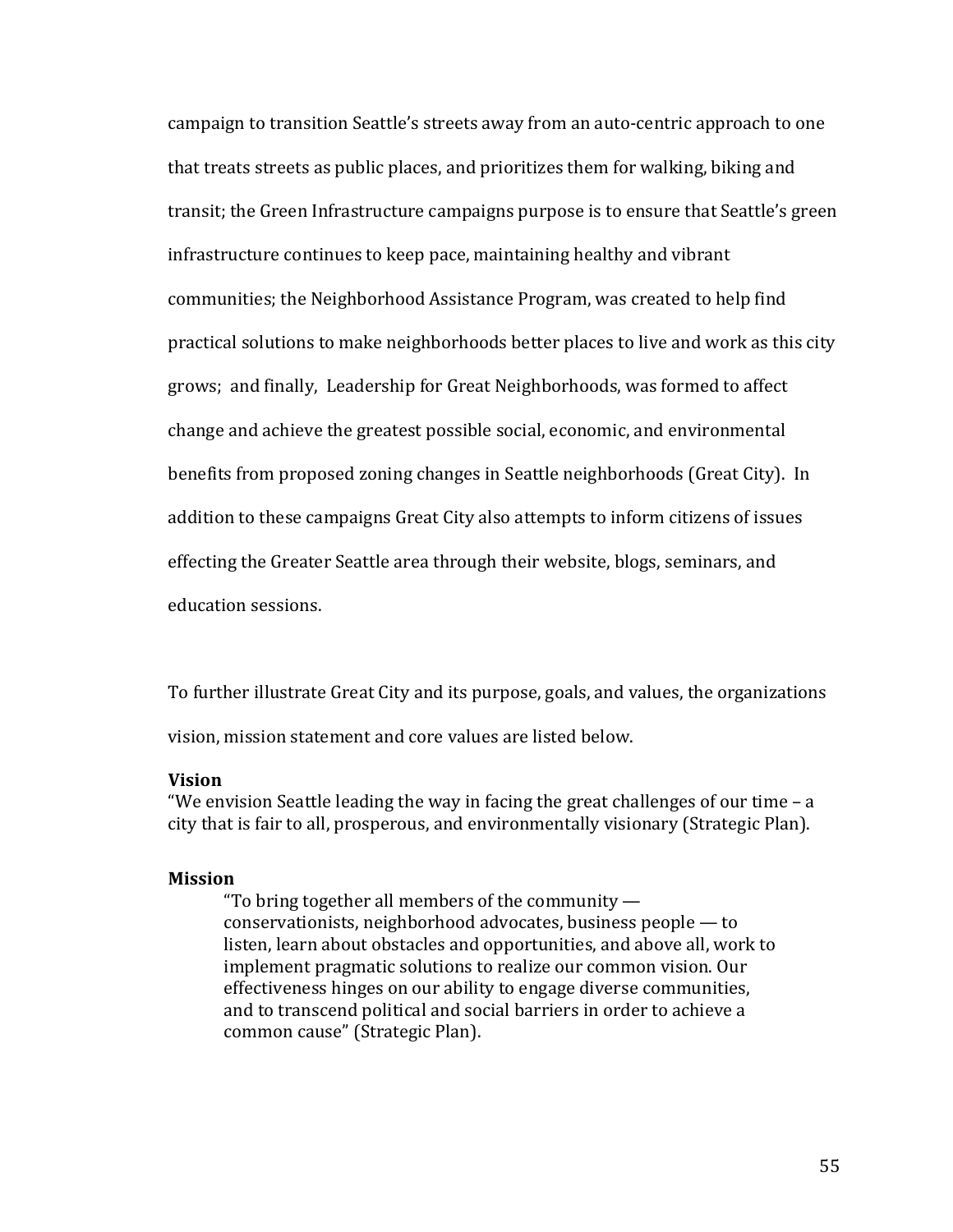## **Core Values**

At Great City, our commonly shared values unite us.

Sustainability – We believe true urban sustainability is only possible when it takes into account environmental, social and economic goals. In today's world, it is self-defeating to focus on one set of goals to the detriment of others. Effective solutions are those that address these goals:

Environmental – The challenges of global warming, sprawling land use patterns, pollution, waste, and unsustainable resource use require more efficient use of our existing resources, and a transition away from polluting practices. Thus long-term goals include reducing greenhouse gas emissions, protecting resource lands by directing growth into compact communities, eliminating sources of toxic pollution, and changing patterns of consumption and waste.

Social – Our vision of Seattle is one in which people of all income levels and stages of life have opportunities for meaningful work, affordable housing, good transportation choices, great public places, safe and beautiful neighborhoods and all the other amenities that increase our quality of life. How we confront growth and environmental challenges will have profound impacts on social equity. We are committed to strategies that enhance Seattle for all of us.

Economic – We believe a strong and sustainable economy, while not an end in itself, is a critical means to sustaining the high quality of life we strive to achieve for all of the existing and potential residents of this city.

Transcending Orthodoxy: All too often, groups with admirable objectives become entrenched in ideological approaches to complex challenges. As the saying goes, when the only tool you have is a hammer, then everything is a nail. At Great City, we believe that Seattle's challenges are multi-faceted, and solutions are best when they strive to address multiple goals and contain a range of viewpoints. We continuously develop and update our tool kit, try to think outside the box, and always look for the best tool to address any given issue.

It's About People: As a society, we face extraordinary challenges. But collectively, we have the ability to face these challenges and make the choices to create the future. Great City believes that the success of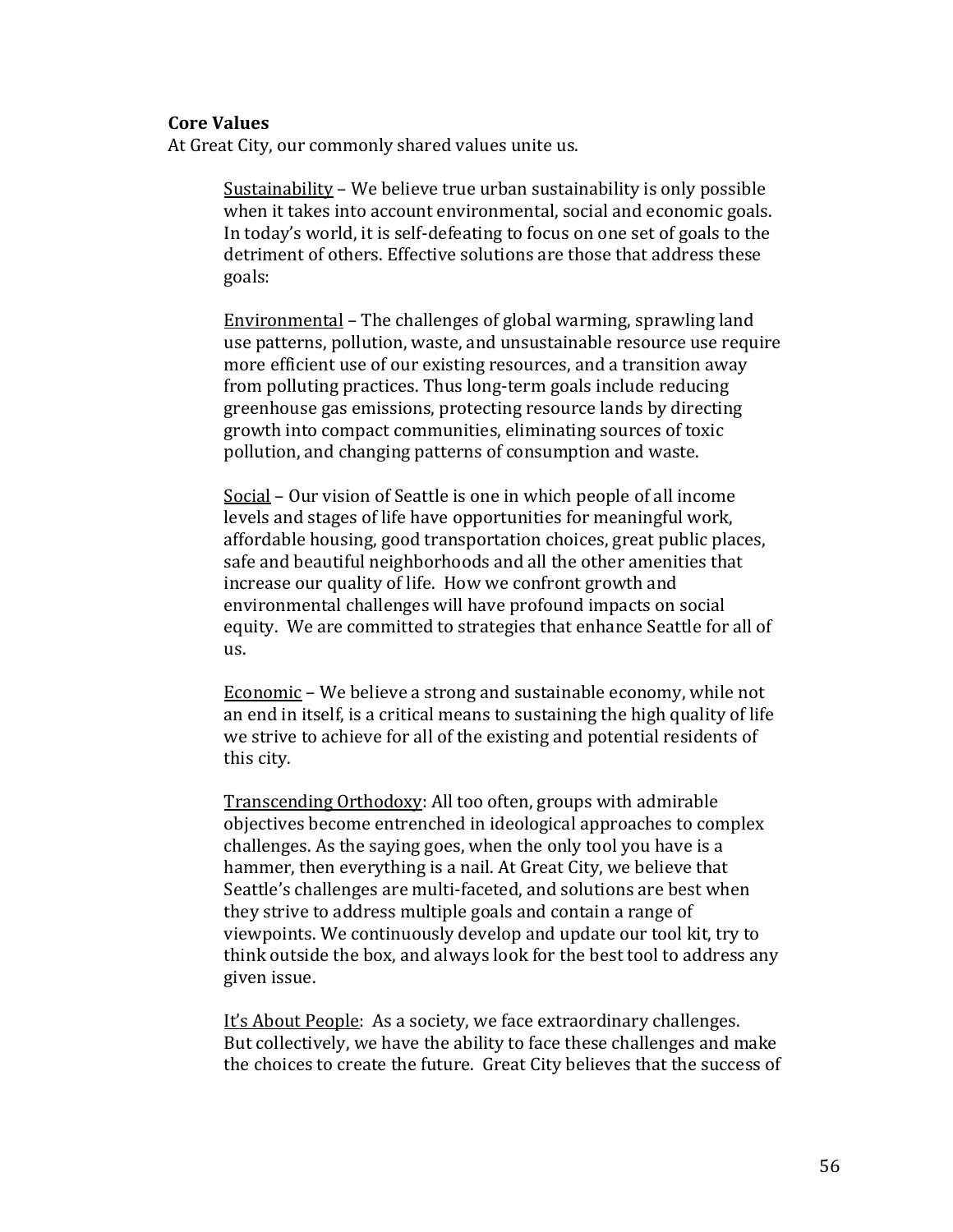our mission relies upon the strength of the people in all our communities (Strategic Plan).

## **HISTORY**

Great City began in 2003 when Mike McGinn conceived of an idea to develop an organization to serve the people of Seattle when he was working for the Cascade Agenda, a subsidiary program of the Cascade Land Conservancy. The Cascade Agenda is an organization that revealed that if current development and sprawl continues at the current rate all forest and farmland will be destroyed by the year 2100 and is making efforts to ensure that this future does not happen. Encouraged by the working being done by the Cascade Agenda, Mike McGinn started a Seattle wing of the Cascade Agenda that promoted investing in city areas that already exist rather than encroaching onto undeveloped lands. This branch of the Cascade Agenda existed for about three years until 2008, when a sufficient following and resource reserve was established that allowed the organization to break off and become it's own 501c3 nonprofit organization known as Great City (Brice Maryman, personal communication, March 11, 2011).

Immediately following its founding, GreatCity.org experienced some unexpected challenges when founding member Mike McGinn ran and ultimately won election for Seattle mayor in late 2009. McGinn's election presented a couple challenges. According to current Board Chair Brice Maryman, "Mike's election was a little bittersweet for the organization. Not only did we lose Mike but we also lost another executive to his administration. This created a leadership vacuum within the organization. It was great that our organization was a breeding ground for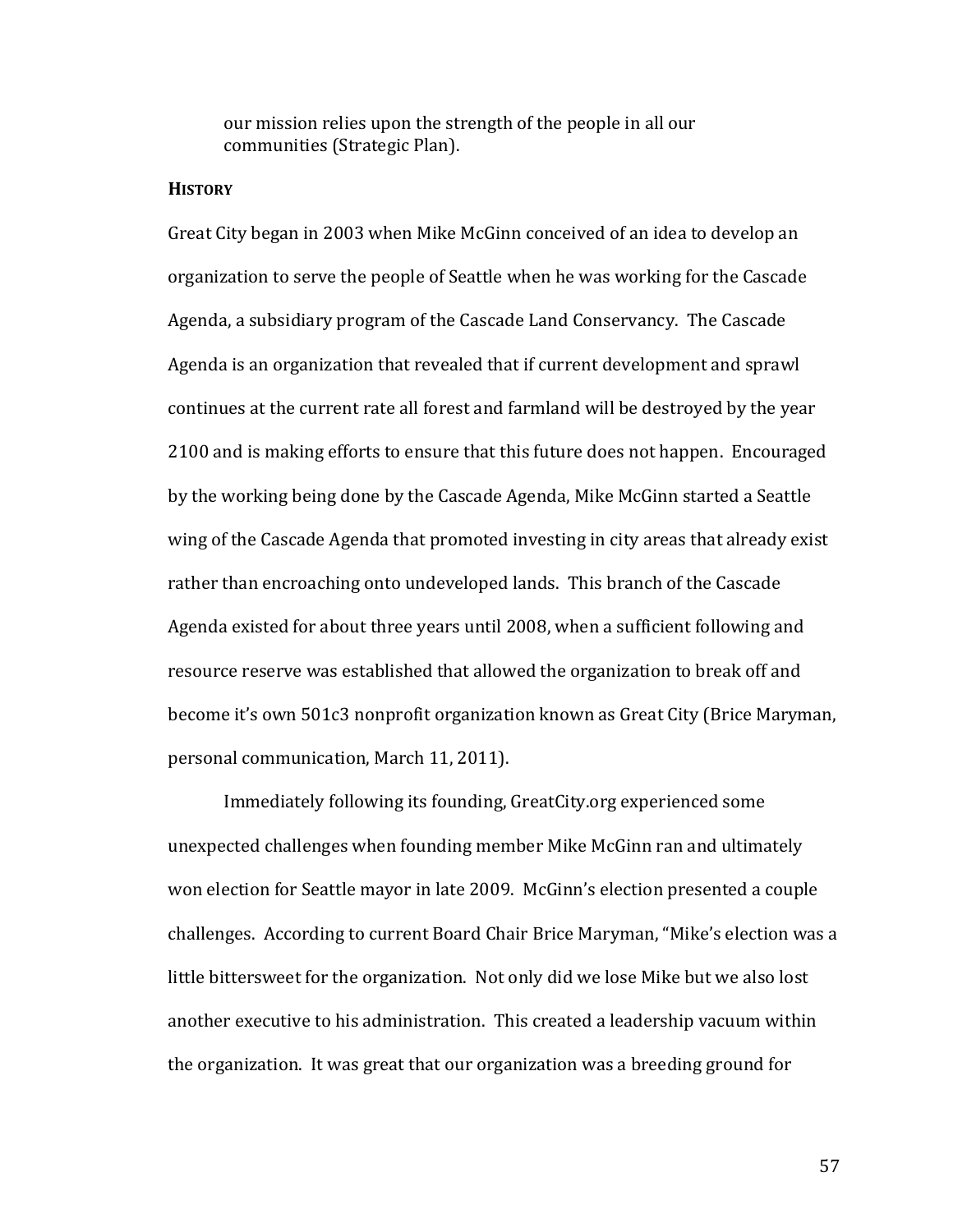community leaders but it was hard for us to lose two executives to the city government when the organization was so young " (Brice Maryman, personal communication, March 11, 2011). Mike went on to explain that it was not only the loss of the executives that presented new challenges to the young organization, it was to whom they were lost. "The loss of two organizational executives to the city government created questions in some minds, specifically our donors, that GreatCity.org would become an unofficial arm of the Seattle City Government. Maintaining our autonomy became essential to the organization and we have been forced to step back and lay out the direction, fighting to keep views of autonomy through the renewed emphasis on our core values" (Brice Maryman, personal communication, March 11, 2011).

GreatCity.org also experienced challenges stemming from the economic downturn of 2009. The economic downturn had a deleterious effect on the ability to raise funds and secure resources and forced the organization to limit the amount of work they could do and ultimately become a volunteer only organization. With signs that the economy is improving and increasing resource inflow, the organization has plans to hire a full-time executive director and other full-time employees.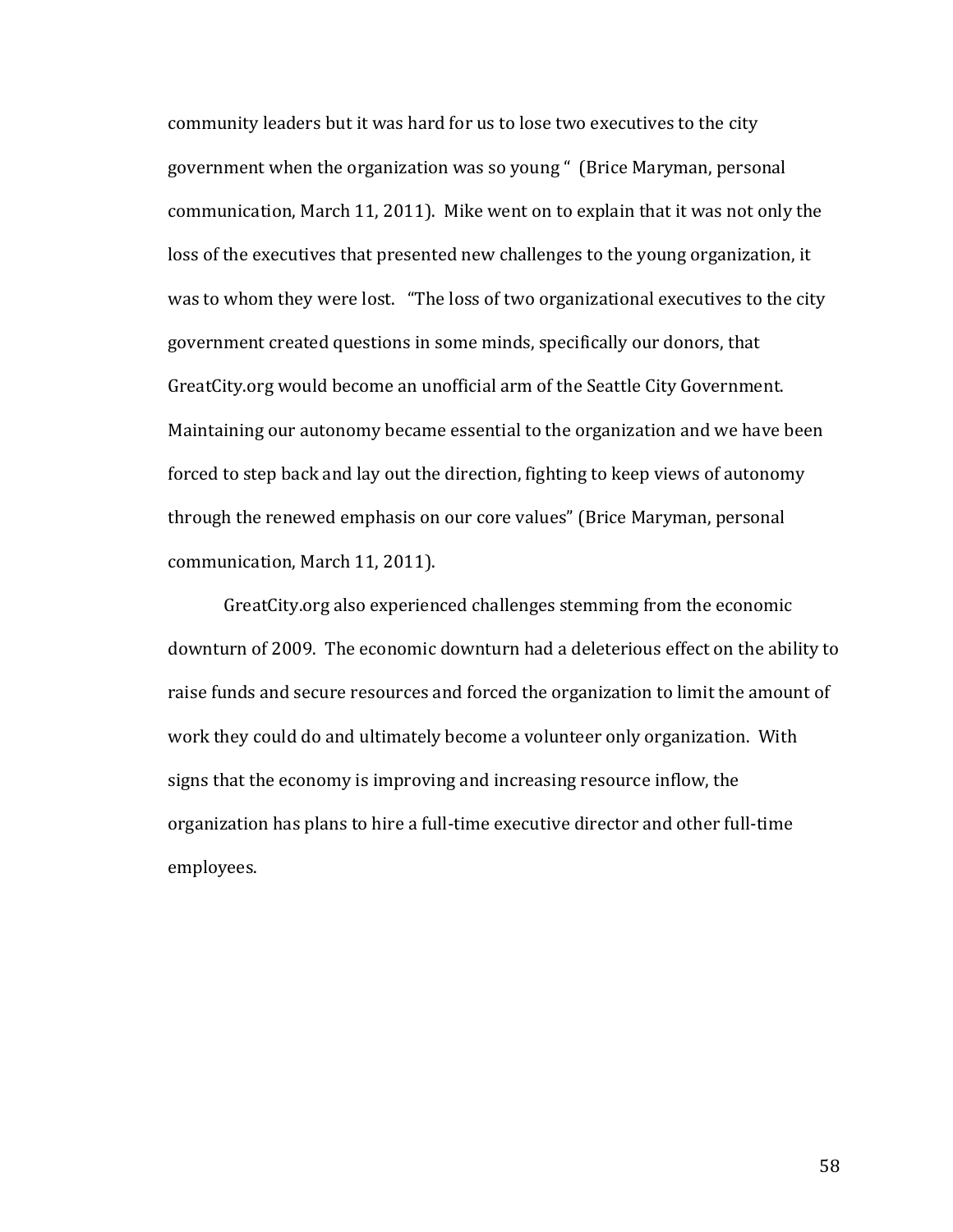### **FINDINGS AND DESCRIPTIVE OBSERVATIONS**

#### **NONPROFIT**

Great City is a nonprofit in the truest sense of the word. It is an organization that does not distribute its earnings that surpass its operating costs to any of it's board members but reinvests all of its income back into the organization to fund its programs and initiatives. Great City does not profit from goods sold, services rendered, or government tax revenue and therefore relies solely on fundraising initiatives to maintain operations. The Great City organization does not contain any for-profit elements and is dedicated solely towards using its resources to benefit the environmental and social sectors of the Seattle area.

## **PUBLIC VS. PRIVATE**

In the Great City organizations the programs and initiatives directed at improving quality of life and environmental resources are the substance and the organization itself is the procedure. This is no different than a for-profit organization where the goods sold or services rendered are the substance and the organizational structure and practices are the procedure; however, the difference lies in the application of these issues. Whereas the for-profit business is concerned with applying the substance and procedure in pursuit of profits or economic efficiency, Great City applies these concepts to the creation of public value through an improved social and natural environment. Incidentally, the creation of public value through an improved social and natural environment must be considered a public good, as each is non-excludable and non-rivalrous. For example, the improvement of a city park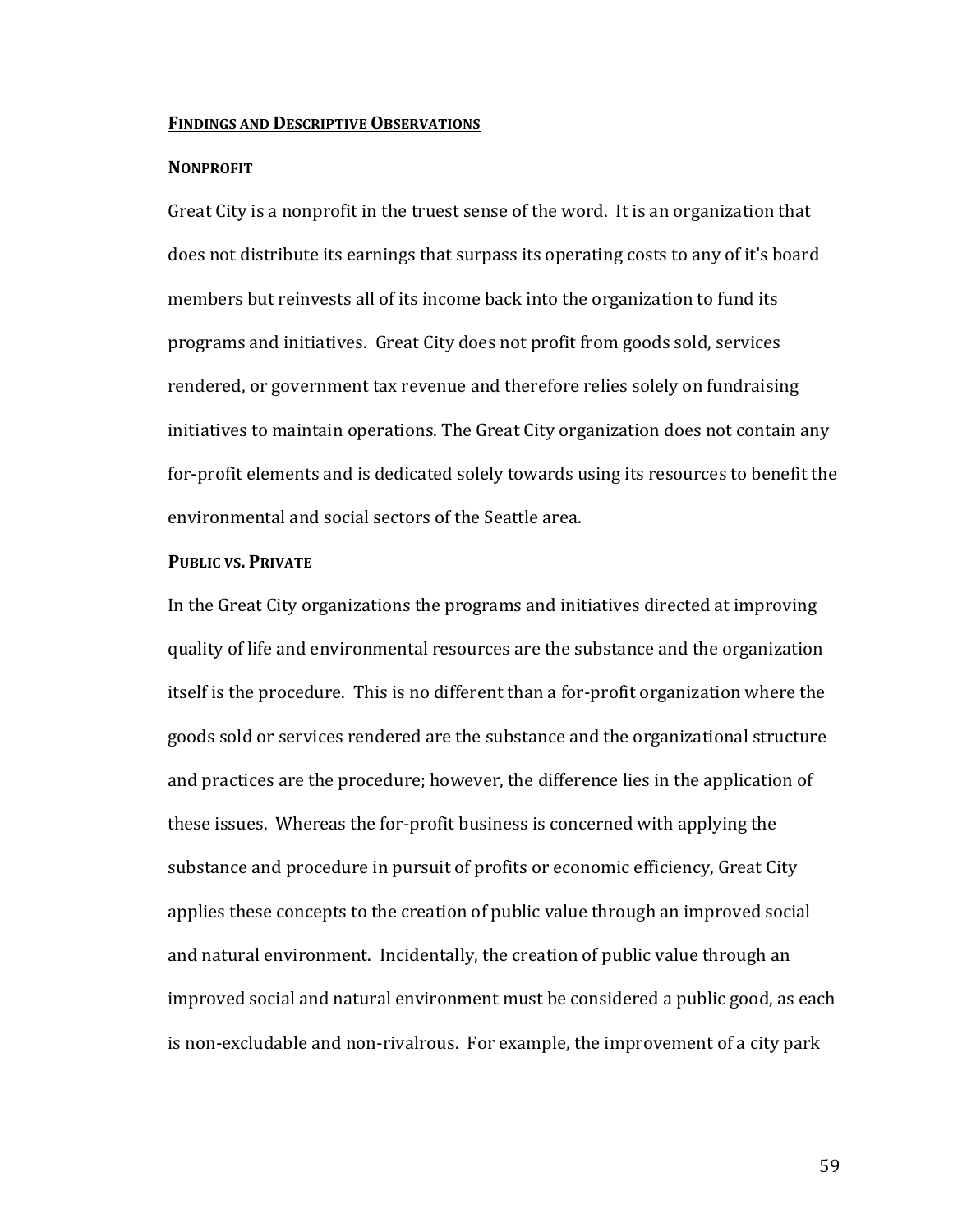by Great City cannot be kept from citizens and its use does not preclude the use by other citizens. Whereas a private company could create a recreation area and limit access to only those who pay a membership fee, Great City cannot do the same with public lands.

### **FOR-PROFIT VS.NON-PROFIT**

As a nonprofit organization, Great City by definition does not aim to profit by its actions. However, it must still maintain solvency through raising sufficient funds and only spend that which they can afford. While some gains or losses are acceptable, over an extended period of time Great City must remain solvent. Like private for-profit organizations, Great City, as a private nonprofit organization, must rely on the contributions of the public to maintain the organizations financial standing. Great City achieves this in many ways as will be discussed in a later section on Fundraising.

## **ESTABLISHING A NONPROFIT**

#### **BASIS OF ORGANIZATION**

Great City exists to create public value through an improvement of the quality of life for the citizens of the Seattle area; this is its *raison d'être.* This is a broad basis of existence that was done intentionally so that the organization would be flexible enough in its purpose to help in any way that it can (Brice Maryman, personal communication, March 11, 2011). Having a broad *raison d'être* also allows Great City to operate within all of Luther Gulick's four categories for basis of organization.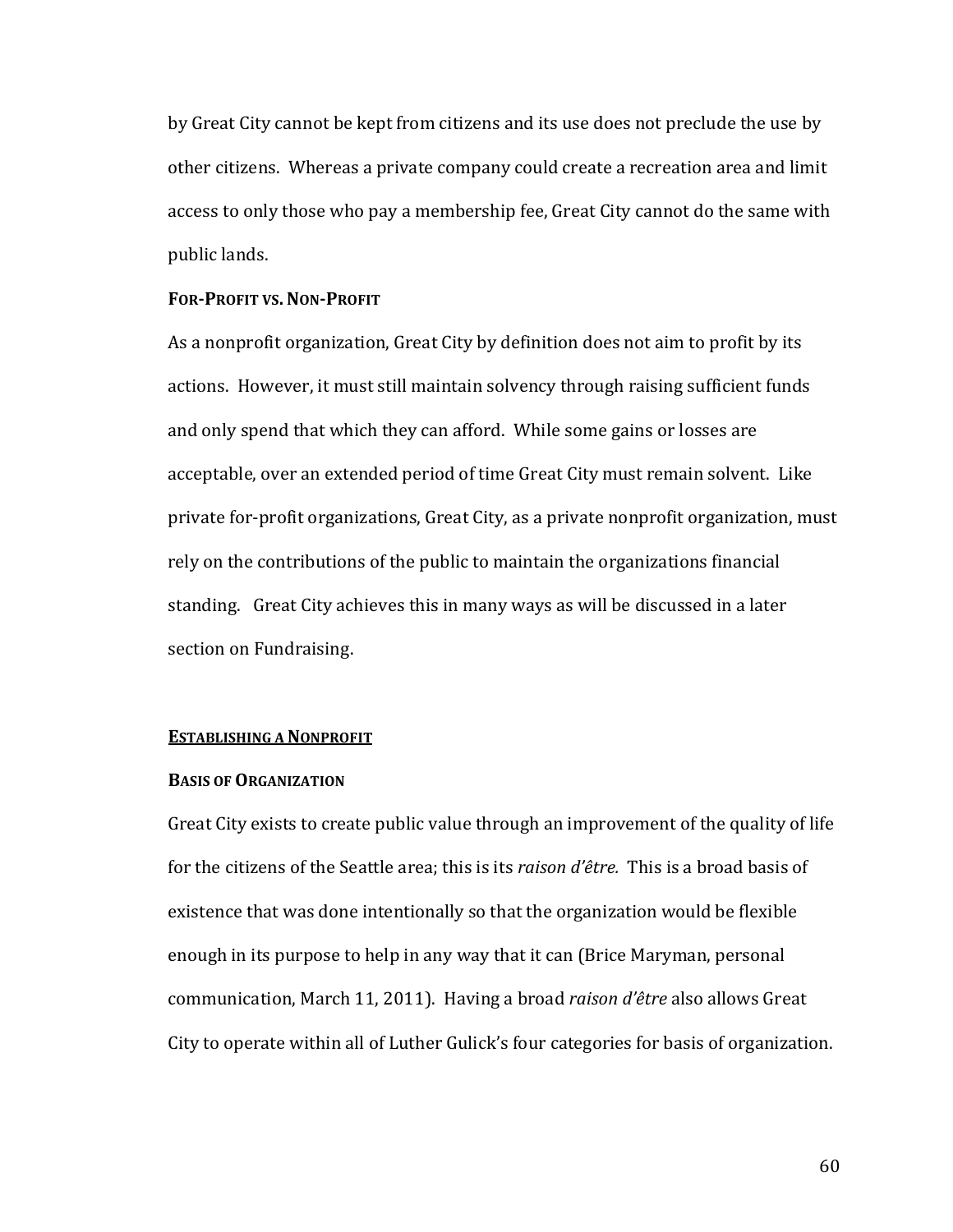Great City, for example, operates with the process category by providing education; while also operating within the process category by providing landscape architectural design services; the place category by serving the Great Seattle area; and the clientele category by serving the residents of Seattle neighborhoods. This broad basis of the organization allows Great City to impact the Greater Seattle area in multiple ways.

### **LAWS AND LEGAL REQUIREMENTS**

As a nonprofit organization, Great City falls under the umbrella of the laws and legal requirements that preside over all nonprofit organizations. Formed for charitable and public interests, Great City has qualified as an Internal Revenue Services 501(c)3 nonprofit organization. Before they were able to apply for this taxexempt status, Great City had to create and submit its Articles of Incorporation and Bylaws along with IRS form 1023. In addition to the organizational legal requirements listed above, Great City is required to maintain and file records of the organizations official acts with the appropriate authoritative organizations. These records include formal minutes of the organizations meetings; annual reports that include the identities of all officers and board members and the name of the person responsible for any legal matters; tax returns for organizations with receipts in excess of \$25,000; and disclosure forms readily available to the public that detail the organizations purpose and financial dealings with the IRS. Following these laws and legal requirements is an essential task that Great City must carry out in order to maintain its existence as a tax-exempt nonprofit institution.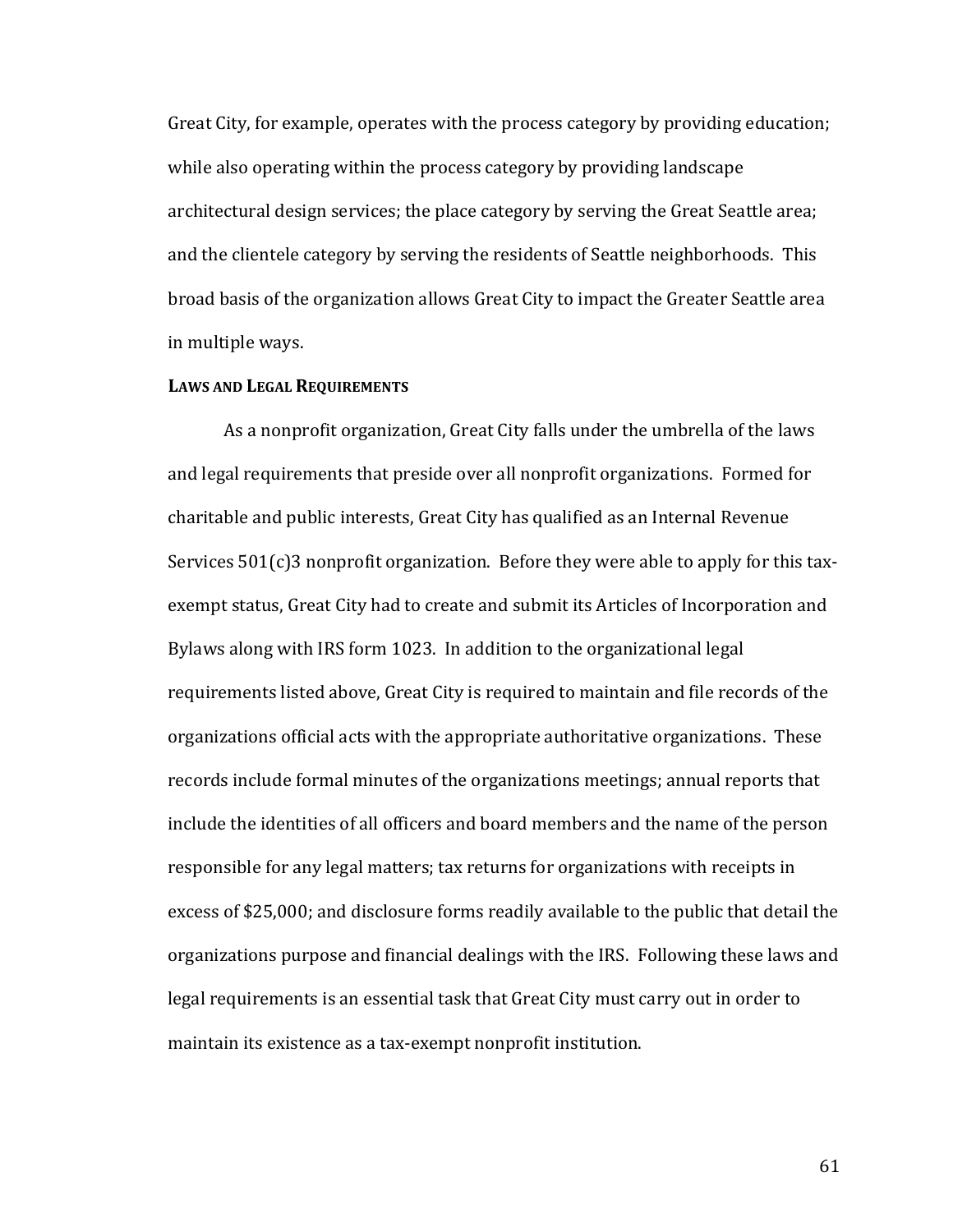#### **ORGANIZING GREAT CITY**

#### **ORGANIZATIONAL THEORY**

As a very small and relatively young nonprofit organization, Great City does not exhibit many elements of bureaucracy – there are no formal job descriptions or performance criteria and it is a volunteer-only organization with no formal hierarchical organizational chart; the board of directors and committees, consisting of subject matter experts and local volunteers, guide all organizational activities. However, some elements of bureaucracy are present within the organization. For example, it is an "up-focused" organization but rather than serving shareholders it serves the board of directors and thus the people of Seattle. Additionally, Great City also exhibits the management by rules objective that can be seen by the rules and guidelines that direct the organization. This level of bureaucracy is consistent with Richard Daft's birth and youth lifecycle stages where bureaucracy is non-existent or pre-bureaucratic. It is reasonable to expect the level of bureaucracy in Great City to increase as the organization expands and ages.

## **ORGANIZATIONAL STRUCTURE**

As mentioned earlier, Great City has no formal organizational structure. It is volunteer-only organization that consists of a Board of Directors that includes environmentalists, neighborhood leaders, business people, and citizens of Seattle. As a very small and informal organization there is no pyramid structure with span of control or unity of command. There is also no traditional, divisional, or matrix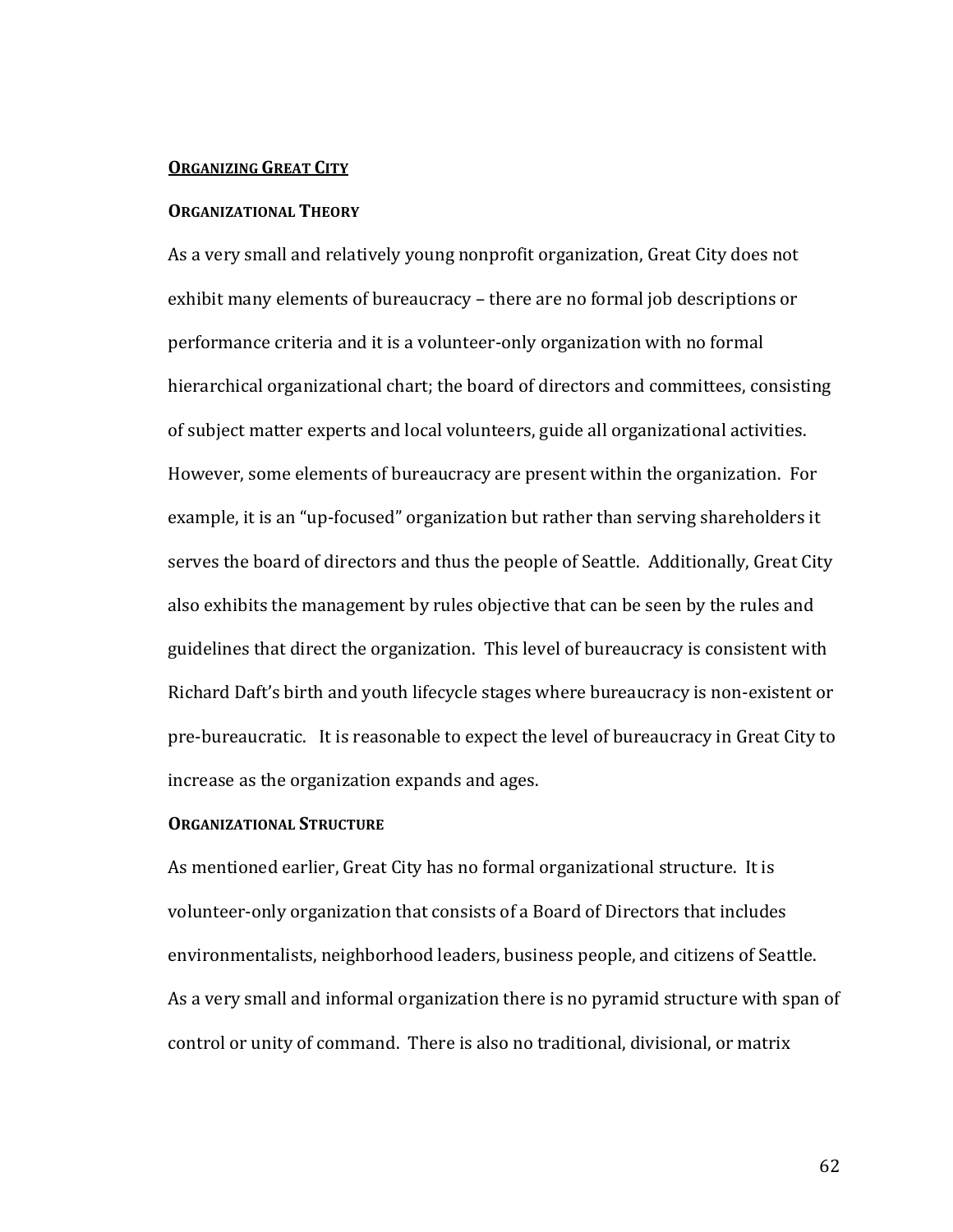structure. Great City is group of equals working to improve the city of Seattle (Brice Maryman, personal communication, March 11, 2011). If an organizational structure had to be described in Great City it would resemble a wheel with the chair of the board serving as the hub and the multiple committee members and volunteers serving as the spokes where information is distributed and redistributed to the chair and each other parts equally.

Great City's structure coincides with Anheier's Collectivity stage of Growth, where the structure of the organization is informal and the focus is on growth and expansion. Great City is currently working on the establishment of the resources necessary to create and fill its first full-time paid staff position of Executive Director (Brice Maryman, personal communication, March 11, 2011). As Great City increases in size, so will the need to develop a more formal organizational structure. This will be necessary to ensure that unity of command, chain of command, and span of control can all be maintained.

## **ORGANIZATIONAL PERSONNEL**

"Two of the most important functions of any organization are the recruitment and selection of employees. The health and well-being of an organization depend in large part on a steady flow of new people" (Spector 125). Great City has not had to deal with the recruitment and selection of employees in its short history. However, a very large part of the organization deals with attracting, training, and maintaining volunteers. This has been accomplished through the creation of and commitment to an organization that, "shares a set of simply stated values, a clear sense of agency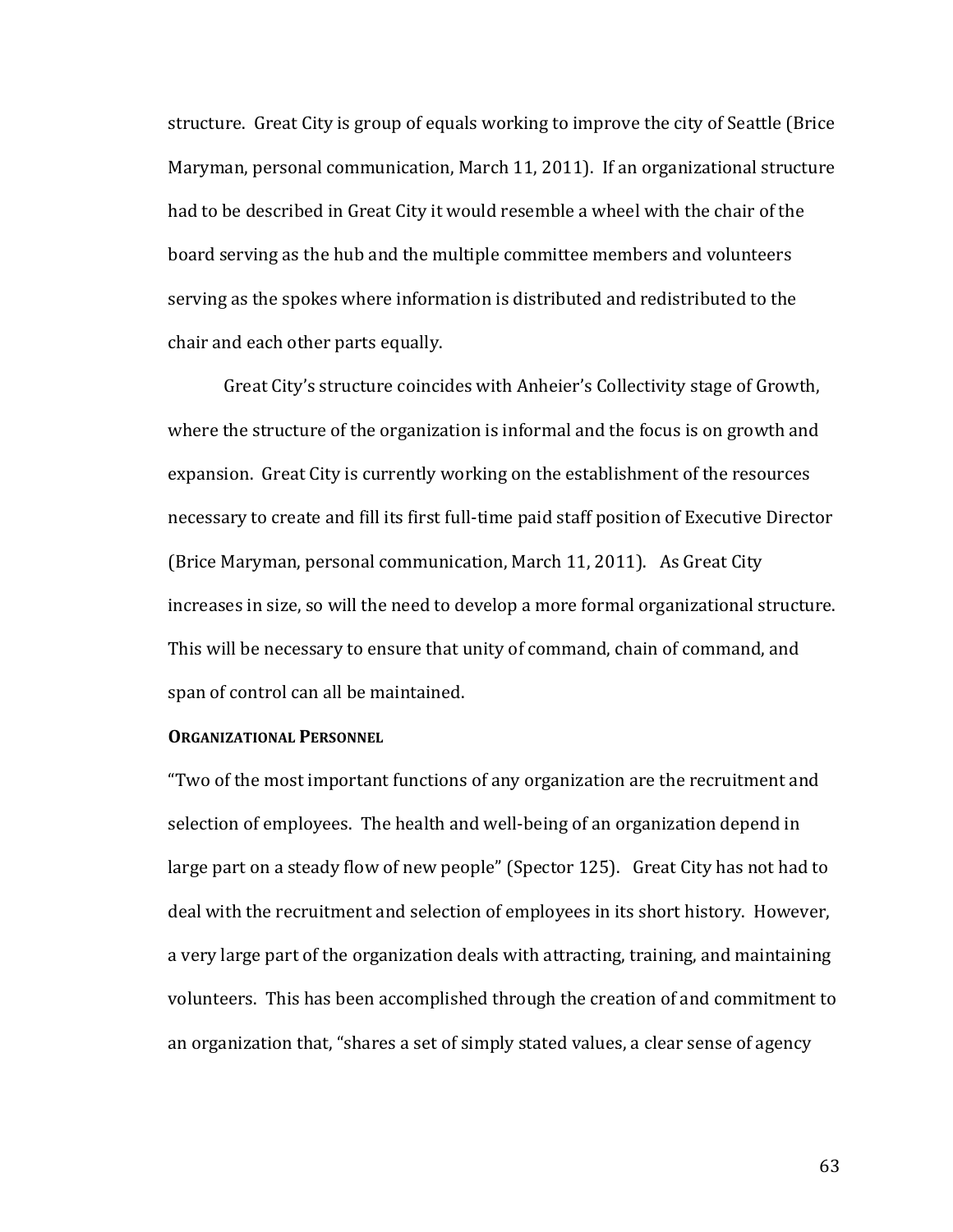mission, an action orientation, and frequent interaction with clients (Brudney 153). Great City relies a great deal upon its partners to provide a steady stream of interested and active volunteers through the education and promotion of the organizations vision and goals. (Brice Maryman, personal communication, March 11, 2011). "Campaigns and goals attract volunteers" (Brice Maryman, personal communication, March 11, 2011). In addition, Great City aims to foster volunteerism through the involvement of volunteers in all aspects of the organization, by enabling volunteers to make significant contributions to the work done by the organization, and by encouraging and enabling volunteers to step into positions of leadership (Strategic Plan).

While Great City has not had to deal selection and hiring personnel issues up till this point, they are, as stated previously, in the preliminary stages of what can be considered human resource development with the creation of an Executive Director position to run the daily operations of the organization. By creating this position Great City will be forced to implement the recruitment and selection functions into their organization.

## **ORGANIZATIONAL CULTURE**

The organizational culture of Great City is that of a close group of people brought together to make a difference in the lives of the citizens of Seattle and have fun doing it. As Brice Maryman explains, "The overriding principle of our culture is that this should be fun. We are very collaborative with issues. Everyone has a place at the table: Realtors, architects, environmentalist, and bikers embracing the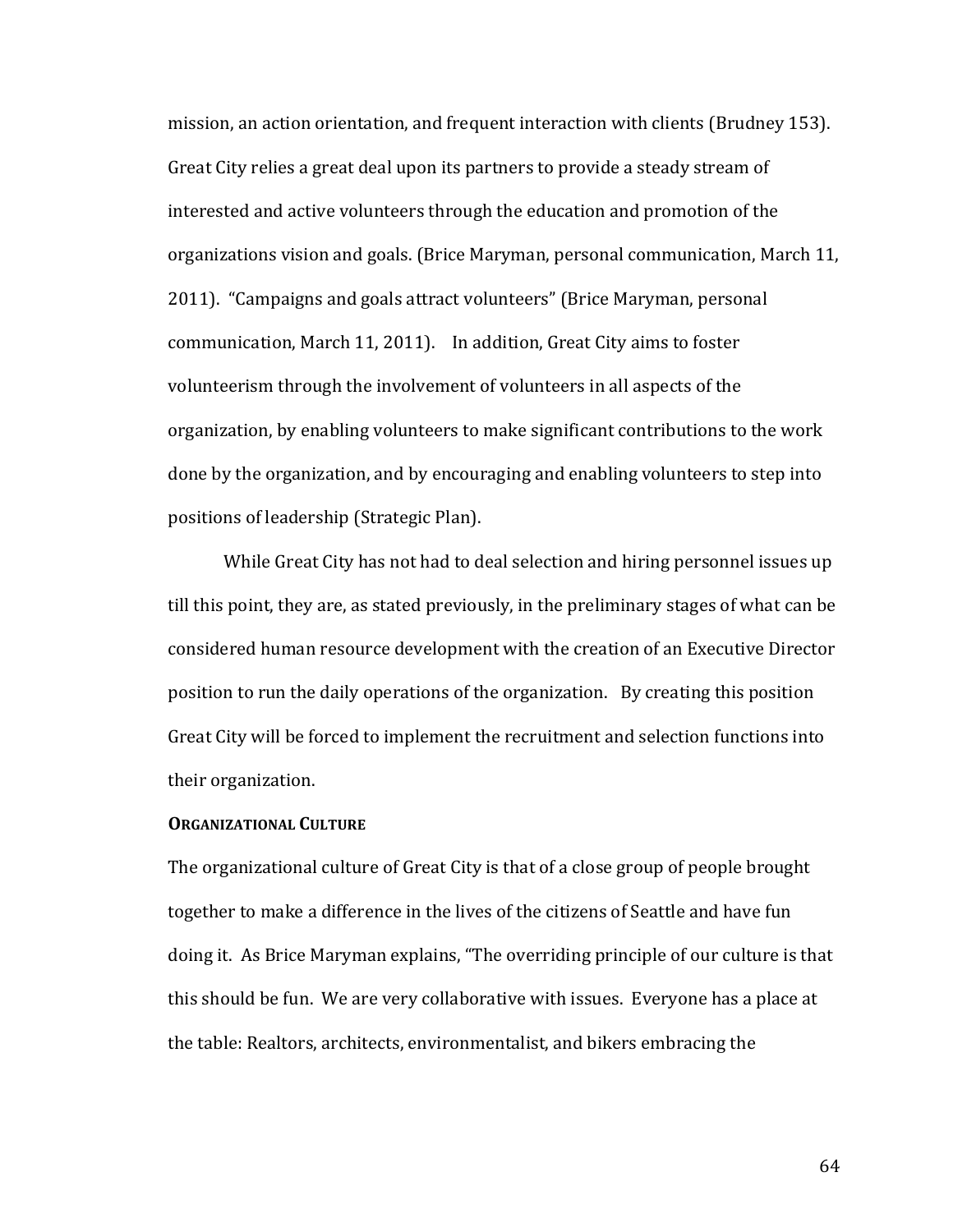complexity that is Great City. We are not myopic in what we do. We are very inclusive and diverse. It is part of our brand" (Brice Maryman, personal communication, March 11, 2011). Great City, however, cannot be considered to be fully developed if looked at from Charles Handy's point of view as discussed in the literature review. Handy's four types of culture: power, role, task, and person culture fail to fully and accurately describe the culture of Great City. However, Great City most closely resembles the power culture where the center of power relies with the Chair of the Board and radiates to other members. As stated earlier, this type of culture depends upon trust and empathy of the Chair to be effective. Great City exhibits little bureaucracy and few rules. Because of this decisions can be made relatively quickly. This is due, in part, to the small size of the organization. The main difference between Great City and a true power culture is that the chair of the board does wield definitive power but rather relies on the contributions of all. Great City should be viewed as collaborative where everyone has input (Brice Maryman, personal communication, March 11, 2011).

### **ORGANIZATIONAL COMMUNICATION**

Great City practices both types of communication listed by Berkley and Rouse: Formal and informal. As a smaller organization informal communication happens frequently within Great City; however, formal communication is the preferred method because of the paper trail and ability to reference communications without ambiguity or confusion (Brice Maryman, personal communication, March 11, 2011). The direction of communication is always across. As a collaborative organization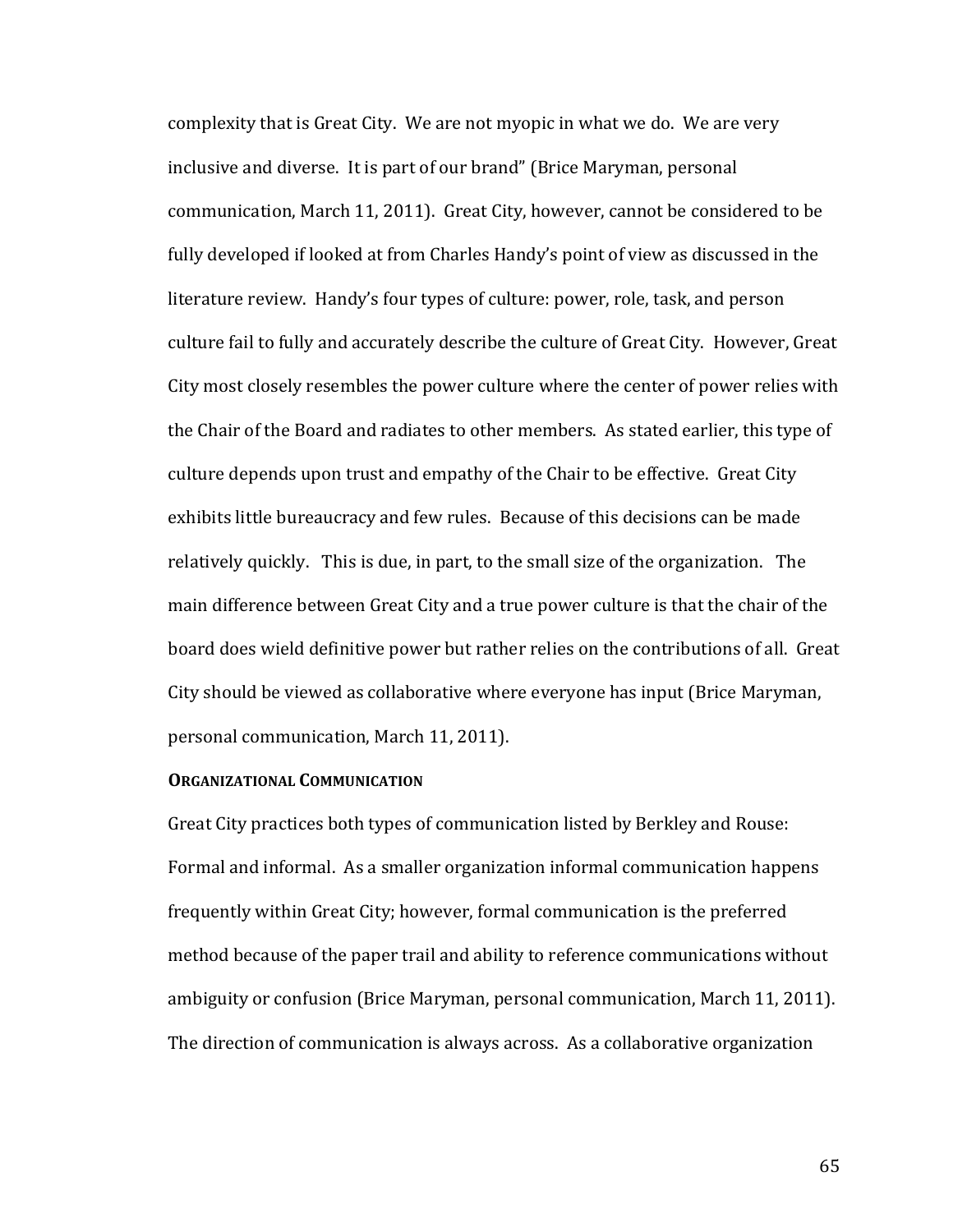there are no superiors or subordinates. Everyone is seen as bringing something important and meaningful to the table. Great City uses Internet and email communication frequently between its members for all forms of discussion (Brice Maryman, personal communication, March 11, 2011).

## **PLANNING GREAT CITY**

### **STRATEGIC PLANNING**

Great City has a fully developed Strategic Plan that contains all of the essential elements listed in the literature review section of this paper with the exception of a complete strategy for monitoring progress and success. The other elements are fully represented and are described below.

The first necessary element of the strategic plan is the Vision. The vision is a statement that emphasizes and clarifies the organizations direction and purpose. It should be action and future oriented while also representing the organizations ideals (Bryson 226). Great City's vision achieves these goals clarifying the direction of the organization while maintaining an action and future orientation. The vision statement of Great City is:

#### **Vision**

We envision Seattle leading the way in facing the great challenges of our time – a city that is fair to all, prosperous, and environmentally visionary (Strategic Plan).

The next necessary element of the Strategic Plan is the Mission Statement. The Mission Statement clarifies how the organization plans on achieving its vision. The Mission Statement of Great City is as follows: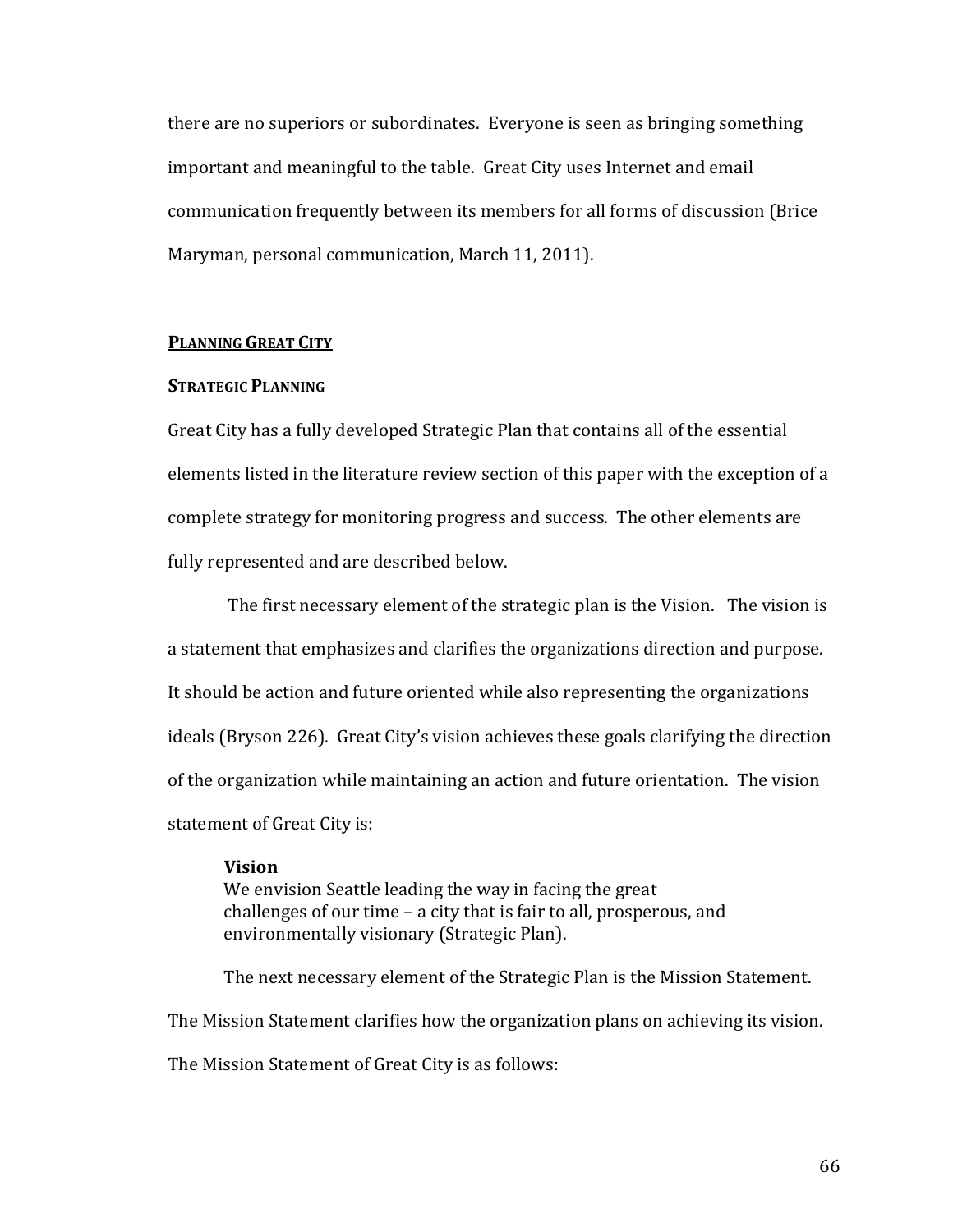## **Mission**

To bring together all members of the community conservationists, neighborhood advocates, business people to listen, learn about obstacles and opportunities, and above all, work to implement pragmatic solutions to realize our common vision. Our effectiveness hinges on our ability to engage diverse communities, and to transcend political and social barriers in order to achieve a common cause (Strategic Plan).

The next necessary element of the strategic plan is the implementation

strategy. The implementation strategy explains what the organization will do to

achieve its vision and mission. Specifically, Great City aims to achieve their goals by

using campaigns, community engagement, and pilot projects as their strategies for

success. Great City named their implementation strategy, "How We Work" and is

detailed below.

### **How We Work**

Great City believes that we must confront the challenges facing Seattle by motivating broad based coalitions that transcend traditional affiliations and find common ground in the environmental, economic, and social sustainability of our city. To do this, we use the following three strategies:

1. Campaigns –On an annual basis, Great City identifies the issues that are most pressing in the community, bringing together the most appropriate stakeholders to develop campaigns designed to achieve very specific goals.

2. Community Engagement – We believe change requires not just community support, but community leadership, if change is to be meaningful and enduring. We look to engage communities through our campaigns, forums, brown bags, and programs such as the Neighborhood Assistance Project. We recognize the value of an empowered citizenry in achieving a sustainable future.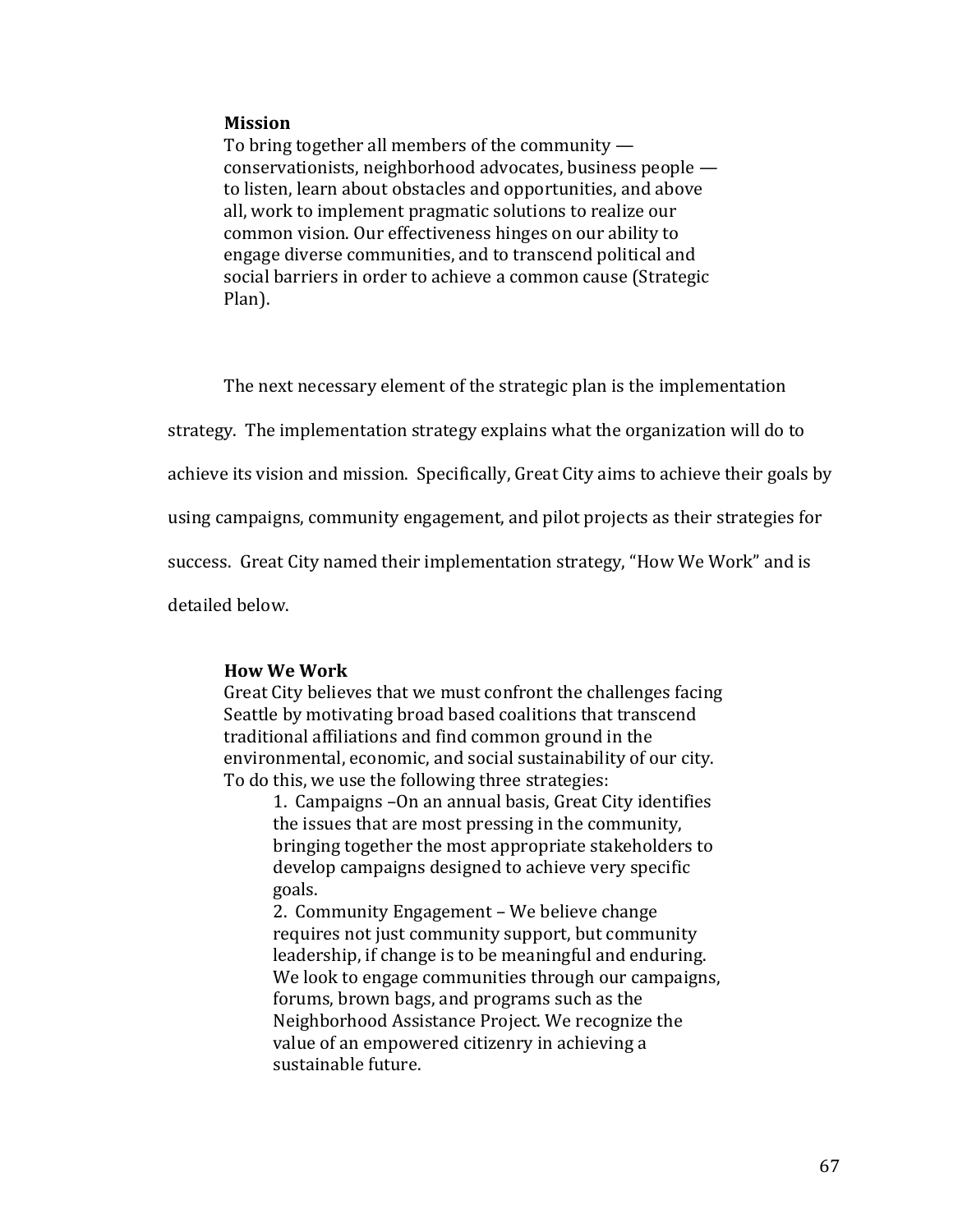3. Pilot Projects – Great City is looking to play a proactive role in developing pilot projects in Seattle that will showcase the efficacy of our beliefs (Strategic Plan).

The next essential element of the Strategic Plan is the Values Statement. This statement lists and describes the organizations values set. Great City's Value Statement is listed in detail under the Case Study section but for reference the key values are as follows: Sustainability, environmental protection, social improvement, economic sustainability, transcending orthodox thinking, and bringing together and leading people.

The final essential elements of the Strategic Plan: Goals, objectives, and tasks have been combined into one section entitled "Organizational Goals." Great City goes into great detail listing their goals and describing the objectives, tasks, and challenges associated with each one. This section is limited to the organizations structural, management, and operational goals. Specific program goals are missing in the Strategic Plan document but can be found on the organizations website GreatCity.org under yearly priorities and are associated with the Streets for People, Green Infrastructure, Neighborhood Assistance Program, and Land Use and Housing campaigns. In addition, Long Term Goals are also found on the website under the "About" section and are listed as:

> 1. *Sustainable Practices:* The challenges of global warming, sprawling land use patterns, pollution, waste, and unsustainable resource use require more efficient use of our existing resources, and a transition away from polluting practices. Long-term goals therefore include reducing greenhouse gas emissions, protecting resource lands by directing growth into compact communities,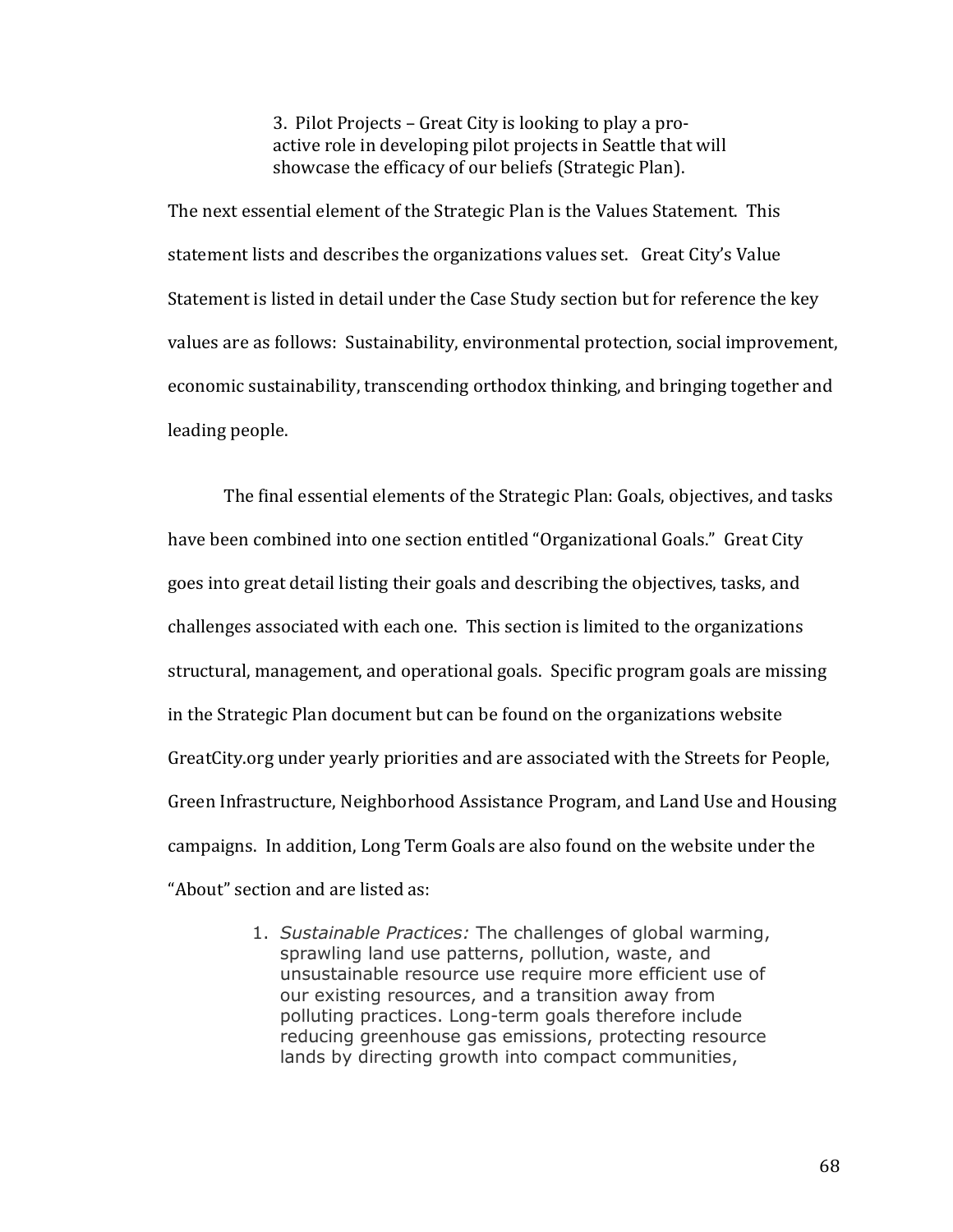eliminating sources of toxic pollution, and changing patterns of consumption and waste.

- 2. *Social Equity:* Our vision of Seattle in one in which people of all income levels and stages of life have opportunities for affordable housing, good transportation choices, great public places, and safe and beautiful communities.† How we confront growth and environmental challenges will have profound impacts on social equity.† We are committed to strategies that enhance Seattle for all of us.
- 3. *Increase the Supply of Well Designed Housing:* Promote passage of progressive zoning and regulatory changes that encourage an ample and diverse supply of housing for people of all income levels.
- 4. *Improved Parks and Streets and Public Spaces:* Develop a network of connected green spaces to complement housing growth. This would include advocating for good funding sources for parks and open spaces, and improving the effectiveness of design review and permitting to encourage attractive streetscapes and plazas.
- 5. *Green Building Standards:* Incorporate high environmental standards into private and publicly funded investments in the built environment. This includes incorporation of green building standards into zoning code changes, and promotion of natural drainage in streets and public spaces.
- 6. *Clean Affordable Mobility:* We support policy changes and investments in walking, biking, and transit as real alternatives to automobiles (Long Term Goals).

According to the reviewed literature, these programmatic and long-term

goals should be listed in the Strategic Plan. Remembering that the Strategic Plan is a

fluid document that should always be evolving as the organizational environmental

changes, the goals in the strategic plan should be reviewed and, if needed, adjusted

frequently. Great City's published goal statement as found in the Strategic Plan is

listed below.

### **Organizational Goals**

Great City's primary organizational goal is to create a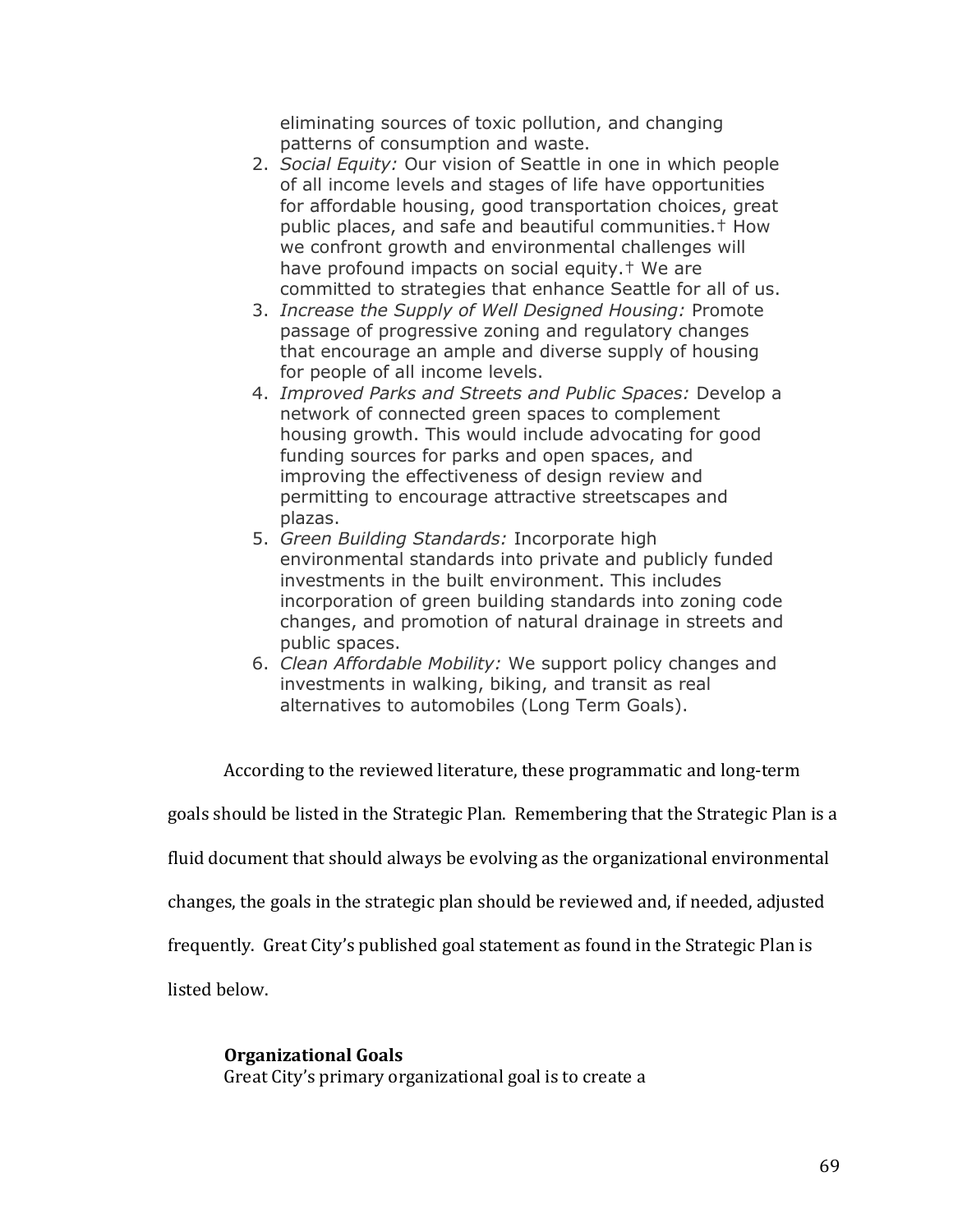groundbreaking organization which, through its continued success in Seattle, becomes a template for other cities in the region to create the sustainable, just, and vibrant communities we all want to live in.

In order to reach this overarching goal, the following goals must be met:

## Create an Efficient Organization

Great City strives to have an organization that reflects its vision, mission and core values. Having a vision that attracts dedicated open-minded and passionate volunteers is the first step in organizational success. Just as crucial, however, is developing an organization that can harness the power of ideas and passion into a swift and nimble movement that achieves results. Great City shall utilize the following organizational format:

*Board of Directors* – The Board of Directors shall meet on a quarterly basis to give guidance on strategic, issue-related, and organizational meta-issues. The Board shall review and ratify any threshold recommendations made by the Executive Committee, and will have the power to approve the budget, approve of staffing decisions/salaries, approve changes in the organizational goals and priorities, and fundraise on behalf of the organization.

> *Executive Committee* – Made up of 5-7 Board Members, the Executive Committee shall meet on a monthly basis to review and advise organizational priorities such as the budget, fundraising, strategy, and personnel.

> *Staff* – Great City shall hire an Executive Director, who shall strive to realize the vision, objectives, and core values of Great City. The Executive Director shall oversee development and execution of a yearly plan on an annual basis.

*Advisory Committee* – The advisory committee shall be comprised of those leaders whose breadth and depth of experience provides Great City with a repository of knowledge and ideas from which the committees and staff shall draw.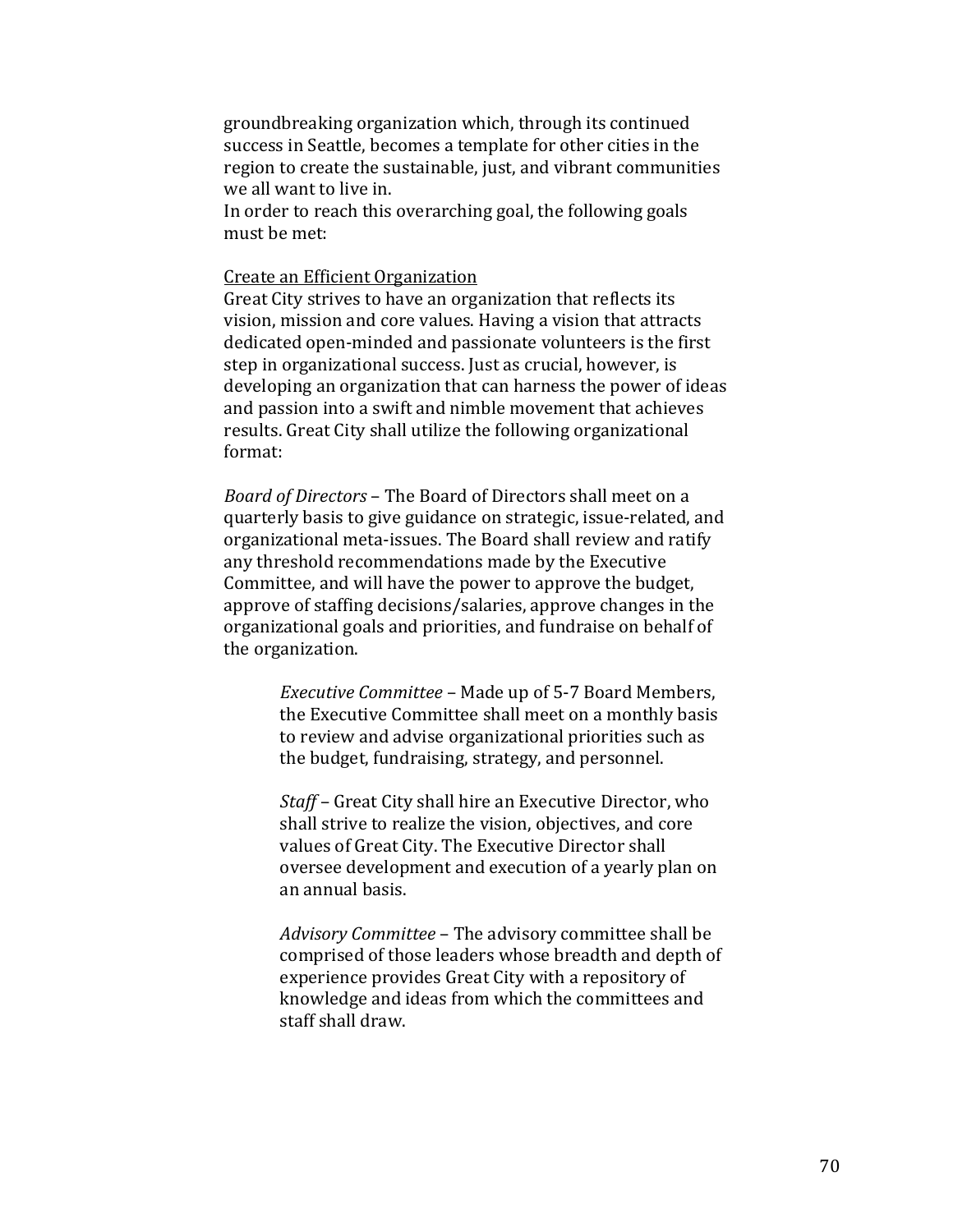*Committees* – Great City's heart and soul will consist of its committees, which will be responsible for articulating the Great City's strategies and achieving its issues-related goals as set forward on a yearly basis.

*Membership* – Great City will develop a defined membership. Upon reaching an appropriate membership base, Great City will rely upon its members to elect the Board of Directors and provide essential feedback, fundraising, and volunteer power to the organization.

### Hold an Annual Planning Retreat

Great City recognizes that in order to be successful, an organization must constantly be defining, redefining, and achieving goals. In order to drive our mission forward, Great City's Board of Directors shall hold an annual planning retreat within the first two months of each calendar year.

## Develop a Sustainable Fundraising Plan

Great City strives to develop a diversified funding structure that will allow it to succeed without compromising its vision, mission, and core values. On an annual basis, the leadership in Great City shall set fundraising goals that will allow us to meet our annual goals, ongoing staffing needs, and other necessary overhead costs. A responsible cash reserve will also be identified and funded. The fundraising plan will include, but not be limited to, the following sources: Private donations, grants, matching funds, and fundraising events.

Create a Consistent and Inspirational Great City Brand Great City will develop a brand by developing clear messaging through website redesign, public forums, presentations, updated graphic design, and increased public communications.

## Recruit, Retain, and Galvanize Volunteers

Great City has been blessed with extraordinary volunteer interest in our work. We need to focus on involving volunteers in all aspects of the organization. We must empower volunteers to make significant contributions to our work and take action on our behalf. A key step will be to develop a plan for increased membership, for training volunteers, and for moving volunteers up a "volunteer ladder" to positions of leadership.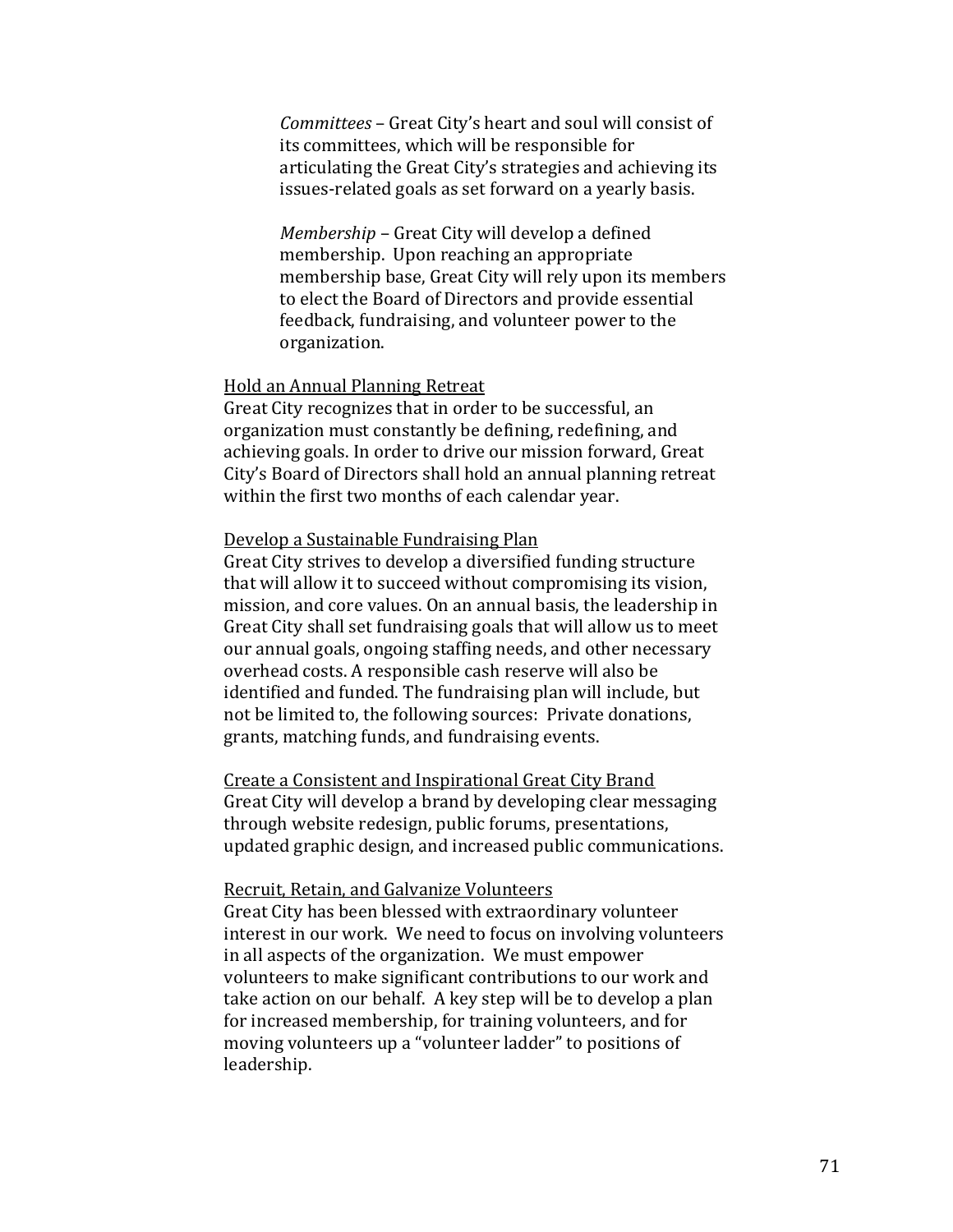Foster our Relationship with Cascade Land Conservancy Great City, an unincorporated organization, currently has a "Memorandum of Understanding" with the Cascade Land Conservancy that sets forth how the respective organizations will collaborate in pursuit of Cascade Agenda goals. This includes CLC's 501(c)(3) fiscal sponsorship of Great City. The relationship between CLC and Great City has grown and deepened since Great City's inception, and it is Great City's goal to create greater value to both organizations as Great City grows. Accordingly, Great City will annually review and, if needed, revise the Memorandum of Understanding with Cascade Land Conservancy with this goal in mind (Strategic Plan).

### **MANAGING GREAT CITY**

### **ORGANIZATIONAL LEADERSHIP**

The roles of Great City's leadership board is detailed on their website and consists of meeting on the second Wednesday of all even months; acting as a public advocate for Great City's mission, goals and programs; developing the vision and the mission of Great City; developing, evaluating, and monitoring the Strategic Plan of Great City; formulating organizational policies and priorities; approving and monitoring an annual work plan that includes goals, objectives, outcomes, milestones, and timing; fulfilling fiduciary responsibilities and ensuring legal compliance; directing budget preparation and execution; providing leadership in fundraising, event, and program execution; selecting and supporting an Executive Director; developing and maintaining working relationships with Great City partners; assuring that by-laws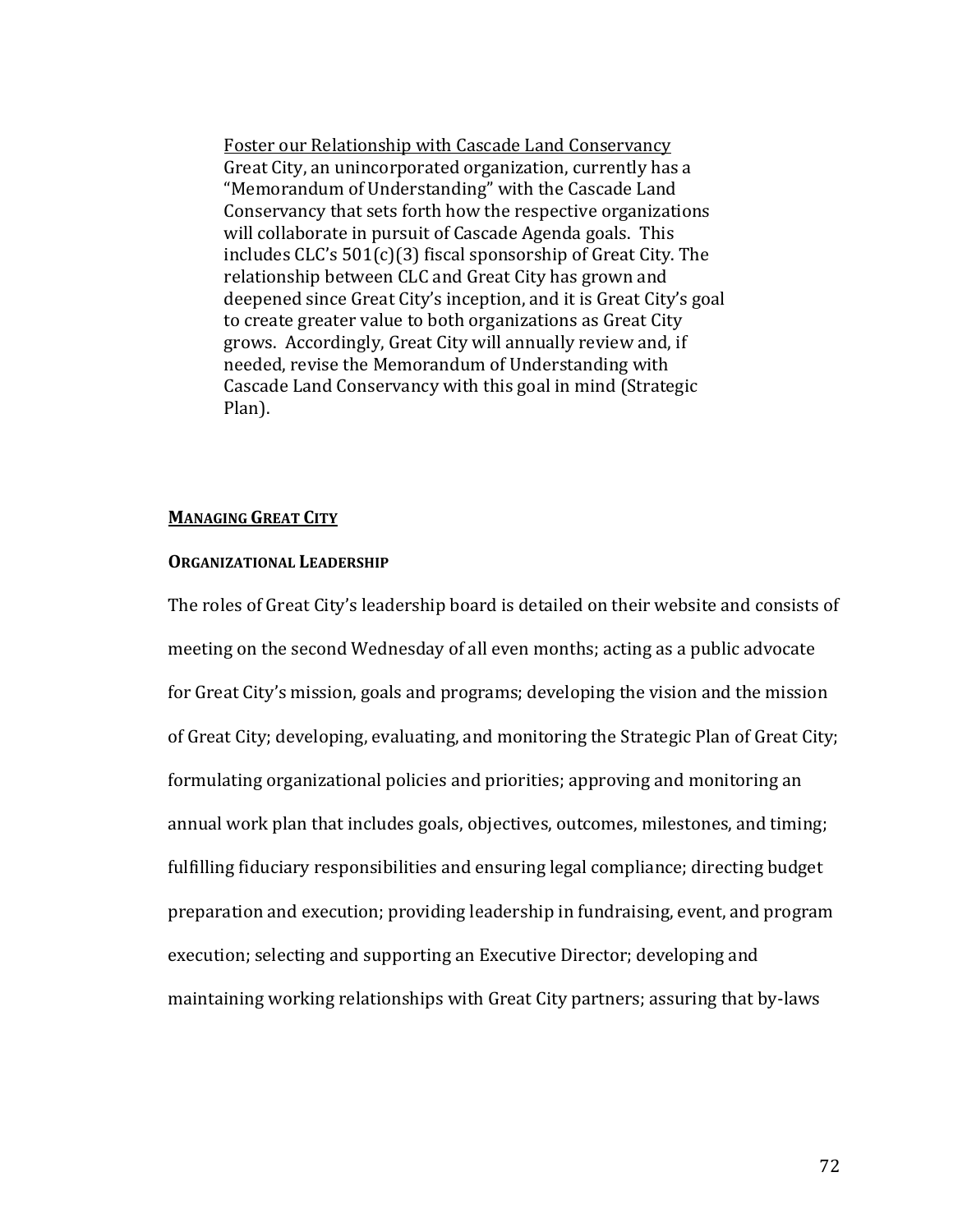are updated and followed; fostering volunteerism; and electing Board Officers; vetting Committee recommendations and decisions (Great City Leadership).

The leadership of Great City resides with the members of the Board and their Chair. The current Chair of the Board, Brice Maryman, is a Landscape and Urban Designer with the SvR Design Company and is an active member of the Seattle community who also serves as a board member for the Arboretum Foundation and The Cultural Landscape Foundation. He is a published author and lecturer at the University of Washington (Great City Board).

Other members of the board include: Yusuf Cabdi, founder of the United African Public Affairs Committee of Washington State and chair of the Seattle Housing Authority Board of Commissions. Chuck Ayers, Executive Director of a 9,000 member non-profit organization called Cascade Bicycle Club and board member of Seattle Bridging the Gap Transportation Levy Oversight Committee, the Alaskan Way Viaduct Stakeholder Advisory Committee and is president of the North Central Little League. He is also a past chair of the John Stanford International School Fund Development Committee. Nate Cole-Daum, a Senior Executive of the Fearey Group and executive committee member of the Leschi Community Council and member of the advisory boards of the Transit Riders Union of Metropolitan Puget Sound and FlashVolunteer.org. Dave Cook, a nationally recognized geologist with GeoEngineers who specializes in environmental consulting. Nate Cormier, a landscape architect with the SvR Design Company and emerging leader of the green infrastructure movement who teaches and lectures about green infrastructure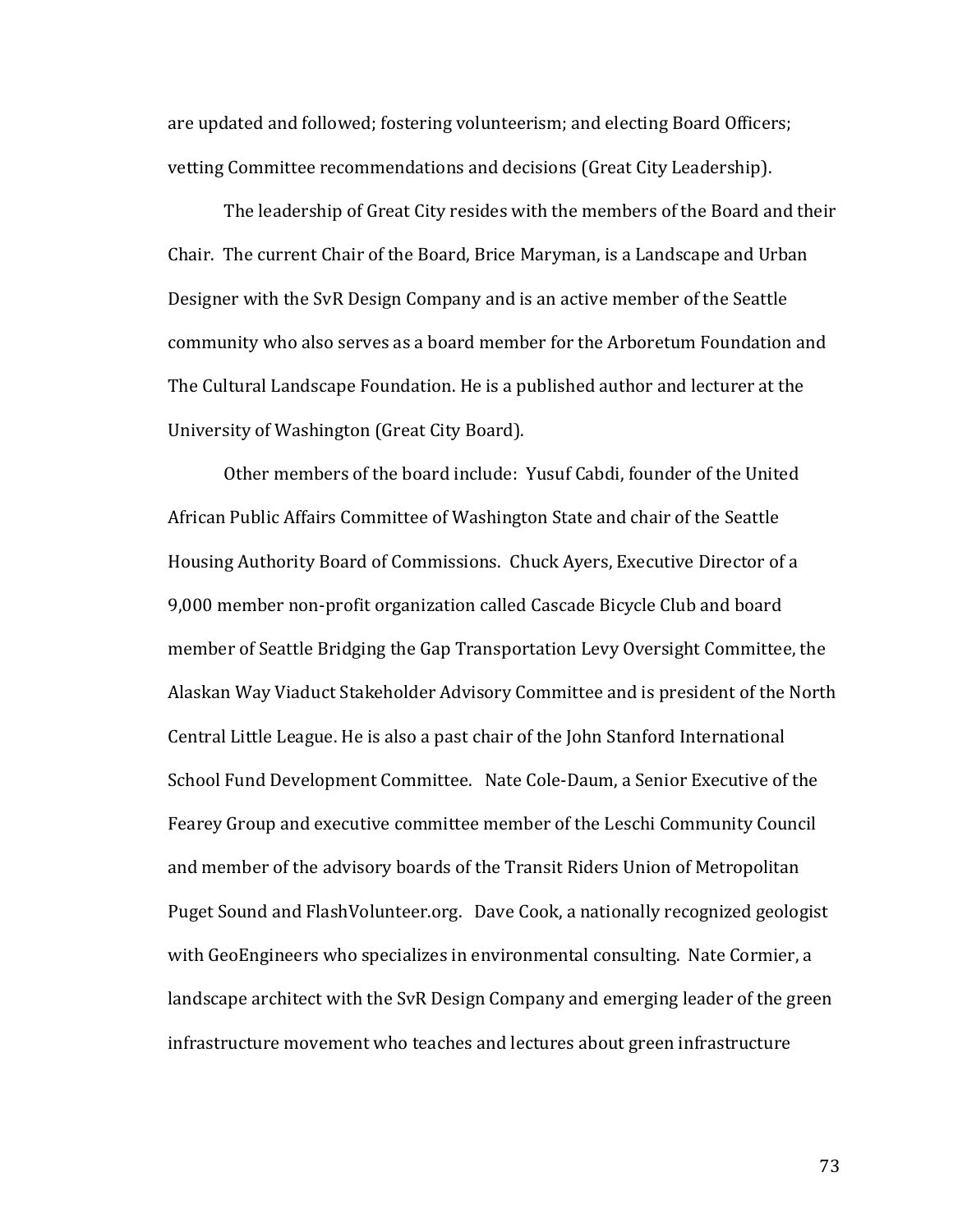around the world. Cheryl dos Remedios, an artist, activist, and public art administrator who also serves on the Port of Seattle Art Oversight Committee, the Arboretum Foundation Board, and the Streets of People Coalition. Cherly also created a documentary video about green infrastructure, art, and advocacy entitled "A Place for People: The Herbert Bayer Earthworks." Jessie Israel of King County Parks and Recreation also serves on the board of City Year Seattle, Ballard Food Bank, and was a former chair of the Women's Political Caucus of Washington. Jeff Pavey, a Cascade Agenda Project Director for the Cascade Land Conservancy is also a published writer, mediator, and former policy analysis consultant. Jeff graduated from Indiana University with a Master in Public Administration from the School of Public and Environmental Affairs. Catherine Stanford a Principal with the CA Stanford Group is a real estate specialist who assists clients in government and public affairs, strategic planning, property development, and historic preservation. Catherine has served in a leadership position on several committees and boards throughout the Seattle area. Alison Van Gorp, is the Director of Urban Policy for the Cascade Land Conservancy and holds a Masters in Environmental Management from the Yale School of Forestry and Environmental Studies. Diana Vergis Vinh, an Advanced Practice Nurse Specialist for Seattle and King County Public Health also provides leadership as the vice president of the Southeast District Council, as a board member of the City Fruit and Operation Sack Lunch, and a as a committeeman on the Neighborhood Planning Advisory Committee. And finally, Chuck Wolfe an Environmental and Land Use Attorney at Law who is Principal at the Charles R.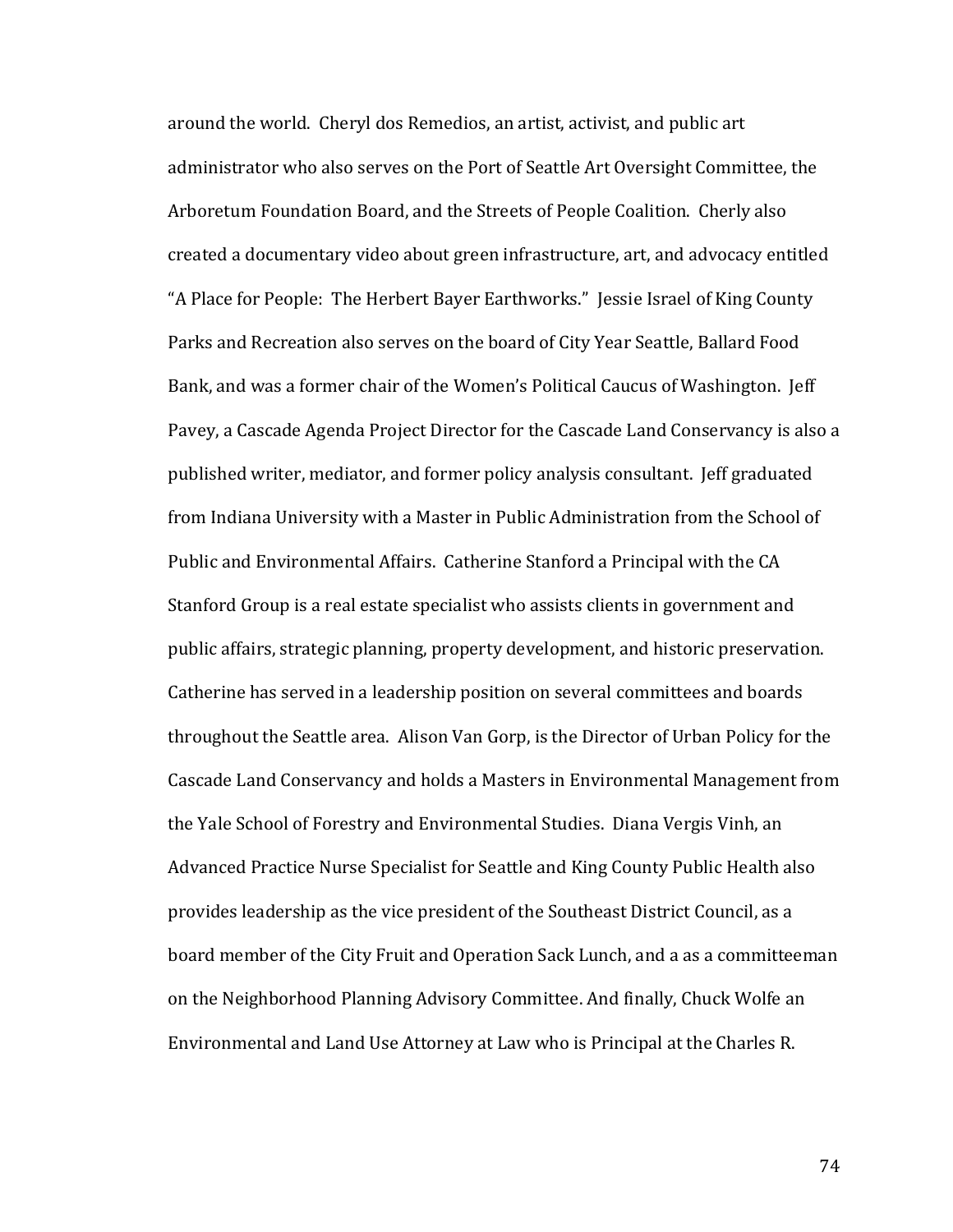Wolfe firm. In addition to holding a J.D. from the University of Oregon School of Law, Chuck has a Master of Regional Planning from Cornell University and serves as an Affiliate Associate Professor in the College of Architecture and Urban Planning at the University of Washington (Great City Board).

The board of directors at Great City is a diverse group with a plethora of leadership experiences and strong educational and professional background. This helps explain the collaborative culture, communication, and leadership structure implemented by Great City.

### **MOTIVATION**

As an all-volunteer organization comprising of established community and professional leaders, motivation comes from within each of the board members and does not require any external rewards. "Our organizational is highly motivated to pursue the vision and mission of Great City" (Brice Maryman, personal communication, March 11, 2011). This view of intrinsic motivation is consistent with public service motivation studies that have shown that individuals with high degrees of public service motivation tend to value intangible rewards, such as the enjoyment of the work and feelings of making a difference in the lives of others, more than tangible rewards, such as money. Additionally, individuals with high degrees of public service motivation, find that the intrinsic rewards of serving can increase motivation, performance and commitment (Bright 151).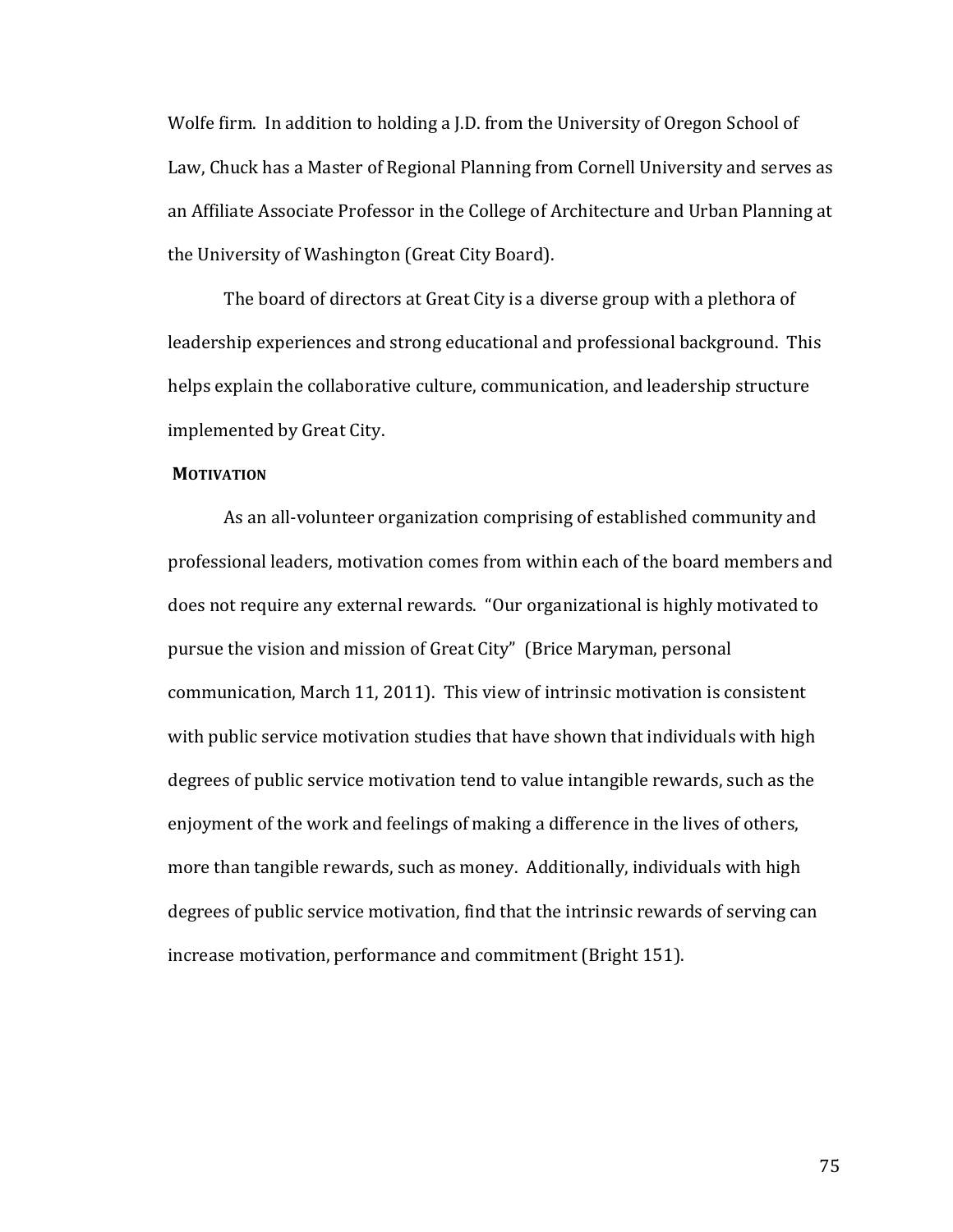# **TRAINING**

Training is an issue that Great City relies heavily upon their larger partnering organizations to help provide. Great City, as young organization without a full staff, does not have the resources to develop or implement any training programs. As such they rely heavily on other organizations such as Cascade Bike Club and other organizations to partner with and to provide volunteer training and events. They are able to do this because of their small size and because they keep organizational operations within the board. In the future Great City would like to work more closely with coalitions, such as Leadership for Great Organizations to help provide training. A main benefit of partnering with other organizations to provide training is that Great City does not have to use their limited resources to develop and implement training programs.

# **PERFORMANCE APPRAISALS**

Performance appraisals are not present within the Great City organization due to organizational age, size, and composition. Members of the organization are accountable for his or herself and are expected to conduct themselves in accordance to the bylaws and expectations set forth by the board of directors (Great City Leadership). As the organization grows and tasks become better defined performance appraisals will need to be created and used in order to track employee growth and development.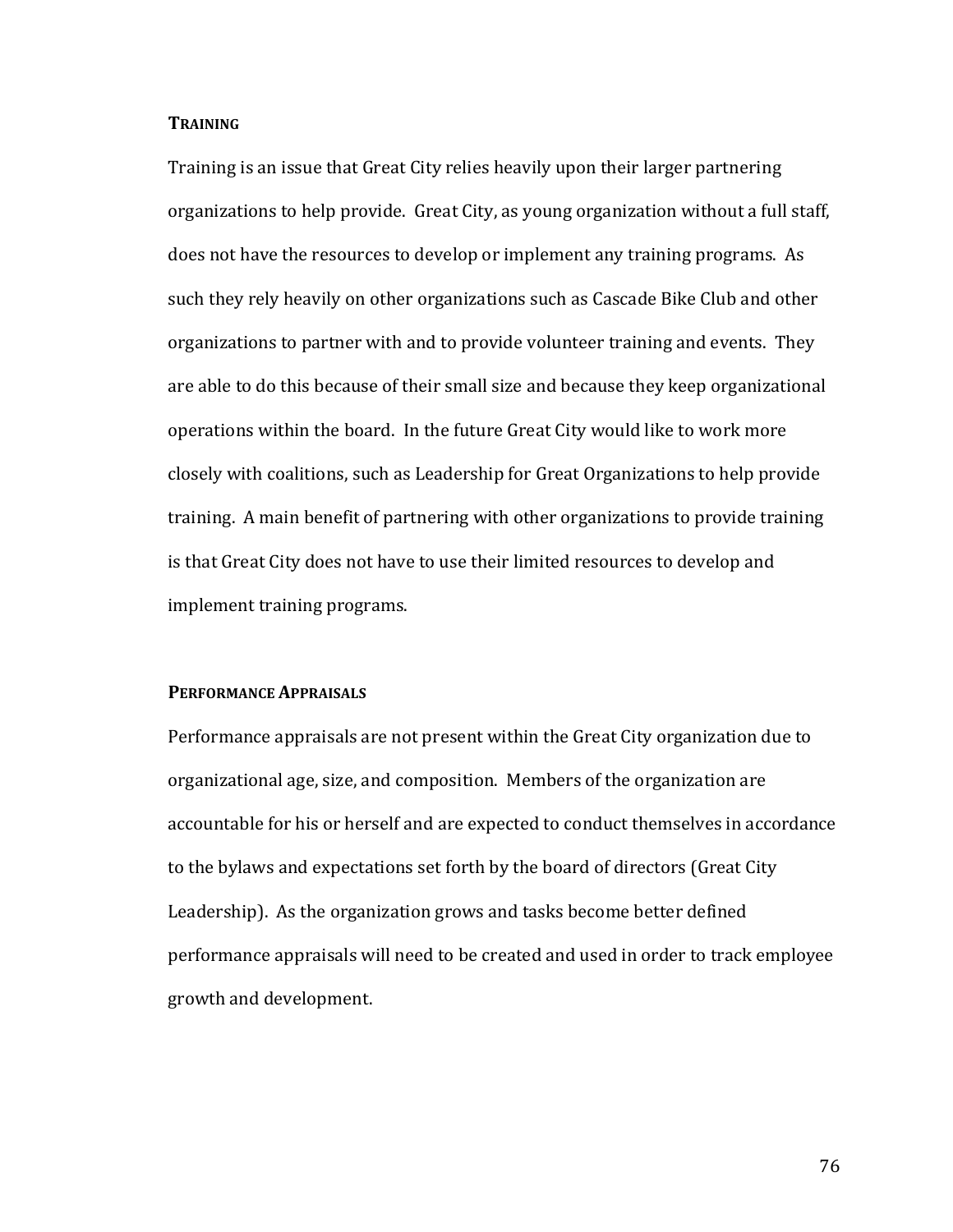# **REWARDS AND DISCIPLINE**

As discussed earlier, Great City relies on intrinsic motivation and to a degree the public service motive for improved productivity and satisfaction. Similarly, intangible rewards are relied upon to provide satisfaction. Intangible rewards are inherent to the public service motive and intrinsically motivated individuals. Intangible rewards such as the satisfaction of achieving organizational goals and creating public value are two rewards experienced by members of Great City.

#### **FUNDING GREAT CITY**

# **FUNDRAISING**

"Fundraising is both an art and science. The art is in developing and nurturing relationships with people; the science lies in using data, research, and tested fundraising models to achieve your organization's goals" (Wilbur 97). Fundraising is vital to the Great City organization. "Great City strives to develop a diversified funding structure that will allow it to succeed without compromising its vision, mission, and core values" (Strategic Plan). Great City relies heavily on private donations, grants, matching funds, and fundraising events.

Great City solicits donations directly through their website or through a mail in form and all donors become members of the organization. Great City explains the benefits of membership with the following statement,

"By joining Great City, you send a clear message to your friends and our local decision makers that you want Seattle to be a model of social, economic and environmental sustainability. But membership also means that you are joining a group of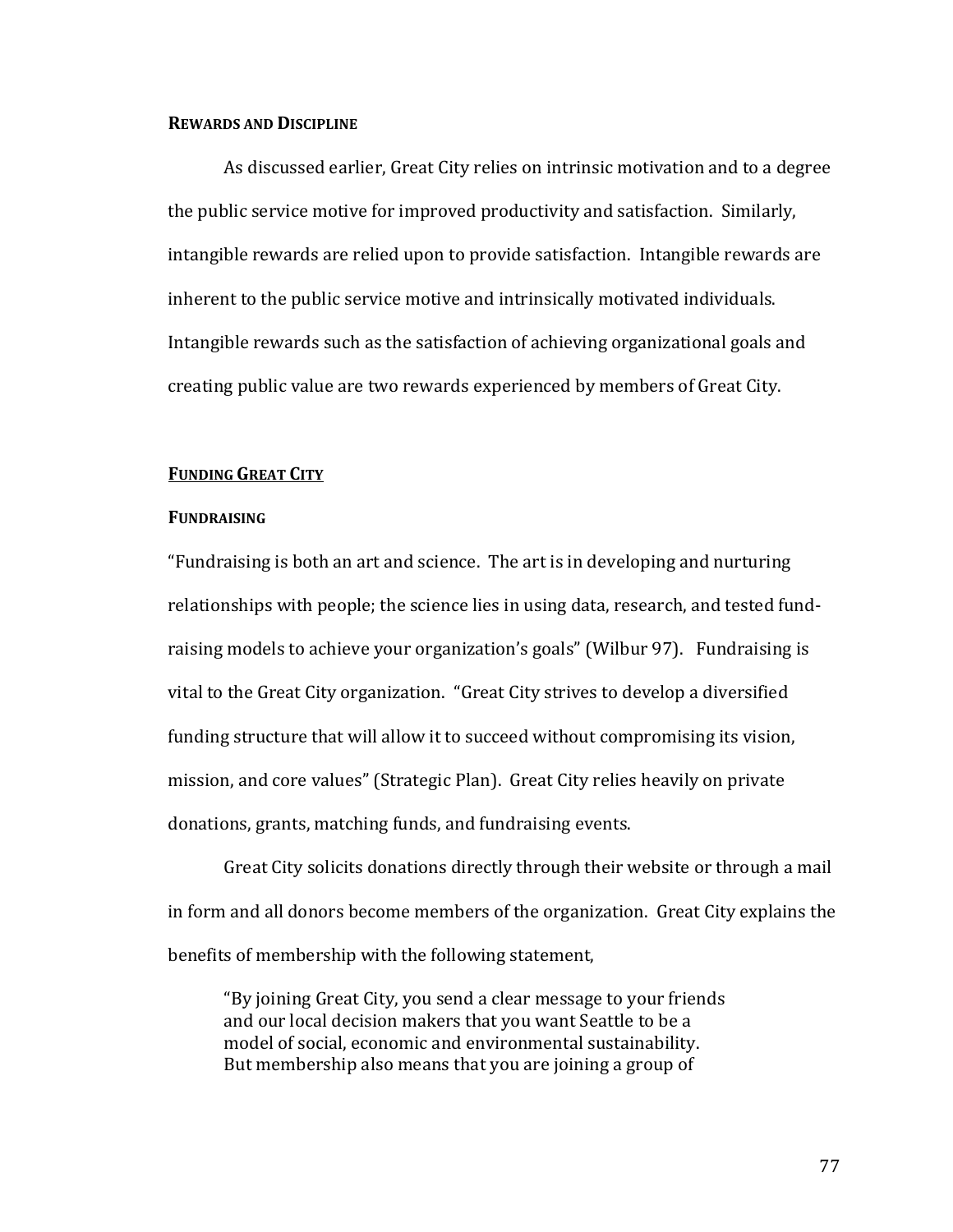like-minded citizens who are exhausted by tired battles and instead want to take positive steps forward to ensure Seattle's future today" (Contribute).

Members who donate \$25-\$49 are recognized as Urbanists; \$50-\$99, Urban Epicureans; \$100-\$249, Urban Greens; \$250-\$499, Urban Pioneers; and \$500 and greater, Urban Visionaries. Great City provides donors with the following statement to educate donors on the use of the funds. "Your tax deductible contribution will be put to work immediately to enhance our quality of life, help preserve our region's natural beauty, and make Seattle a model of economic and environmental sustainability" (Contribute). All donors also receive updates on the progress of Great City programs and initiatives.

A review of the Great City website shows a list of major donors divided into sections including Gold (donations of \$2500 and above), Silver (\$1000), and Bronze (\$500). Gold members are also recognized on every page of the website and include organizations such as the Cascade Bicycle Club, Cascade Land Conservancy, Clean Scapes, Dunn and Hobbes, LLC, Eagle Rock Ventures, LLC, GeoEngineers, Heartland, Puget Sound Energy, SvR Design Company, UrbanVisions Sustainable Real Estate, Via Architecture, and Vulcan. In addition to the Major Donors, Great City recognizes individual donors as members with levels coinciding with the monetary amount of their donation. Each member has their name listed under their corresponding title on the donor recognition webpage at GreatCity.org. Finally, Foundation and Grant Support is recognized. These supporters have their foundation listed on the same page as the major and individual donors.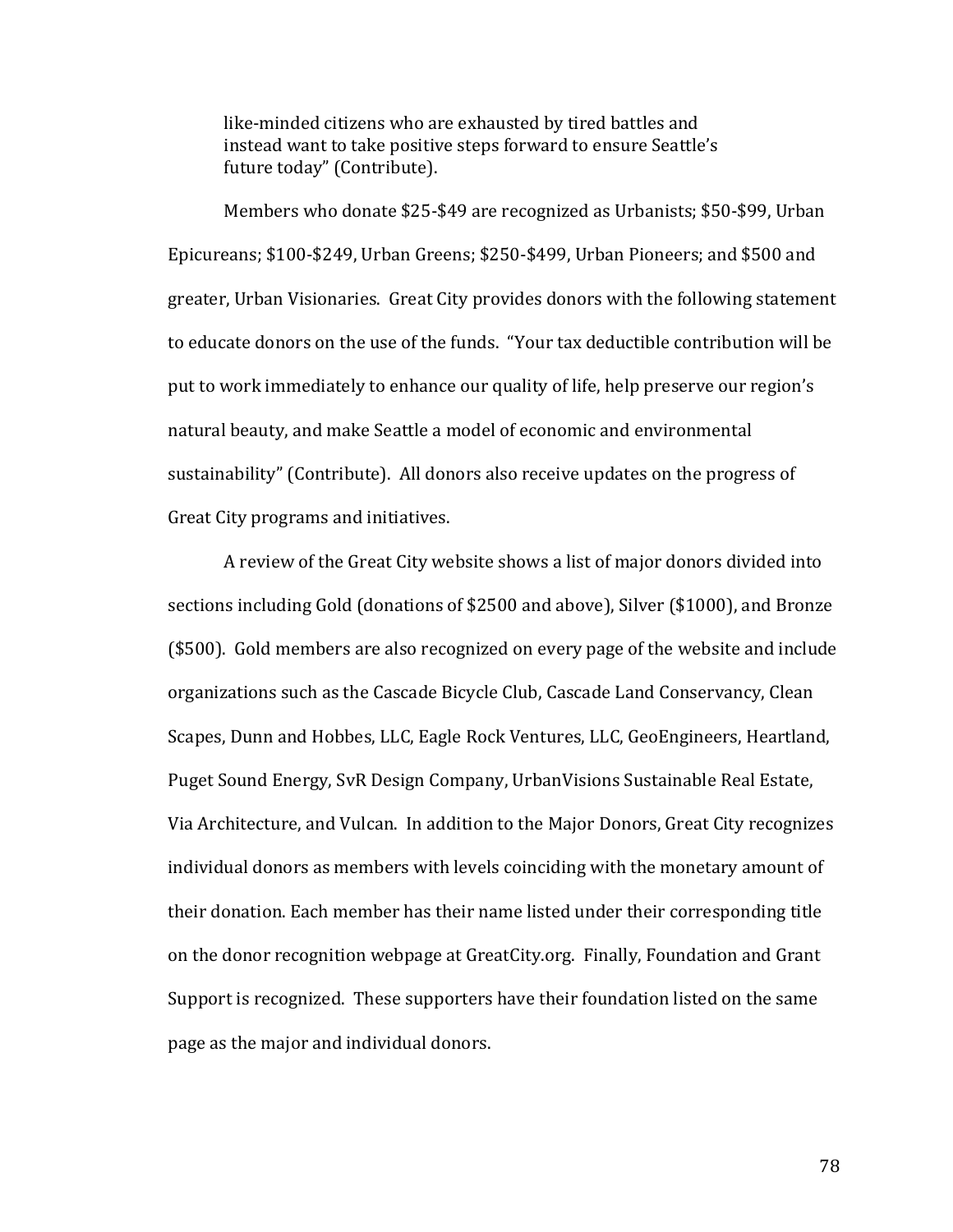Recognizing donors is a key step in the process of fostering the relationship with donors. Relationships are key to fundraising and fostering these relationships can lead to additional donations and increased fundraising opportunities.

#### **CONCLUSIONS**

This paper has reviewed relevant literature regarding the development process of a nonprofit organization in conjunction with different parameters of organizational structure, personnel, culture, communications, strategic planning, leadership, fundraising, and operations. A case study into the nonprofit organization Great City was then performed to gain real world observations and a better understanding of these areas.

The concepts of strategic planning and fundraising we able to be shown in great detail through the Great City organization; however, the areas of human resources and personnel such as recruitment, selection, training and performance monitoring and appraisals were not able to be as fully described. This can be attributed to the relatively young age and small size of the organization. As Great City expands these areas will become more fully developed and thus able to be observed with more vigor. Despite an obvious lack of development in these areas Great City has still appeared to make progress towards its goals and vision.

Finally, the observations of Great City used in conjunction with studies of the local Indianapolis area have shown that Great City's mission of bringing together members of the community to listen, learn about obstacles and opportunities, and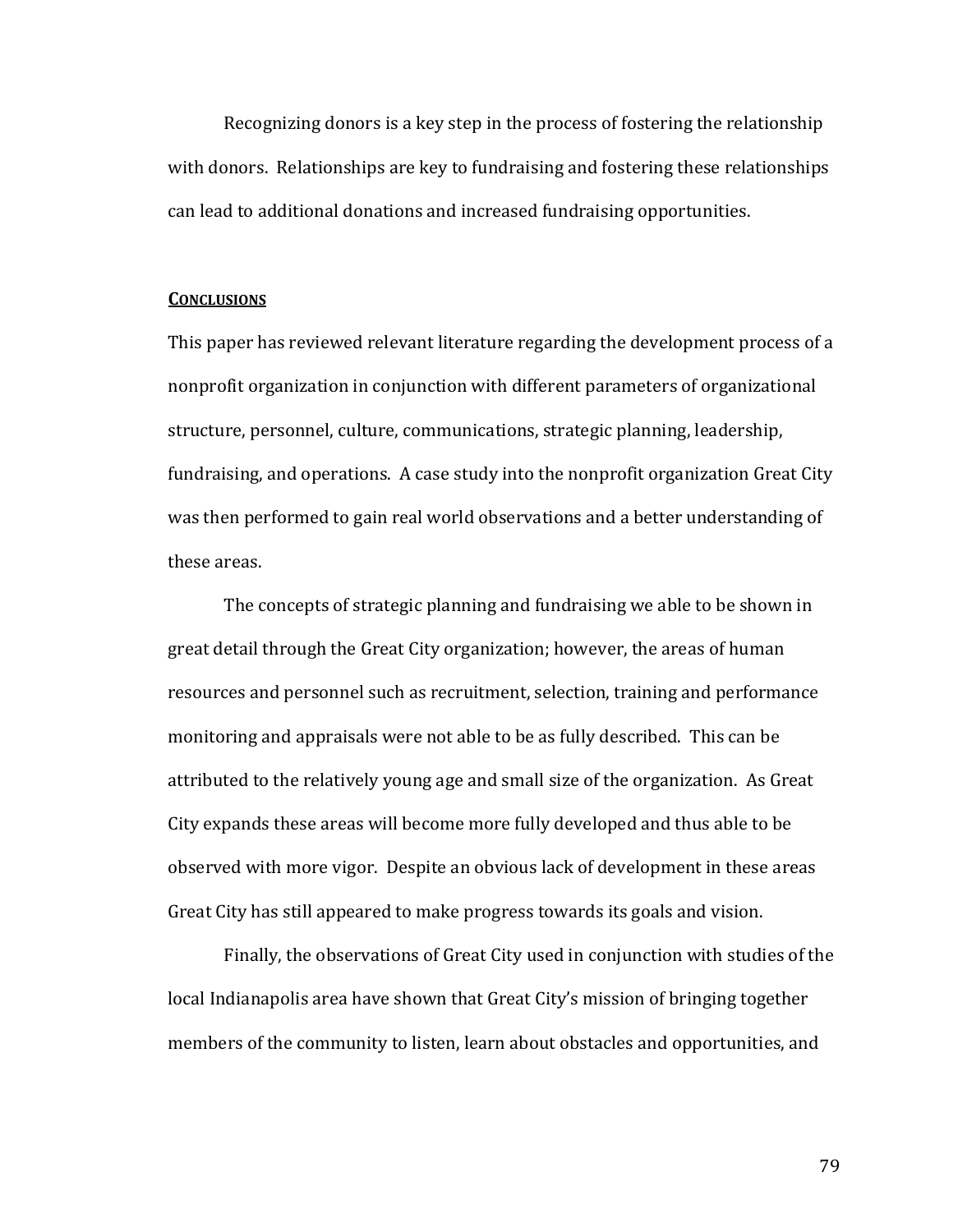work to implement pragmatic solutions to realize a common vision is general enough in nature as not to be exclusive to the Seattle area and can be applicable to any urban setting, including Indianapolis, Indiana. For this reason, the lessons learned have been used, separately, in the planning and establishment of the nonprofit organization URBN DSGN in Indianapolis, Indiana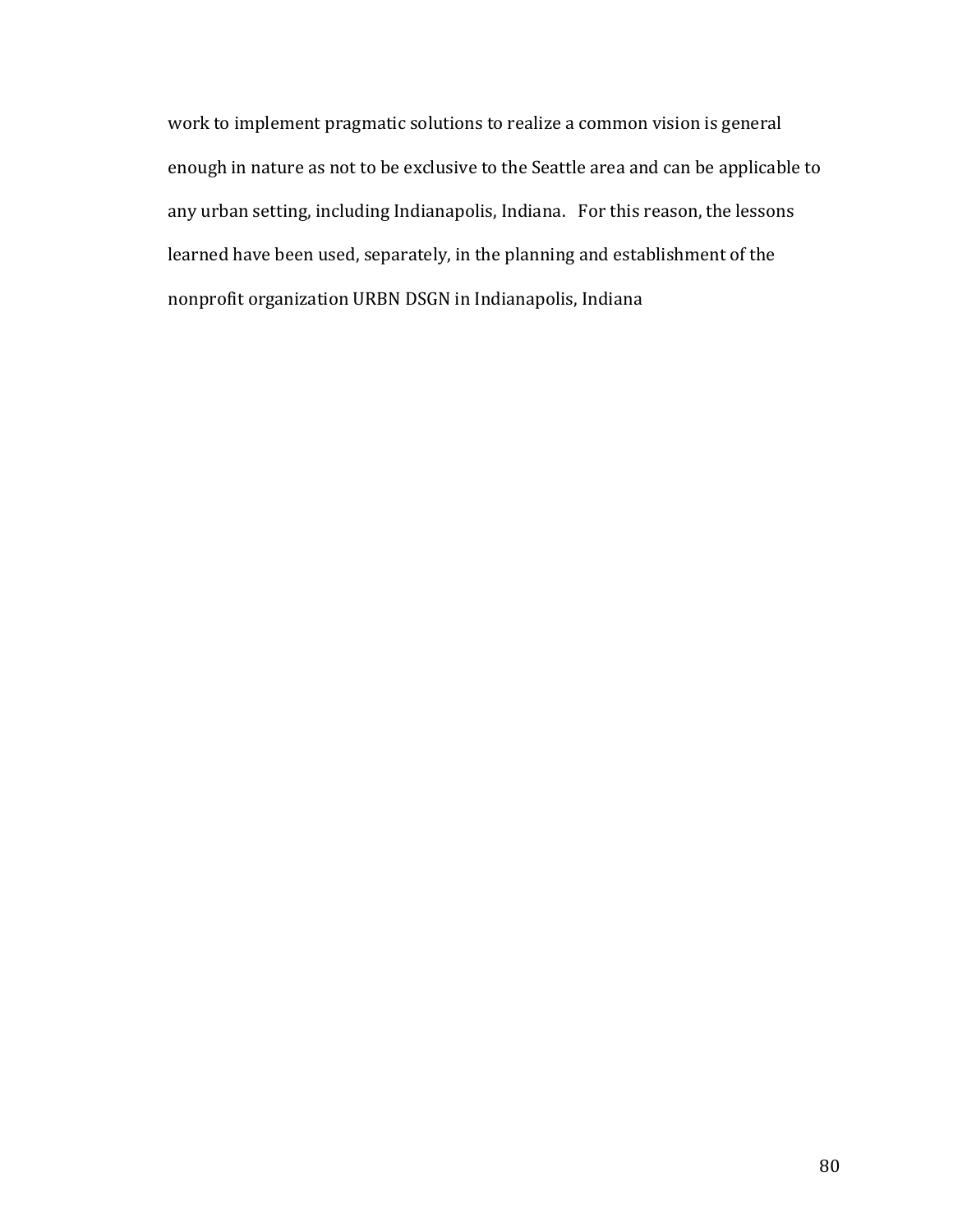### **BIBLIOGRAPHY:**

"About." GreatCity.org. 11 February 2011. http://www.greatcity.org/about/

- Anheier, Helmut K. Nonprofit Organizations: Theory, Management, Policy. New York: Routledge, 2005.
- Berkley, George and John Rouse. The Craft of Public Administration. 9th Ed. New York: McGraw-Hill, 2004.
- Birkland, Thomas A. An Introduction to the Policy Process: Theories, Concepts, and Models of Policy Making*.* New York: M.E. Sharp, 2005.
- Bright, Leonard. "Does Public Service Motivation Really Make a Difference on the Job Satisfaction and Turnover Intention of Public Employees?" *American Review of Public Administration*, 2008.
- Brudney, Jeffrey L. Fostering Volunteer Programs in the Public Sector: Planning, Initiating, and Managing Volunteer Activities. San Francisco: Jossey-Bass, 1990.
- Bryson, John M. Strategic Planning For Public and Nonprofit Organizations: A Guide to Strengthening and Sustaining Organizational Achievement. 3rd Ed. San Francisco: Jossey-Bass, 2004.
- Bushman, Melissa. "Functional, Divisional, and Matrix Organizational Structures." Associated Content.com. 18 January 2007. 25 June 2010. http://www.associatedcontent.com/article/120970/functional\_divisional\_a nd matrix organizational pg2.html?cat=3
- "Campaigns." GreatCity.org. 11 February 2011. http://www.greatcity.org/campaigns/
- Cohen, Allan R. The Portable MBA in Management. 2nd Ed. New York: John Wiley and Sons, Inc., 2002.
- "Contribute." GreatCity.org. 11 February 2011. http://www.greatcity.org/contribute/
- Daft, Richard L. and Richard M. Steers. Organizations: A Micro/Macro Approach. Glenview: Scott, Foresman and Company, 1986.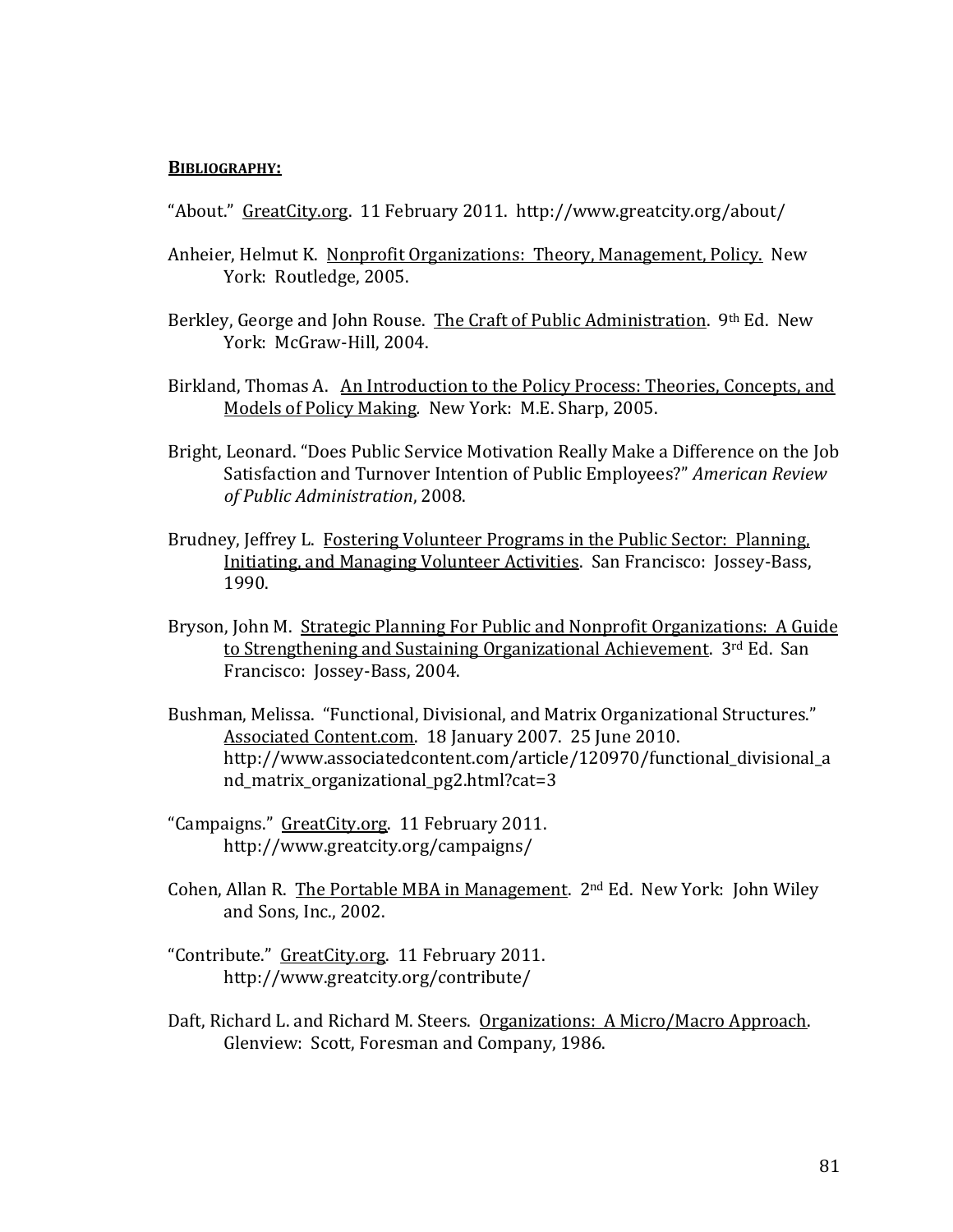- DelPo, Amy. The Performance Appraisal Handbook: Legal and Practical Rules for Managers. Berkeley: Nolo, 2005.
- Elazar, Daniel J. American Federalism: A View from the States. New York: Haper & Row, 1984.
- Graham Jr., Cole Blease and Steven W. Hays. Managing the Public Organization. Washington D.C.: Congressional Quarterly Press, 1993.
- "Great City". GreatCity.org. 12 February 2011. http://www.greatcity.org/
- "Great City Board." GreatCity.org. 12 February 2011. http://www.greatcity.org/about/board/
- "Great City Leadership." GreatCity.org. 12 February 2011. http://www.greatcity.org/about/great-city-leadership-roles-andresponsibilities/
- Handy, Charles B. Understanding Organizations*.* Harmondsworth: Penguin Books, 1985.
- Herzberg, F., Mausner, B., and B.B. Snyderman. The Motivation to Work. New York: John Wiley & Sons, 1959.
- Hughes, Owen E. Public Management and Administration*.* New York: St. Martin's Press, Inc.
- Irani, Krushnuma. "Types of Organizational Structures." Buzzle.com. 27 December 2007. 1 February 2011. http://www.buzzle.com/articles/type-oforganizational-structures.html.
- Johnston, Kenneth. Busting Bureaucracy: How to Conquer Your Organization's Worst Enemy*.* Chicago: R.R. Donnelley & Sons Company, 1993.
- Kaplan, Avi. "Intrinsic and Extrinsic Motivation." Psychology of Classroom Learning, 2009.
- Klingner, Donald E. and John Nalbandian. Public Personnel Management: Contexts and Strategies*,* 5th ED. Upper Saddle River, NJ: Prentice Hall, 2003.
- Koteen, Jack. Strategic Management in Public and Nonprofit Organizations: Managing Public Concerns in an Era of Limits. 2nd Ed. Wesport: Praeger, 1997.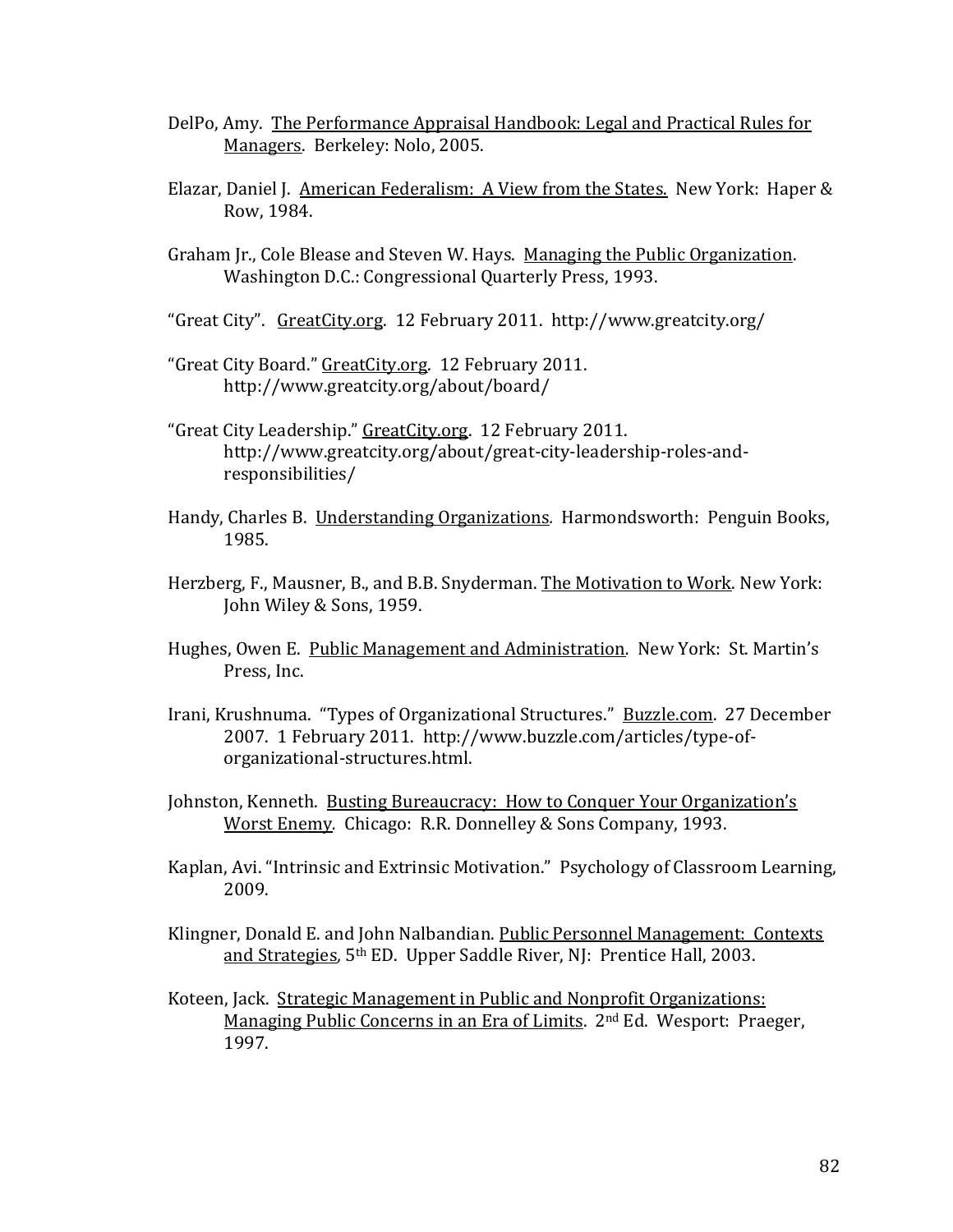- Lindner, James. "Understanding Employee Motivation." The Journal of Extension, June 1998.
- Lysakowski, Linda. Nonprofit Essentials: The Development Plan. Hoboken: Wiley & Sons, Inc. 2007.
- "Material Culture." Dictionary.com. Dictionary.com, LLC. 1 Feb. 2011. http://dictionary.reference.com/browse/material culture
- McNamara, Carter. "Organizational Culture." Managementhelp.org. 2000. 1 Feb. 2011. http://managementhelp.org/org\_thry/culture/culture.htm
- Newman, Derek. Organization Design: An analytical approach to the structuring of organizations*.* London: Edward Arnold, 1973.
- "Nonmaterial Culture." Dictionary.com. Random House, Inc. 1 Feb. 2011. http://dictionary.reference.com/browse/nonmaterial culture.
- Olberding, John C. and Lisa Barnwell Williams. Building Strong Nonprofits: New Strategies for Growth and Sustainability. Hobeken: Wiley & Sons, Inc. 2010.
- Perrow C. "Complex Organizations: A Critical Essay." New York: Random House Peterson Commission, 1986.
- Rainey, Hal G. Understanding and Managing Public Organizations. 4<sup>th</sup> Ed. San Francisco: Jossey-Ross, 2009.
- Ryan, M. Richard and Edward L. Deci. "Intrinsic and Extrinsic Motivations: Classic Definitions and New Directions." Contemporary Educational Psychology, 25, 2000.
- Selden, Sally Colemen. Human Capital: Tools and Strategies for the Public Sector. Washington, D.C.: CQ Press, 2009.
- Spector, Paul E. Industrial and Organizational Psychology: Research and Practice. 2nd Ed. New York: John Wiley and Sons, Inc, 2000.
- "Strategic Plan." GreatCity.org. 11 February 2011. http://www.greatcity.org/about/strategic-plan-2/

Straussman, Jeffrey D. Public Administration*.* 2nd Ed*.* New York: Longman, 1990.

Vroom, V. H. Work and Motivation*.* New York: Wiley, 1964.